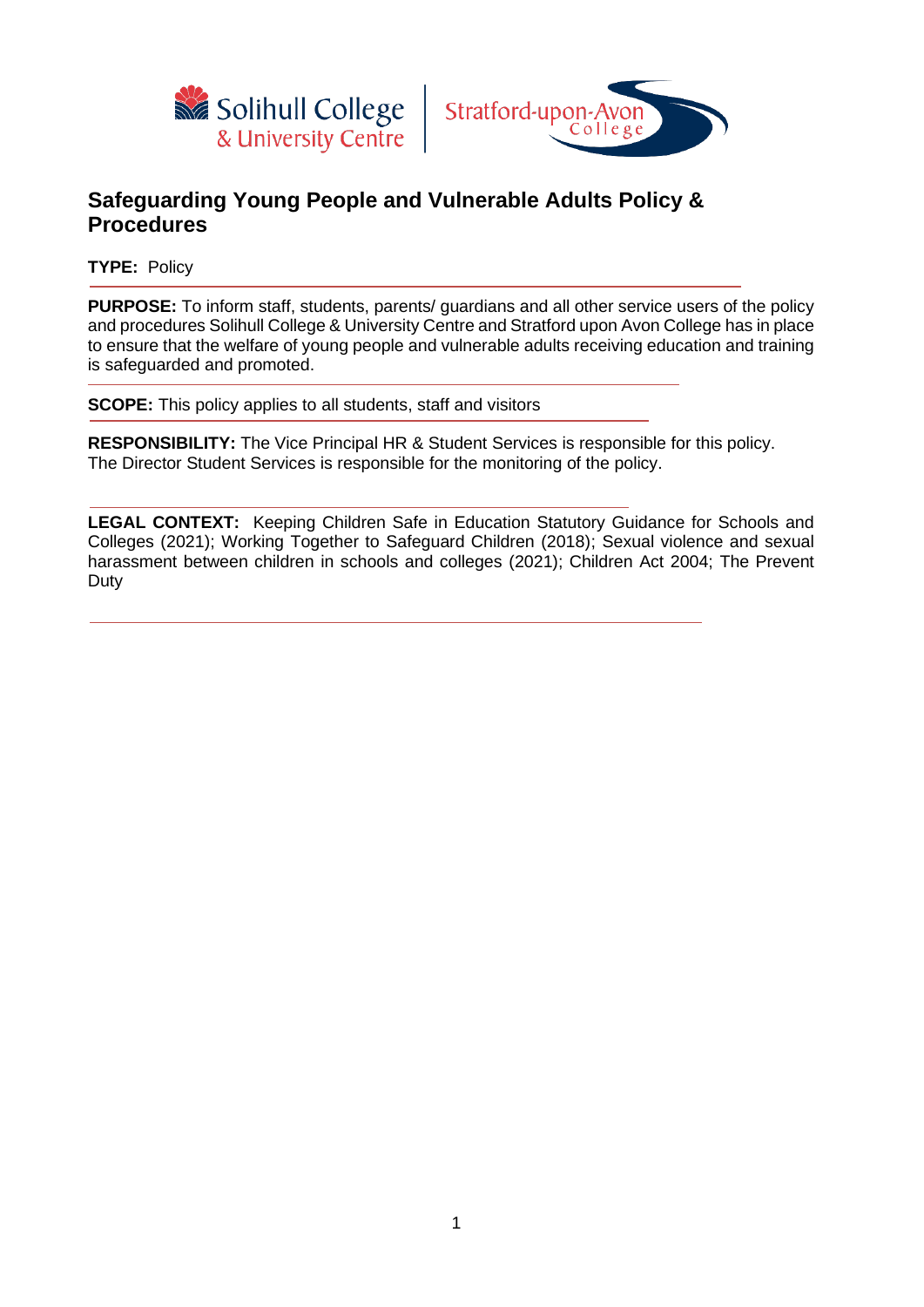# **Table of Contents**

| <b>PART A:</b>   |  |
|------------------|--|
| 1.               |  |
| 2.               |  |
| 3.               |  |
| 4.               |  |
| 5.               |  |
| 6.               |  |
| 7.               |  |
| 8.               |  |
|                  |  |
| 1.               |  |
| 2.               |  |
|                  |  |
|                  |  |
| 3.               |  |
|                  |  |
|                  |  |
| 1.               |  |
| 2.               |  |
| 3.               |  |
| 4.               |  |
| 5.               |  |
| 6.               |  |
| 7.               |  |
|                  |  |
|                  |  |
|                  |  |
|                  |  |
|                  |  |
|                  |  |
|                  |  |
|                  |  |
|                  |  |
|                  |  |
|                  |  |
| 1.               |  |
| $\overline{2}$ . |  |
| 3.               |  |
|                  |  |
|                  |  |
| 4.               |  |
| 5.               |  |
|                  |  |
|                  |  |
| 6.               |  |
| 7.               |  |
| 8.               |  |
|                  |  |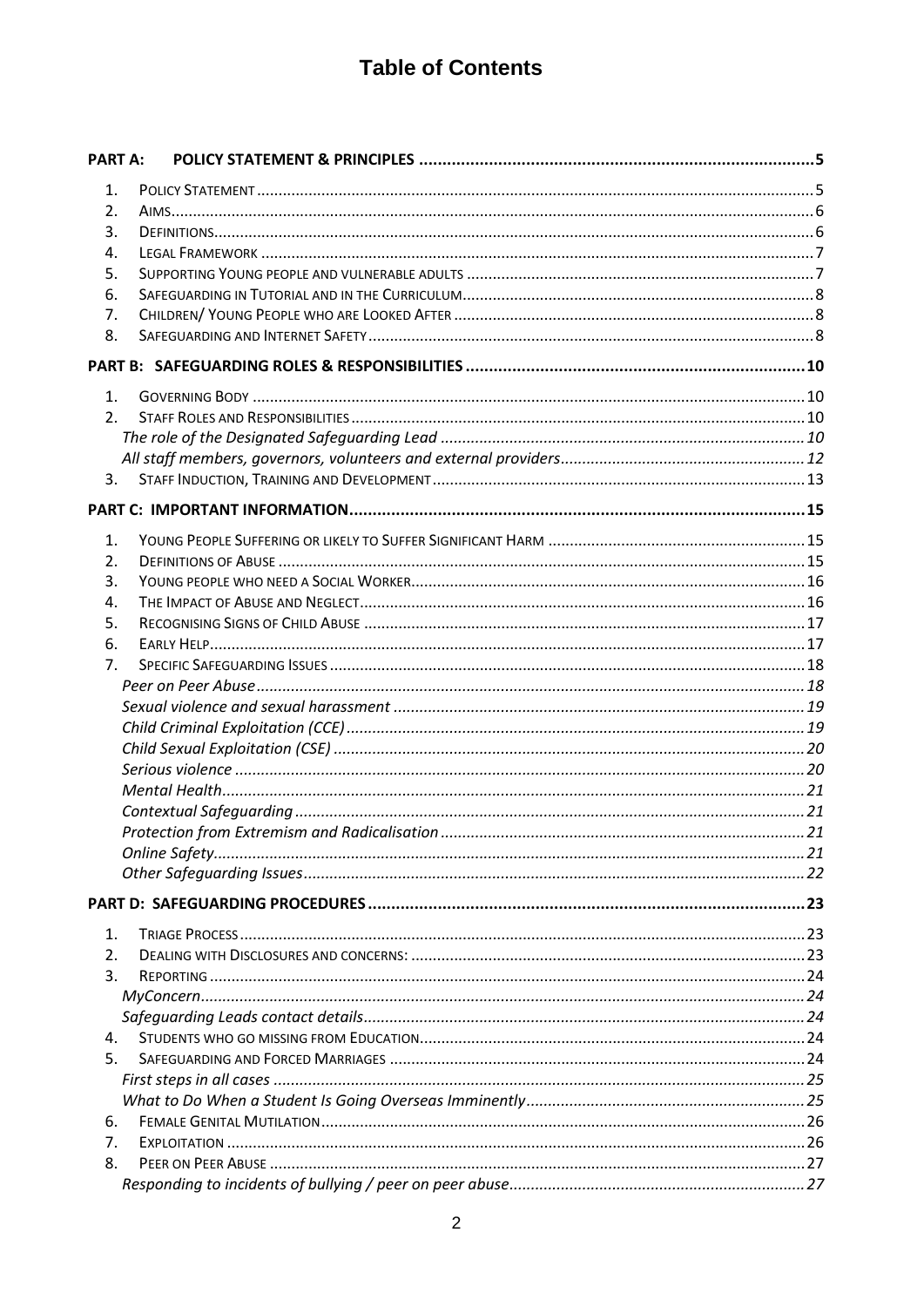| 9.              |                                                                                    |  |
|-----------------|------------------------------------------------------------------------------------|--|
|                 | Responding to reports of sexual violence and sexual harassment from students29     |  |
|                 |                                                                                    |  |
|                 |                                                                                    |  |
|                 |                                                                                    |  |
|                 |                                                                                    |  |
|                 |                                                                                    |  |
|                 |                                                                                    |  |
| 10 <sub>1</sub> |                                                                                    |  |
|                 |                                                                                    |  |
|                 |                                                                                    |  |
| 11.             |                                                                                    |  |
| 12.             |                                                                                    |  |
|                 |                                                                                    |  |
|                 |                                                                                    |  |
|                 |                                                                                    |  |
| 13.             |                                                                                    |  |
| 14.             |                                                                                    |  |
| 15.             |                                                                                    |  |
|                 |                                                                                    |  |
|                 |                                                                                    |  |
| 16.             |                                                                                    |  |
| 17.             |                                                                                    |  |
| 18.             |                                                                                    |  |
| 19.             |                                                                                    |  |
| 20.             |                                                                                    |  |
| 21.             |                                                                                    |  |
| 22.             |                                                                                    |  |
| 23.             |                                                                                    |  |
|                 | PART E: REPORTING AND DEALING WITH ALLEGATIONS OF ABUSE AGAINST MEMBERS OF STAFF40 |  |
| 1.              |                                                                                    |  |
| 2.              |                                                                                    |  |
| 3.              |                                                                                    |  |
|                 |                                                                                    |  |
| 4.              |                                                                                    |  |
|                 |                                                                                    |  |
| 5.              |                                                                                    |  |
|                 |                                                                                    |  |
|                 |                                                                                    |  |
|                 |                                                                                    |  |
|                 |                                                                                    |  |
|                 |                                                                                    |  |
|                 |                                                                                    |  |
|                 |                                                                                    |  |
|                 |                                                                                    |  |
| 6.              |                                                                                    |  |
| 7.              |                                                                                    |  |
| 8.              |                                                                                    |  |
|                 |                                                                                    |  |
|                 |                                                                                    |  |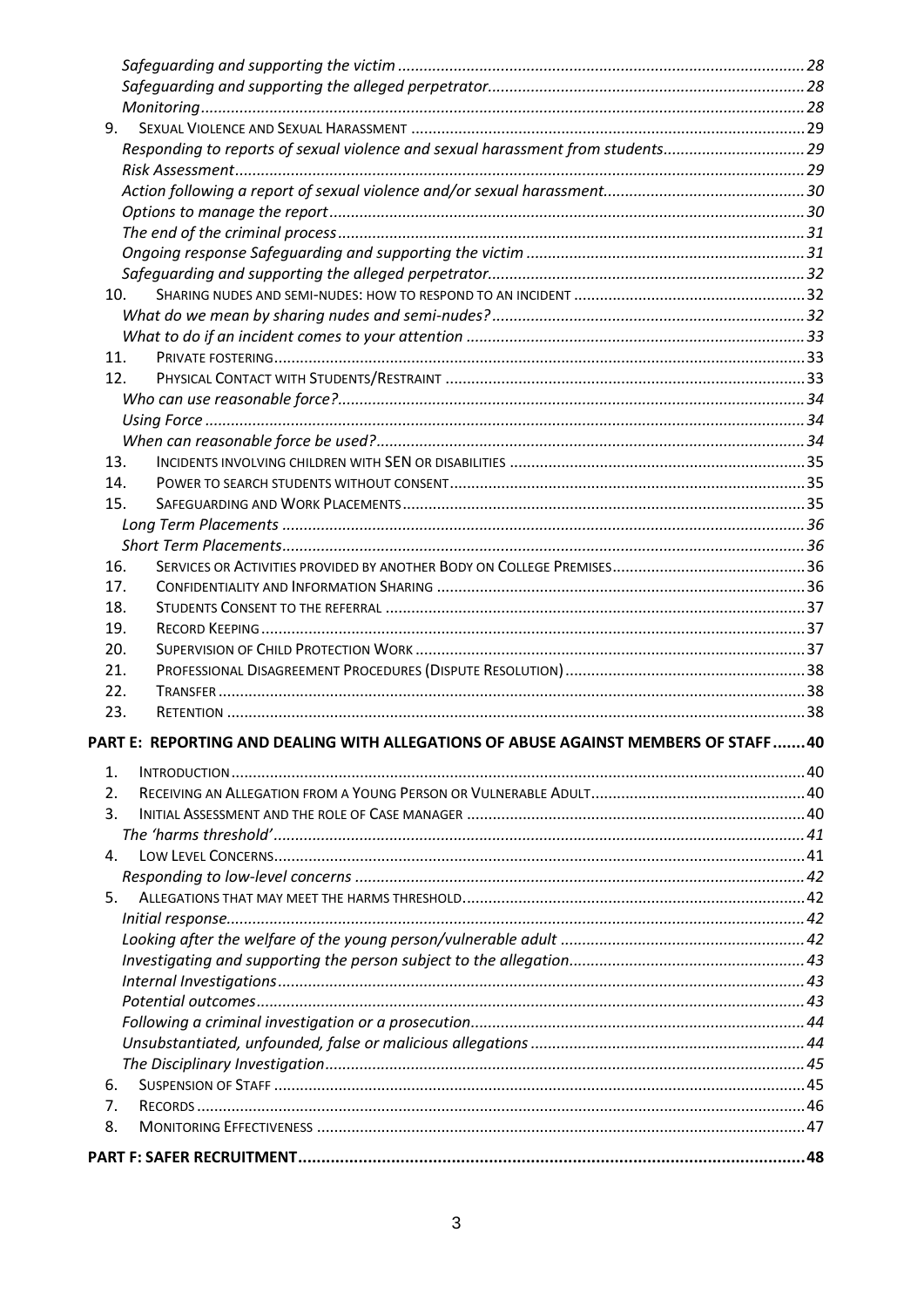| $\overline{2}$ . |                                                                                 |  |
|------------------|---------------------------------------------------------------------------------|--|
|                  |                                                                                 |  |
|                  |                                                                                 |  |
|                  |                                                                                 |  |
|                  |                                                                                 |  |
|                  |                                                                                 |  |
|                  | Pre-appointment vetting checks, regulated activity and Recording Information 50 |  |
| $\mathbf{3}$     | POLICY AND PROCEDURE FOR DBS AND THE BARRED LISTS CHECKS AND REGISTRATION50     |  |
|                  |                                                                                 |  |
|                  |                                                                                 |  |
|                  |                                                                                 |  |
|                  |                                                                                 |  |
|                  |                                                                                 |  |
|                  |                                                                                 |  |
|                  |                                                                                 |  |
|                  | <b>PART G:</b>                                                                  |  |
|                  |                                                                                 |  |
|                  |                                                                                 |  |
|                  |                                                                                 |  |
|                  |                                                                                 |  |
|                  |                                                                                 |  |
|                  |                                                                                 |  |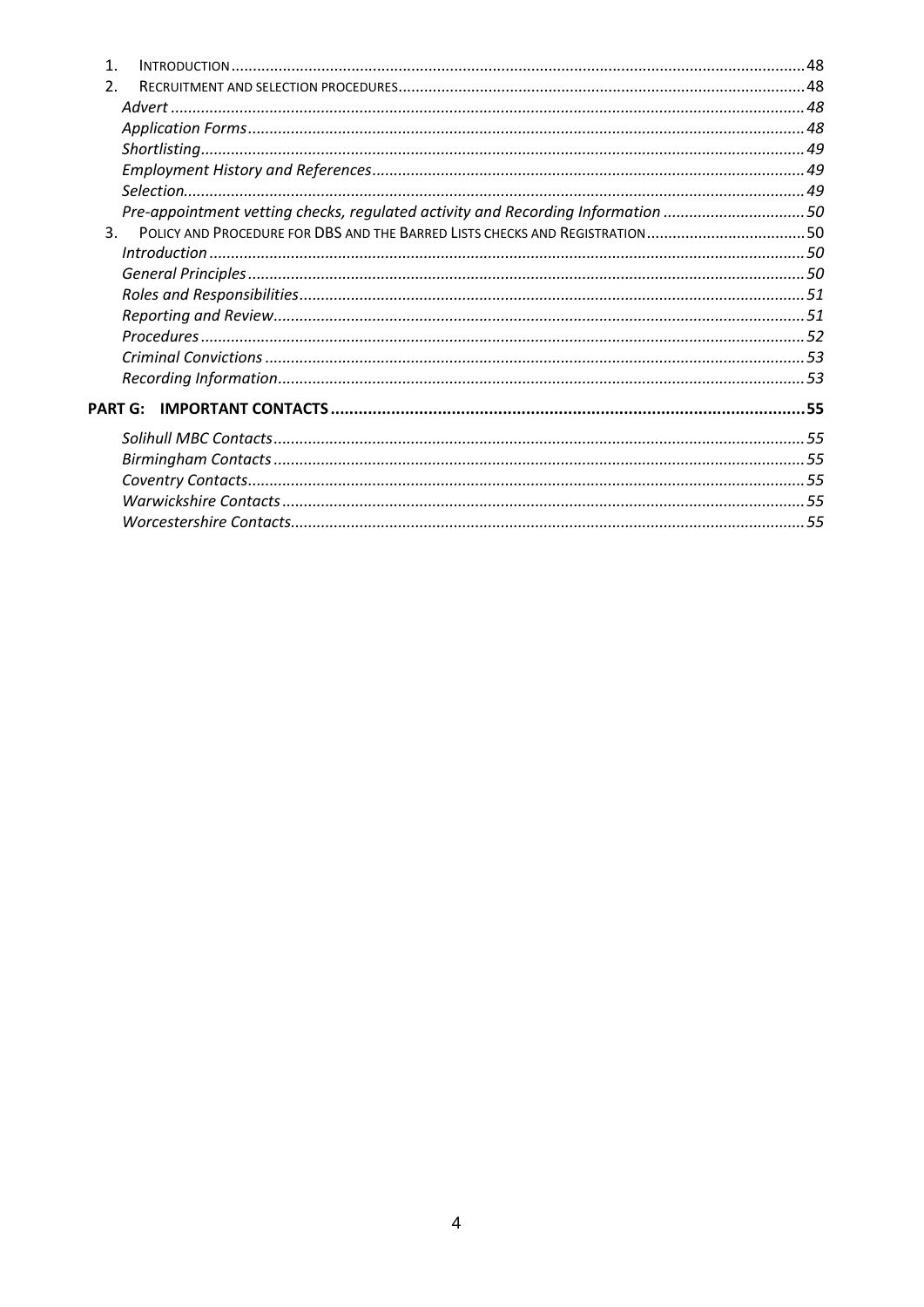## <span id="page-4-0"></span>**PART A: POLICY STATEMENT & PRINCIPLES**

## <span id="page-4-1"></span>*1. Policy Statement*

Solihull College & University Centre and Stratford upon Avon College (hereafter referred to as the College) recognise their moral and statutory responsibility to safeguard and promote the welfare of all young people and vulnerable adults. Throughout the policy and procedures, reference is made to 'young people'. This term is used to mean those under the age of 18. The Corporation recognises that some adults may also be vulnerable to abuse, and, accordingly, the procedures may be applied to allegations of abuse and protection of vulnerable adults. All young people and vulnerable adults regardless of age, gender, race, ability, sexuality, religion, culture or language have a right to be protected from harm.

The governing body will ensure that the College will safeguard and promote the welfare of students and work together with other agencies to ensure that the College has adequate arrangements to identify, assess and support those young people and vulnerable adults who have been harmed or are at significant risk of being harmed.

- This policy sets out how the governing body of the Corporation is carrying out its statutory responsibility to safeguard and promote the welfare of young people and vulnerable adults in accordance with Section 175 of the Education Act 2002.
- This policy applies to all staff (teaching and non-teaching), governors, volunteers, temporary and supply staff working at the College.
- This policy will be reviewed annually by the governing body and is in line with the requirements of Working Together to Safeguard Children (DfE, August 2018), Keeping Children Safe in Education (DfE, September 2021)
- This policy is made available to parents/guardians on request and published on the College's website [\(https://www.solihull.ac.uk/about-us/safeguarding-prevent/](https://www.solihull.ac.uk/about-us/safeguarding-prevent/) ), so that parents/guardians have an understanding of the safeguarding responsibility placed on the College.

The welfare of our students is our paramount concern. Our college is a community and we all (staff, governors, parents, families and students) have an essential role to play in making it safe and secure. This includes maintaining an attitude of "it could happen here" where safeguarding is concerned.

Safeguarding and promoting the welfare of young people and vulnerable adults is everyone's responsibility. Everyone who comes into contact with young people or vulnerable adults and their families has a role to play in safeguarding young people and vulnerable adults.

We make every effort to provide a safe and welcoming environment, underpinned by a culture of openness where both young people, vulnerable adults and adults feel secure, able to talk, believe they are being listened to and know their concerns will be treated seriously.

Where there is a safeguarding concern the college will ensure that the young person's wishes and feelings are taken into account when determining what action to take and what services should be provided.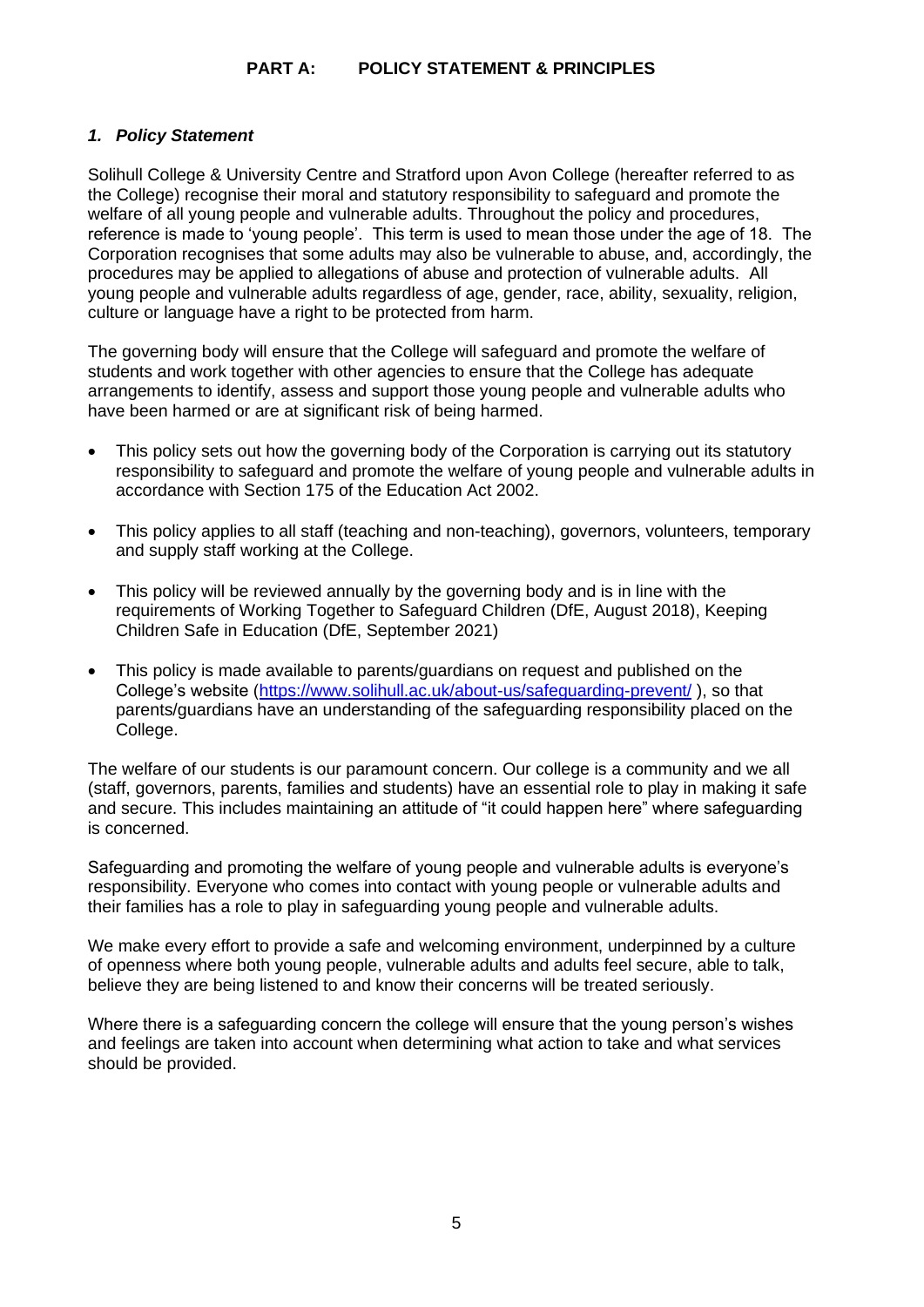## <span id="page-5-0"></span>*2. Aims*

The Corporation is committed to ensuring that the College:

- i. Provides a safe environment for young people and vulnerable adults;
- ii. Identifies young people and vulnerable adults who are suffering, or likely to suffer, significant harm; and
- iii. Takes appropriate action to see that such young people and vulnerable adults are kept safe, both at home and at the College.

In pursuit of these objectives, the Corporation will review these policy and procedures annually with the aim:

- To set clear expectations of how we expect all staff and volunteers to respond in the event of a concern about a young person or vulnerable adult, including their responsibilities in identifying and reporting possible cases of abuse, in order to safeguard young people and vulnerable adults.
- To identify key roles and responsibilities for all staff in relation to safeguarding, and emphasise the need for good levels of communication between all members of staff in college.
- To recognise our responsibility to refer any significant concerns about a child or young person which may indicate physical abuse, emotional abuse, sexual abuse (including child sexual exploitation) or neglect to the relevant Multi-agency Safeguarding Hub (MASH). Local Safeguarding Partnerships Thresholds Criteria will be used to support decision making in any referral.
- To provide reports to and attend any statutory child protection conferences, initial and review, core group meetings and child in need conferences that may be called in line with relevant Local Safeguarding Partnerships.
- To engage in child protection statutory assessment and interventions as required, recognising our duty to work with other agencies in protecting children from harm (e.g. Children's Social Work Services, Police Public Protection Unit, health professionals including mental health professionals).
- To maintain clear management oversight of all safeguarding work; identifying, referring and supporting young people and vulnerable adults known to be at risk of harm, ensuring students at risk of harm are safeguarded and receive timely support and intervention; including early help and prevention work.

## <span id="page-5-1"></span>*3. Definitions*

**Safeguarding:** protecting from maltreatment; preventing impairment of health and development; ensuring that children and young people grow up with the provision of safe and effective care; and work in a way that gives the best life chances and transition to adulthood (as defined in the Children Act 2004). This is applied to every child and young person.

**Child Protection:** is an aspect of safeguarding, but is focused on how we respond to children or young people who have been significantly harmed or are at risk of significant harm.

Young People: refers to all students who have not yet reached their 18<sup>th</sup> birthday. It will extend to visiting young people and students from other establishments.

**Parent:** refers to birth parents and other adults in a parenting role, for example adoptive parents, step parents and foster parents.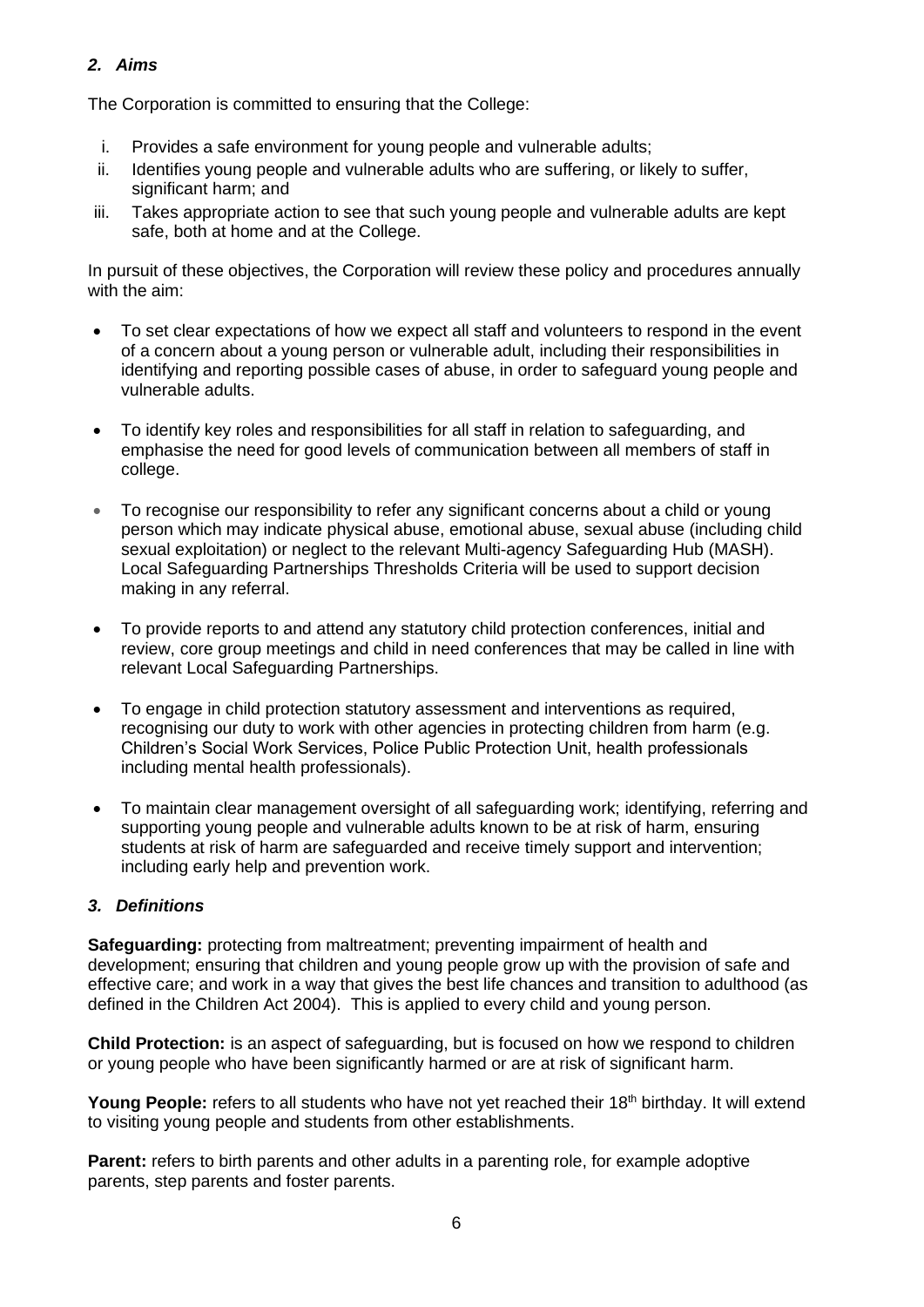**Abuse:** a form of maltreatment of a young person or vulnerable adult. This could mean neglect, physical, emotional or sexual abuse or any combination of these. Somebody may abuse or neglect a child by inflicting harm, or by failing to act to prevent harm. They may be abused by an adult or adults or another child or children. In the Children's Acts 1989 and 2004, **a child** is anyone who has not yet reached their eighteenth birthday.

## <span id="page-6-0"></span>*4. Legal Framework*

The Children Act 1989 and 2004 introduced the concept of significant harm as the threshold which justifies compulsory intervention in family life in the best interests of children Under Section 17 (10) of the Children Act 1989, a child is in "need" if:

- He/she is unlikely to achieve or maintain, or have the opportunity of achieving or maintaining, a reasonable standard of health or development without the provision for him/her of services by a local authority;
- His/her health or development is likely to be significantly impaired, or further impaired, without the provision for him/her of such services; or
- He/she is disabled.

The following legislation and guidance is relevant to this policy and set of procedures:

- The Sexual Offences Act 2003
- The Counter-Terrorism and Security Act (2015), section 26 The Prevent Duty
- Serious Crime Act (2015), Mandatory reporting duty for known cases of female genital mutilation.
- Statutory Guidance: Keeping Children Safe In Education (September 2021)
- Statutory Guidance: Working Together to Safeguard Children (August 2018)
- Statutory Guidance: Information sharing: Advice for practitioners providing safeguarding services to children, young people, parents and carers (DfE July 2018).
- What to do if you're worried a child is being abused (March 2015)

## <span id="page-6-1"></span>*5. Supporting Young people and vulnerable adults*

We recognise that a young person or vulnerable adult who is abused or witnesses violence may feel helpless and humiliated, may blame themselves, and find it difficult to develop and maintain a sense of self-worth. We recognise that the college may provide the only stability in the lives of young people and vulnerable adults who have been abused or who are at risk of harm. We accept that research shows that the behaviour of a young person or vulnerable adult in these circumstances may range from that which is perceived to be normal to aggressive or withdrawn.

We support all young people and vulnerable adults by:

- Encouraging self-esteem and self-assertiveness, through the curriculum as well as our relationships, whilst not condoning aggression or bullying.
- Ensuring repeated hate incidents, e.g. racist, homophobic or gender or disability-based bullying, are considered under safeguarding procedures.
- Promoting a caring, safe and positive environment within the college, with access to appropriate adults to approach if they are in difficulties.
- Liaising and working together with all other support services and those agencies involved in the safeguarding of children, including notifying social care as soon as there is a significant concern.
- Notify the allocated social worker of any new concerns about a young person or vulnerable adult who is subject to a child protection plan or a child in need plan
- Monitoring young people and vulnerable adults who have been identified as having welfare of protection concerns and providing appropriate support. An individual support plan is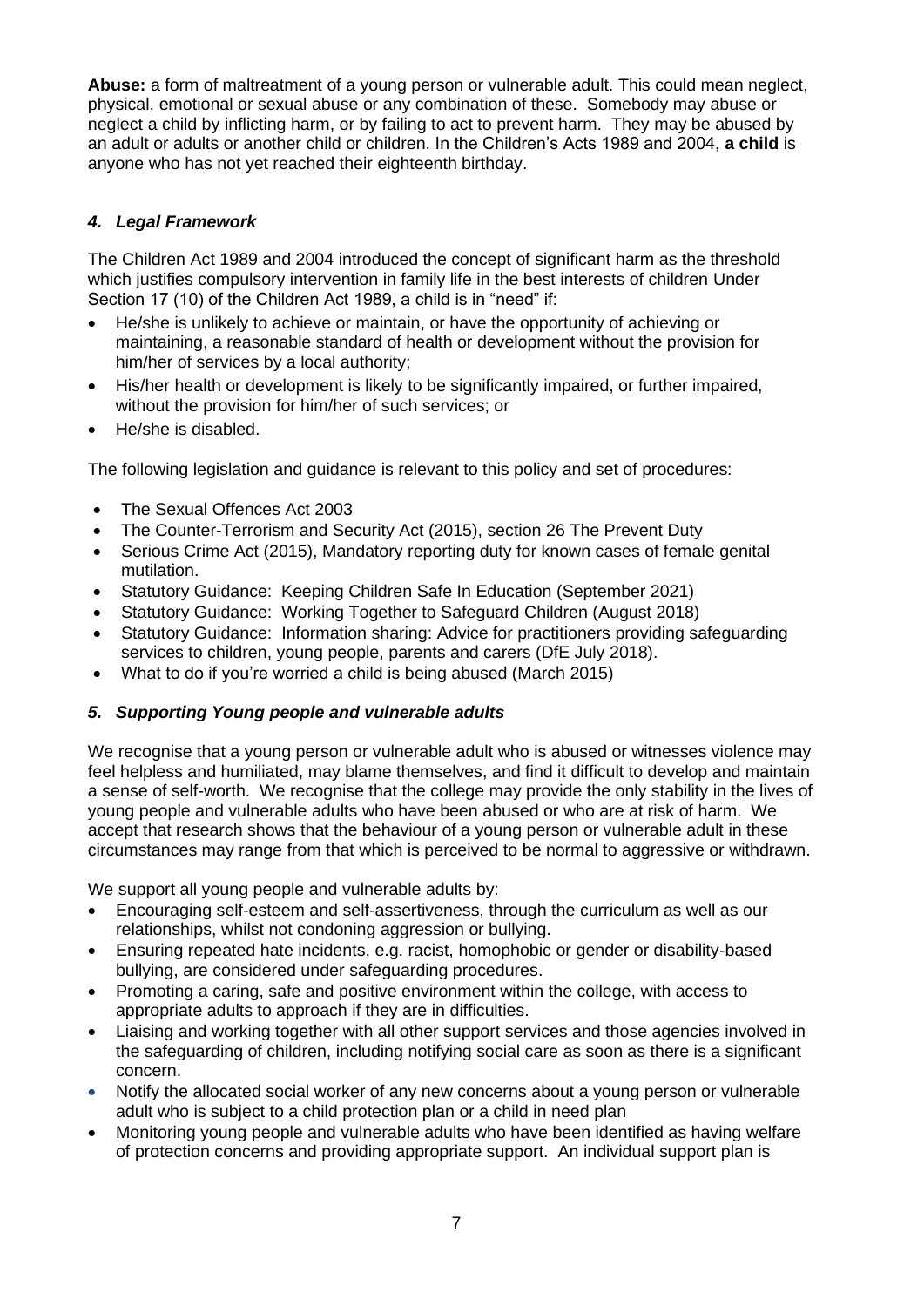devised, implemented and reviewed regularly for pupils requiring early help of safeguarding. This is kept with the safeguarding record.

- Where young people and vulnerable adults have exhibited sexually inappropriate/ harmful behaviour and/or exhibited sexually inappropriate/harmful behaviour towards others. Where necessary a co-ordinated multi-agency response is undertaken to ensure the appropriate safeguards and support are in place. We ensure that the needs of young people and vulnerable adults who abuse others will be considered separately from the needs of their victims.
- Providing continuing support to a young person or vulnerable adult about whom there have been concerns who leaves the college by ensuring that appropriate information is copied under confidential cover to the young person's new setting.

## <span id="page-7-0"></span>*6. Safeguarding in Tutorial and in the Curriculum*

As a College we will educate and encourage students to keep safe through the provision of curriculum opportunities which include safeguarding. Tutorial for full-time 16 -18-year-old students, referred to at the College as personal & professional development (PPD) and aspects of the curriculum (for example, personal, social and health and economic education, PSHE) include an emphasis on relationships (healthy relationships and sex education), building confidence critical thinking skills and resilience in students, developing preventative strategies to ensure their own protection and that of others whilst promoting fundamental British Values.

Opportunities are provided for students to develop the knowledge, skills and strategies they need to stay safe from abuse. For example: assessing risk, positive self-esteem, emotional literacy, assertiveness, and understanding of healthy relationships, sex and relationships education (including consent and CSE), online safety, preventing radicalisation, female genital mutilation, and anti-bullying. Clear advice and guidance is built into the curriculum to ensure that students understand who they can turn to for advice and support and that they know where and how to report abuse.

## <span id="page-7-1"></span>*7. Children/ Young People who are Looked After*

The most common reason for children/young people becoming looked after by the local authority is as a result of abuse and/or neglect. We ensure that staff have the skills, knowledge and understanding necessary to keep looked after children safe. We ensure that:

- Appropriate staff have the information they need in relation to a young person's looked after legal status (this includes whether they are looked after under voluntary arrangements with consent of parents or on an interim or full care order) and contact arrangements with birth parents or those with parental responsibility.
- Appropriate staff have information about the young person's care arrangements and the levels of authority delegated to the carer by the authority looking after him/her.
- The DSL, designated safeguarding lead, and the Caring Services Manager have the details of the child's social worker and the name of the virtual school head in the authority that looks after the young person.

The Caring Services Manager, who is the designated member of staff for looked after children, is responsible for ensuring a Personal Education Plan (PEP) is in place for each looked after young person in the College and is responsible for liaising with the home local authority virtual school for looked after children to ensure the highest expectations around educational attainment. The Caring Service Manager will work in partnership with the designated safeguarding lead and the social work team of the home local authority around any safeguarding concerns and placement stability issues. The Caring Services Manager receives appropriate training to undertake the role effectively.

## <span id="page-7-2"></span>*8. Safeguarding and Internet Safety*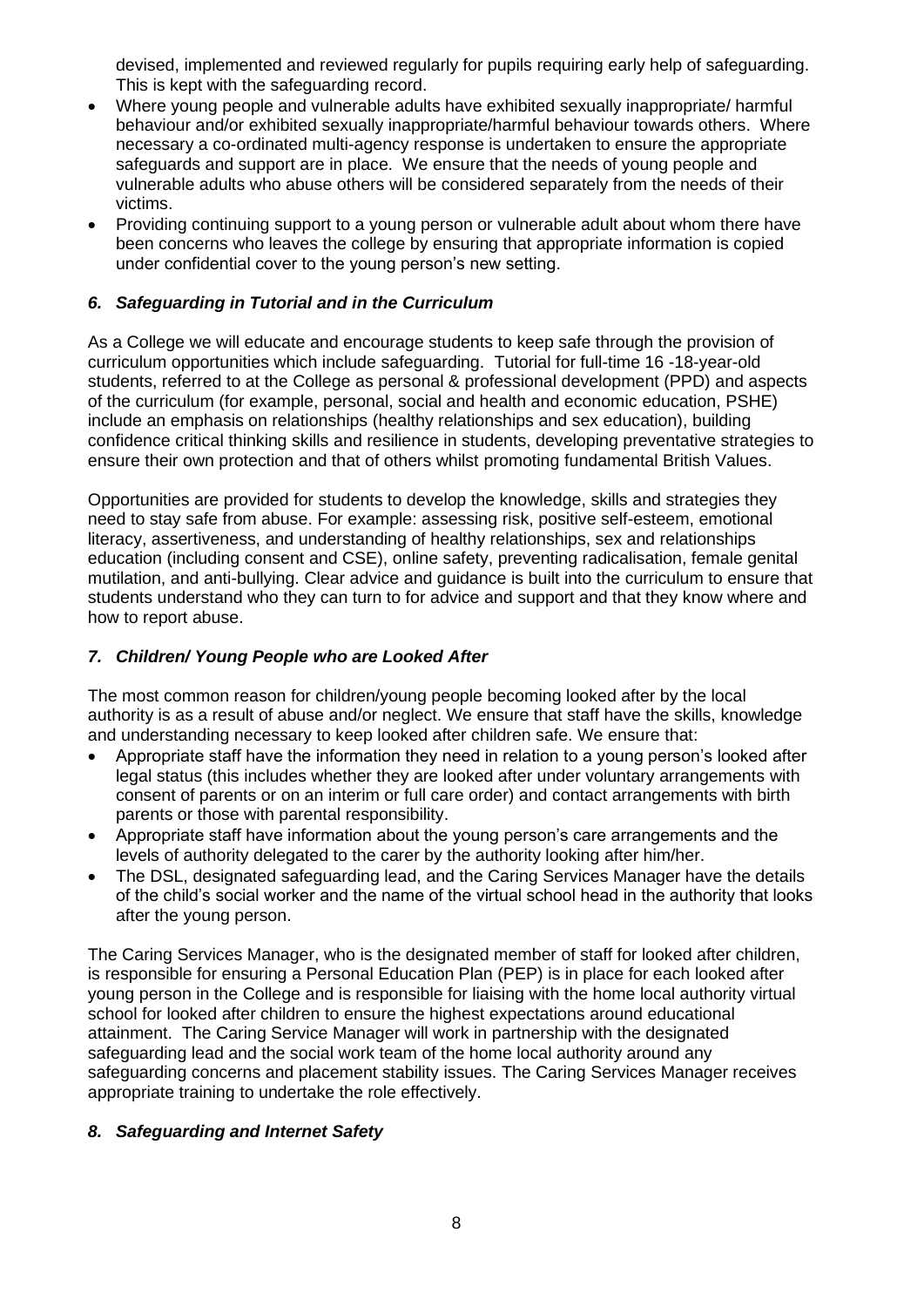This section must be read in conjunction with the College's Computer Acceptable Use Policy and the E Communication policy. The Computer Acceptable Use Policy, issued to students during induction and accessible online, advises on safe use of the internet including the protection of personal information and guidance on personal safety. It defines, in detail, the College etiquette for computer use. The E Communication Policies provides guidelines for staff and students advising on the appropriate use of social media and acceptable contact. The College blocks access to websites considered inappropriate for students to access, including some social networking sites. The College recognises that these sites are accessed by students outside of College and at times are used inappropriately. The College monitors use of these sites monthly, regardless of known incident, and requests removal of any unacceptable material that references the College. Induction tutorials brief students in being safe online.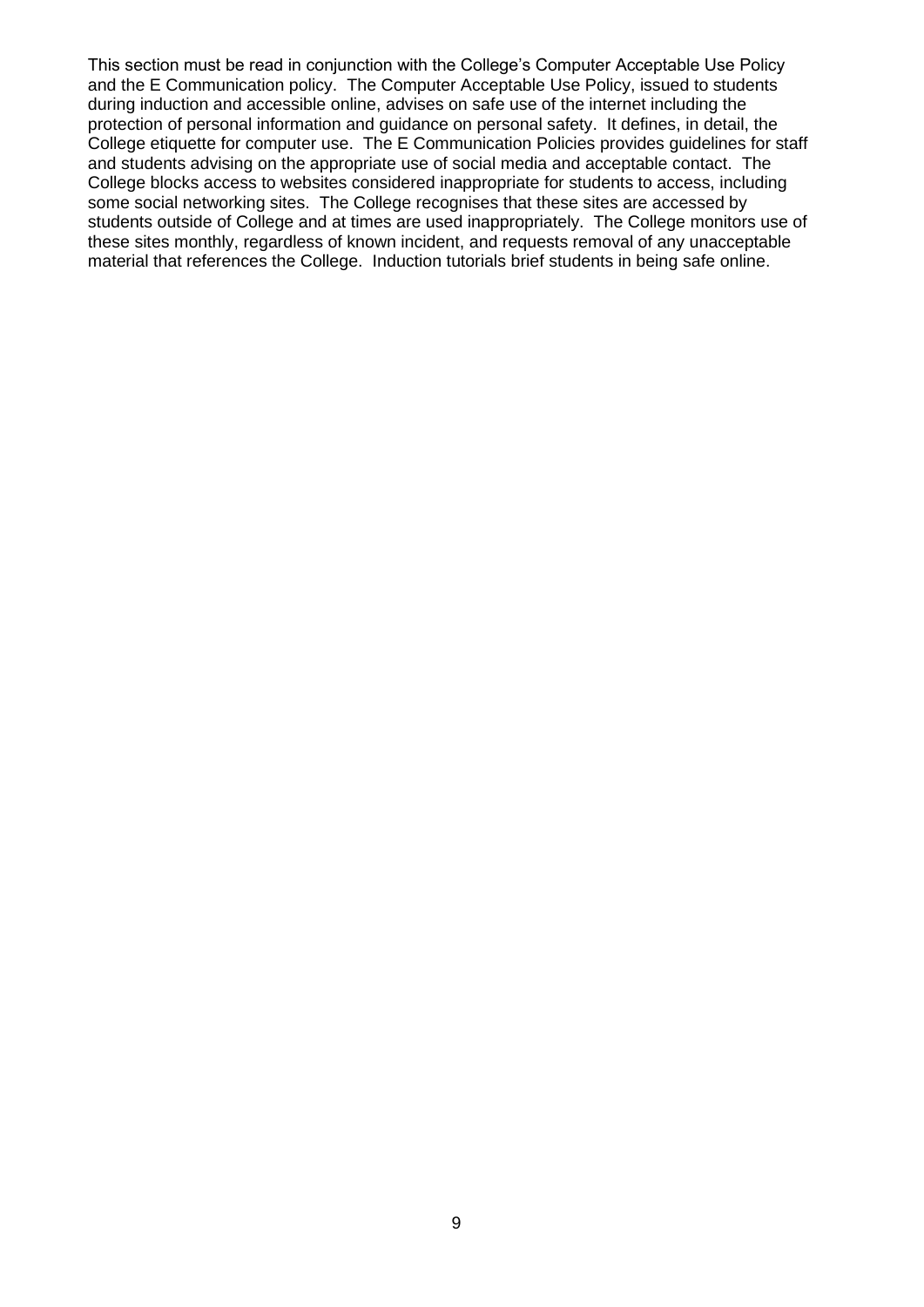## **PART B: SAFEGUARDING ROLES & RESPONSIBILITIES**

## <span id="page-9-1"></span><span id="page-9-0"></span>*1. Governing Body*

The Governing body is collectively responsible for ensuring that child protection arrangements are fully embedded within the college's ethos and adhered to in the college's day-to-day practice, specifically:

- Ensuring there is a nominated safeguarding governor who ensures accountability for safeguarding and attends appropriate training in order to guide governors on their strategic responsibilities. **The nominated safeguarding Governor** is Geraldine Swanton. She is responsible for safeguarding and championing good practice; to liaise with the DSL and to provide support and challenge in the area of safeguarding.
- Liaising with the Principal/designated staff over all matters regarding safeguarding issues. This is a strategic role rather than operational – governors will not be involved in concerns about individual students. The safeguarding governor should provide appropriate challenge and support for any action to progress areas of weakness or development in the education provision's safeguarding arrangements.
- Ensuring a member of the senior leadership team is appointed as the Designated Safeguarding Lead (DSL) who leads on and has clear oversight of all safeguarding work. The DSL must be appropriately trained to undertake this role. Governors must support the DSL in their role by ensuring the allocation of funding and resource is sufficient to meet the current safeguarding activity.
- Ensuring the DSL produces an annual report to the governing body of safeguarding activity, outlining the number of cases dealt with and other statistics which do not identify individuals.
- Ensuring the education provision fully engages with the local authority in their annual review of safeguarding procedures, providing relevant information in a timely manner. The chair of governors should sign to confirm accuracy of the education provision's arrangements, and ensure any concerns are remedied without delay.
- Ensuring the governing body receives child protection awareness training, including the safeguarding governor, from the trained College designated safeguarding lead.
- Ensuring the college has an effective child protection policy, staff behaviour policy and student behaviour policy.
- Ensuring that all college staff and volunteers (including governors) receive safeguarding awareness training at the required frequency.
- Ensuring the college has a broad and balanced curriculum that teaches young people and vulnerable adults about keeping safe.
- Ensuring national statutory guidance and legislation (specifically Keeping Children Safe in Education, DfE, September 2021 and Working Together to Safeguard Children, DfE, August 2018) and local requirements (specifically Solihull and Warwickshire Local Partnersips procedures and Solihull and Warwickshire local authority policy, advice and guidance) are adhered to.

## <span id="page-9-2"></span>*2. Staff Roles and Responsibilities*

## <span id="page-9-3"></span>The role of the Designated Safeguarding Lead

The **Designated Safeguarding Lead (DSL)** is Adam Thomas and is a member of the Senior Leadership Team. His job description clearly reflects this role. He has undertaken relevant training to the role and receives at least bi-annual updates.

The **Safeguarding Panel** comprises the DSL and Vice Principal HR and Student Services and is responsible for decision making on suitability of adults working with young people and vulnerable adults, for instance as part of the safer recruitment process (Part F) and in advising on managing allegations against staff (Part E).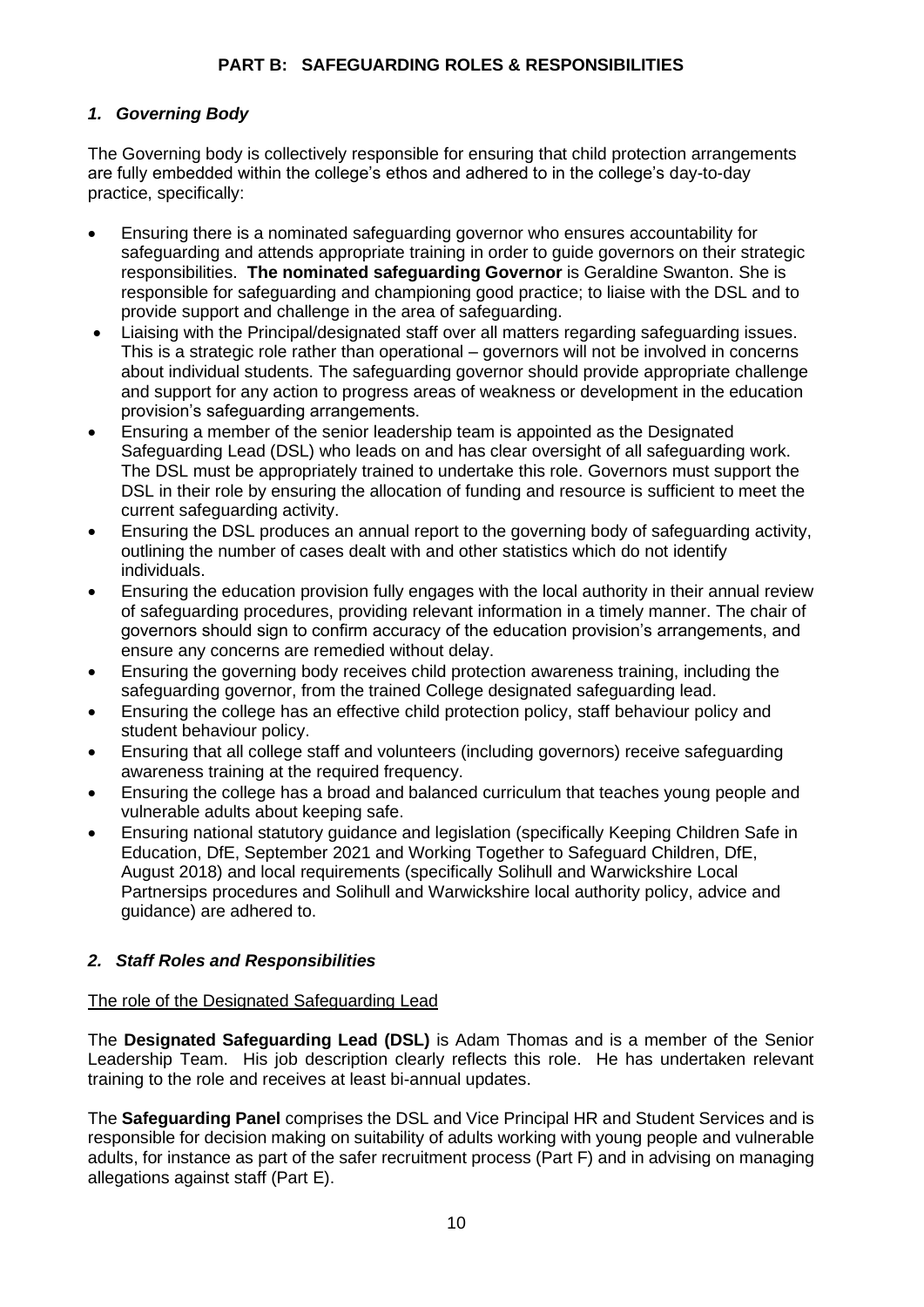The Deputy Designated Safeguarding Leads (DSL) are Pete Haynes, Kully Dhaliwal and Peter Stone. Their job descriptions clearly reflect this role. They have undertaken relevant training to undertake the role and receive(s) at least bi-annual updates.

In addition, the College has six Safeguarding Officers, who undertake relevant training to the role and receive at least bi-annual updates.

The College Safeguarding Team comprises the Designated Safeguarding Lead (DSL), Deputy DSLs and the College's Safeguarding Officers.

In the absence of the Designated Safeguarding Lead and the Deputy Designated Safeguarding Lead the most senior member of staff in education provision will assume responsibility for any safeguarding matters that arise.

Where the DSL is referred to in these procedures, this role may be undertaken by the Deputy DSLs.

The DSL will assess the information provided, using the relevant multi-agency thresholds criteria and consider if significant harm has happened or there is a risk that it may happen. If the evidence suggests the threshold of significant harm or risk of significant harm has been reached; or they are not clear if the threshold is met, then the DSL will contact children's social care.

The DSL will make a professional judgement about what action needs to be taken, using Guidance Threshold Criteria to help support Children, Young People and their Families, the college child protection procedure (ie this document) and LSCP procedures. The DSL will consider the following:

- the nature of the concern;
- how and why it has arisen;
- what the presenting child's and family's needs appear to be:
- what relevant information is held by the college, (consider any previous referrals, closed case to children's social work, any other concerns; early help work, developmental needs of the young person, parenting capacity, family structure)
- whether the concern indicates a likelihood of **[Significant Harm](http://www.proceduresonline.com/resources/keywords_online/nat_key/keywords/significant_harm.html)** and if so;
- whether there is any need for any urgent action to protect the young person or vulnerable adult, any other young people or vulnerable adults in the same household or any young person or vulnerable adult in contact with an alleged perpetrator;
- whether there are any other young people or vulnerable adults, either in the household or in contact with any alleged perpetrator of abuse, identified as in need or at risk of harm;
- whether the young person or vulnerable adult has any sibling(s) at other education provisions or early years settings and consider whether information is such that it should be shared with that other setting;
- whether there are any concerns regarding an abuse of a position of trust;
- where targeted support services have been offered but there is refusal or reluctance by the parent/carer to engage or engage consistently with the support being offered and therefore the identified cause of concern/need is not being addressed, i.e. no improved outcome for the young person or vulnerable adult;
- where targeted support services have been in place but the parent or carer appear unable to make the required changes in order to improve outcomes for the young person or vulnerable adult.

Where a DSL makes a referral, they should include:

- the known facts:
- any suspicions or allegations:
- whether or not there has been any contact with the young person or vulnerable adults family;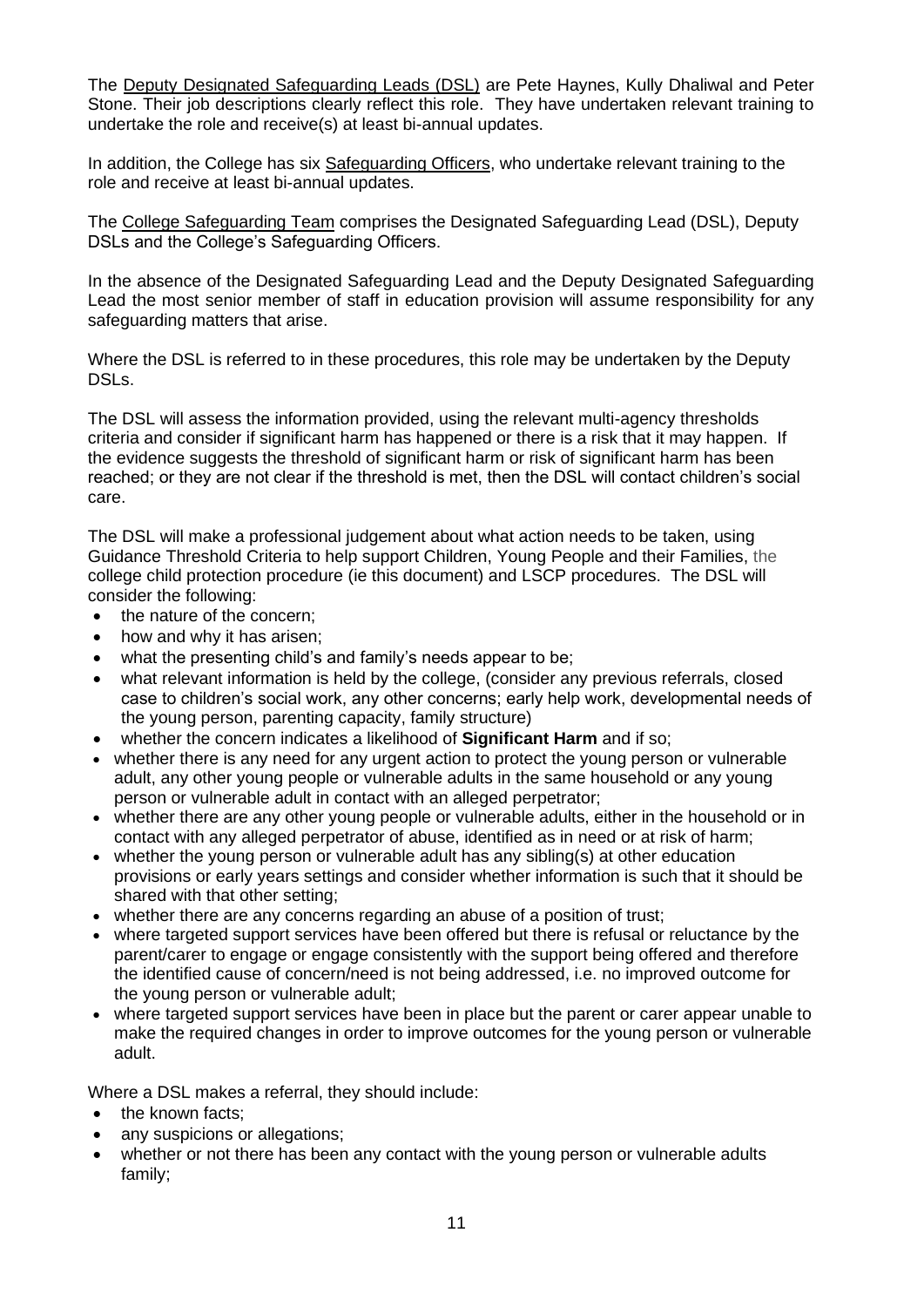• any information they have on the young person or vulnerable adults developmental needs, and the capacity of the young person or vulnerable adults parent or carers to meet those needs.

If the DSL feels unsure about whether a referral is necessary, a telephone call to MASH can be made for advice.

If the young person or vulnerable adult is in immediate danger and urgent protective action is required, the police should be called. The DSL should also notify Children's Social Care of the occurrence and what action has been taken. This should be formally recorded by the College.

Where the student is suffering from a serious injury, medical attention must be sought immediately by calling an ambulance or taking the student to the Accident and Emergency Department of the local hospital. The DSL should notify Children's Social Care. On arrival at the hospital, the duty consultant paediatrician must be informed of the nature of the concerns. The DSL should make a referral and ensure that all events, advice, notifications and actions are recorded, including any decision making. The DSL should seek advice from Children's Social Care about informing parents, remembering that parents should normally be informed that a young person or vulnerable adult requires urgent medical attention.

In accordance with the [Local Safeguarding Partnership](http://solihulllscb.proceduresonline.com/index.htm) procedures, the agreement of the parents for a referral to MASH should normally be sought where possible, However, if it is felt that seeking any such agreement would increase the level of significant risk to the young person or vulnerable adult, the matter should be discussed with MASH and their advice sought. This must not contribute to a delay in making a referral.

The Principal will ensure that the safeguarding policies and procedures adopted by the governing body are fully implemented and sufficient resources and time are allocated to enable staff members to discharge their safeguarding responsibilities.

<span id="page-11-0"></span>All staff members, governors, volunteers and external providers are expected to:

- Be aware of the systems and procedures within the college which support safeguarding ie:
	- Safeguarding Young People and Vulnerable Adults policy
	- Student Code of Conduct
	- Staff and Governor Code of Ethics and Conduct
	- Role of the designated safeguarding lead
- Undertake induction and training on safeguarding as required.
- Maintain an attitude of 'it could happen here'.
- Be alert to signs and recognise indicators of possible abuse.
- Act on any concerns about a young person's or vulnerable adult's welfare immediately. Remember that the young person's views, welfare and interests must be the paramount consideration at all times.
- Never promise to keep a secret or confidentiality, where a young person or vulnerable adult discloses abuse.
- Know the definitions for abuse and the impact abuse can have on children and young people.
- Be alert to signs and recognise indicators of possible abuse.
- Listen to abuse concerns shared by a young person or vulnerable adult (disclosure) and follow college safeguarding procedures, including notifying the DSL immediately.
- Undertake induction and training on safeguarding as required.
- Notify the safeguarding team of any unexplained absence of a young person on a Child Protection Plan or subject to a Child In Need Plan.
- Report to the safeguarding team any additional concerns, disclosures or observations after the initial referral, not assuming that a referral in itself will protect young people or vulnerable adults.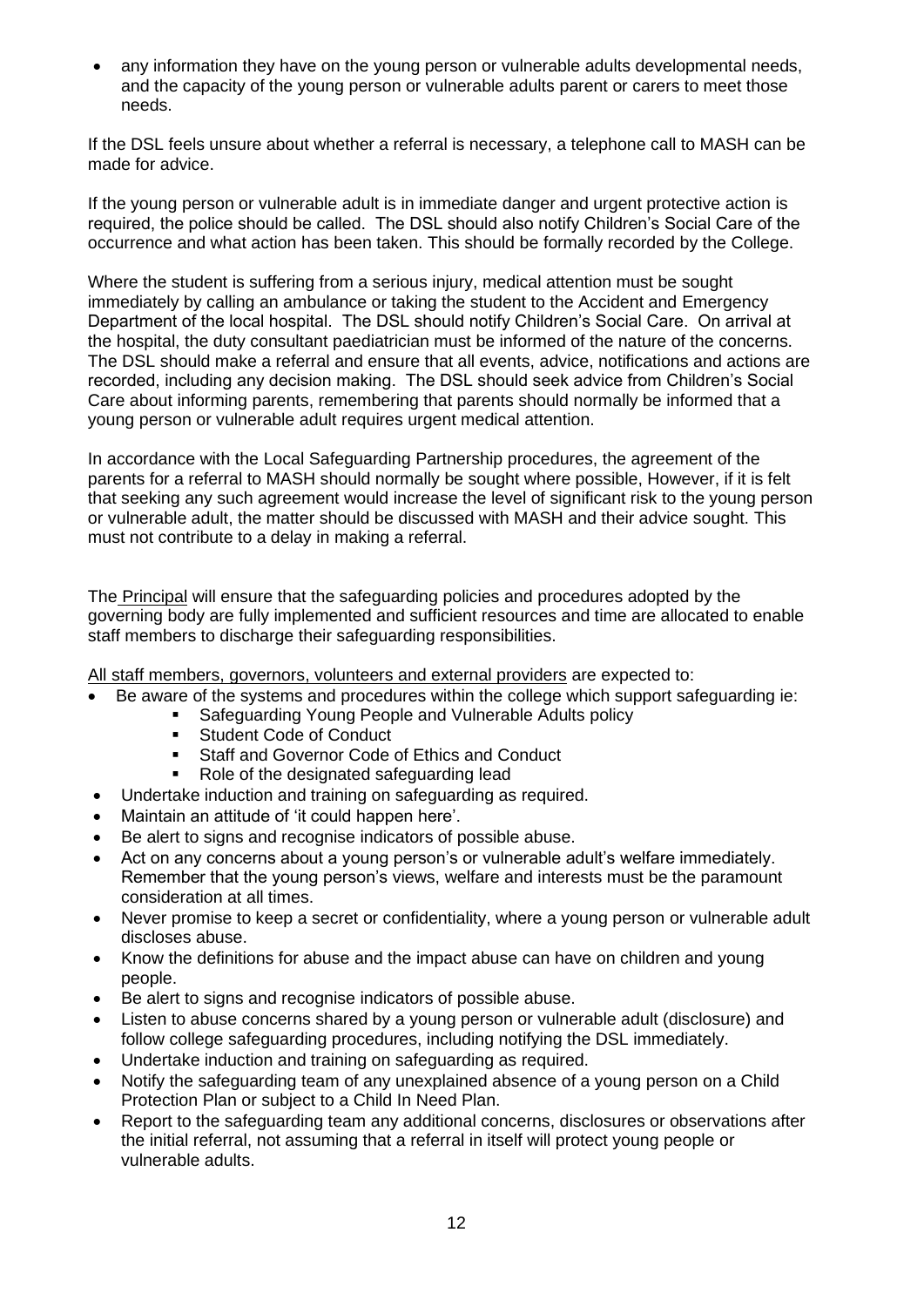Any member of staff who has concerns about the safety or potential abuse of a young person must report their concerns to the Safeguarding Team **without delay**. This includes allegations made against other young people and vulnerable adults.

Staff are not expected to take it upon themselves to investigate concerns or make judgements.

## <span id="page-12-0"></span>*3. Staff Induction, Training and Development*

**All** staff members and Governors are required to complete a mandatory programme of safeguarding training, together with mandatory online Prevent awareness training. This is currently provided through the Educare/TES online level 2 child protection programme. All new staff members will also receive face to face familiarisation training with a member of the safeguarding team. The DSL/Deputy delivers a safeguarding awareness session around College procedures as part of the College-wide induction programme.

**All** staff members should also receive appropriate safeguarding and child protection updates, This should include training on how to recognise signs of abuse **and** how to respond to any concerns. In addition, all staff members should receive safeguarding and child protection updates (for example, via email, e-bulletins and staff meetings), as required, but at least annually, to provide them with relevant skills and knowledge to safeguard children effectively.

Individuals **must**:

- undertake mandatory safeguarding training
- read part one of Keeping Children Safe In Education (DfE September 2021) entitled "Safeguarding Information for All Staff" and understand its implications;
- read and understand the college's safeguarding young people and vulnerable adults policy and make sure they are clear on how to act in the event of a concern and maintaining confidentiality;
- read and understand the student code of conduct and ensure they follow it in the course of their day to day work with young people and vulnerable adults;
- read and understand the Staff and Governor Code of Ethics and Conduct so that they are clear on what to do if there is a breach of the code of conduct
- understand the difference between having a concern about a young person or vulnerable adult, and a young person or vulnerable adult in immediate danger, being clear on the relevant actions to take;
- know the role of the designated safeguarding lead in college;
- understand that early help and support that can be provided by the college, and their role in early help.

The DSL provides at least an annual briefing to the college to provide staff with any updates on changes to child protection legislation, procedures and relevant learning from key serious case reviews.

The college maintains accurate signed records of staff safeguarding induction, training and reading.

The nominated safeguarding governor undergoes child protection training prior to or as soon as appointment to the role and at regular intervals thereafter.

The Designated Safeguarding Lead attends the multi-agency safeguarding LSCP training within 12 weeks of taking up their responsibilities. The education provision will ensure that its Designated Safeguarding Lead (and Deputies if appropriate) attend the Designated Safeguarding Lead annual education conference to keep abreast of child protection learning and developments, at least biannually.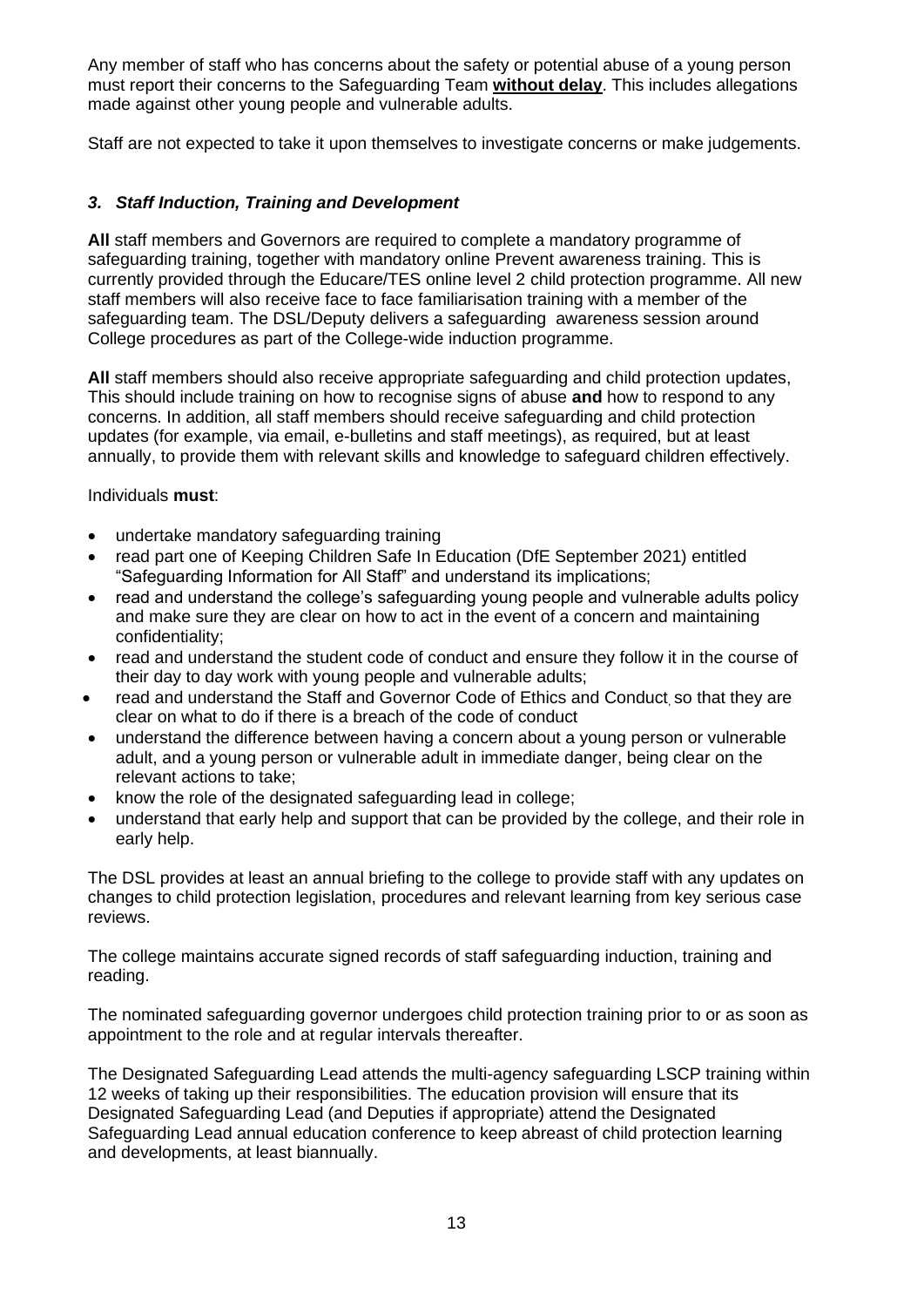The College will ensure that staff members provided by other agencies and third parties, e.g. supply teachers and contracted staff, such as catering staff, are aware of our safeguarding young people and vulnerable adults policy and procedure, and have received appropriate safeguarding training.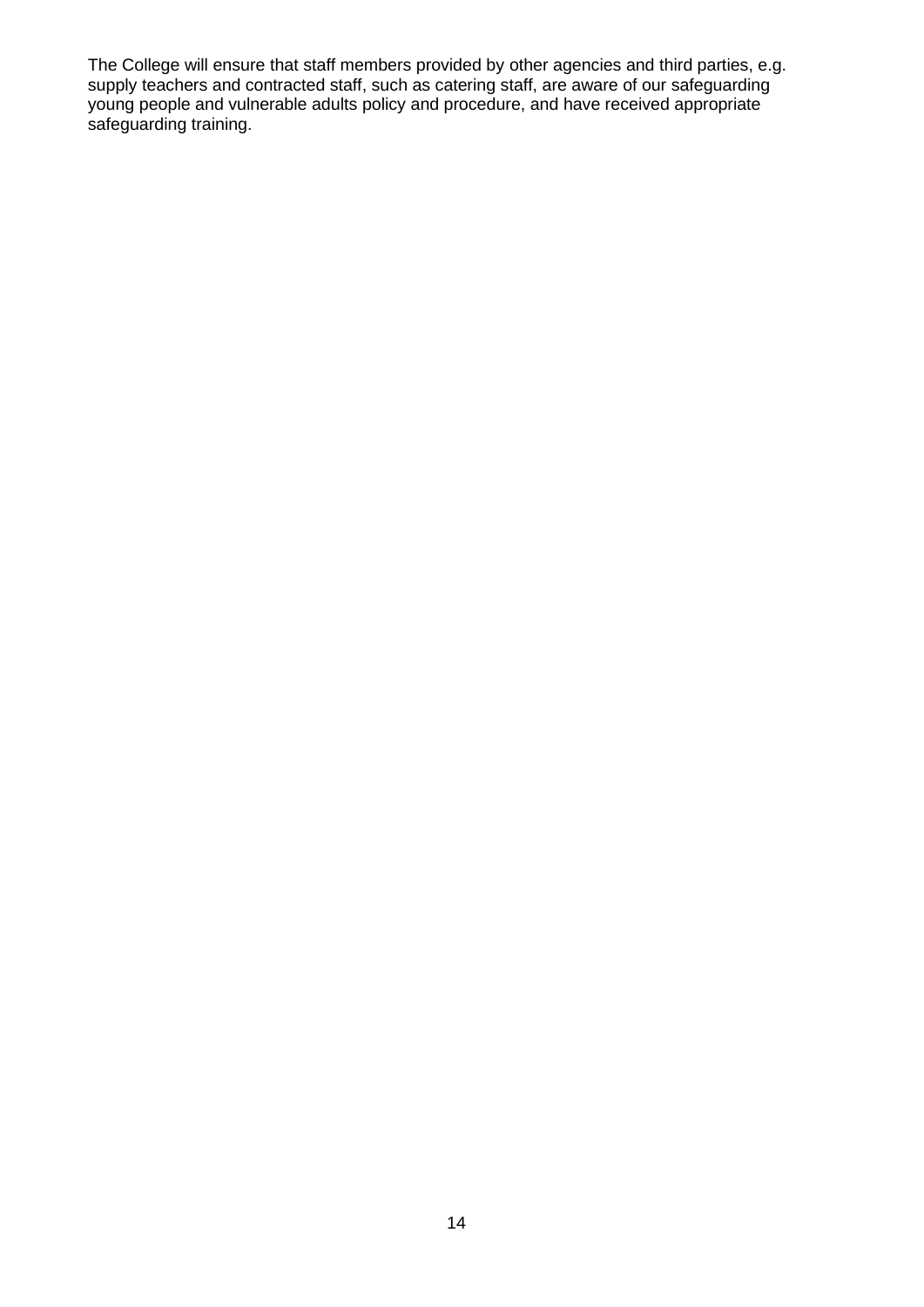## **PART C: IMPORTANT INFORMATION**

## <span id="page-14-1"></span><span id="page-14-0"></span>*1. Young People Suffering or likely to Suffer Significant Harm*

The Children Act 1989 introduced the concept of **significant harm** as the threshold that justifies compulsory intervention in family life in the best interests of a child. It gives local authorities a duty to make enquiries under section 47 of the Children Act 1989 to decide whether they should take action to safeguard or promote the welfare of a child who is suffering, or likely to suffer, significant harm. Such enquiries must be initiated where there are concerns about maltreatment, including all forms of abuse and neglect, female genital mutilation and other so-called honour based violence, extra-familial threats like radicalisation, child criminal exploitation including sexual exploitation and sexual violence.

Safeguarding and promoting the welfare of children is defined in Working Together to Safeguard Children (2018) as:

- protecting children from maltreatment;
- preventing impairment of a child's health or development;
- ensuring that children are growing up in circumstances consistent with the provision of safe and effective care; and
- taking action to enable all children to have the best outcomes. (DfE, August 2018 p7)

## <span id="page-14-2"></span>*2. Definitions of Abuse*

**All college staff should be aware that abuse, neglect and safeguarding issues are rarely standalone events that can be covered by one definition or label. In most cases, multiple issues will overlap with one another.** 

**Physical Abuse** may involve hitting, shaking, throwing, poisoning, burning or scalding, drowning, suffocating or otherwise causing physical harm to a young person or vulnerable adult. Physical harm may also be caused when a parent or carer fabricates the symptoms of, or deliberately induces illness in a young person or vulnerable adult.

**Emotional Abuse** is the persistent emotional maltreatment of a young person or vulnerable adult such as to cause severe and persistent adverse effects on the young person or vulnerable adults emotional development. It may involve conveying to young people or vulnerable adults that they are worthless or unloved, inadequate, or valued only insofar as they meet the needs of another person. It may include not giving the young person or vulnerable adult opportunities to express their views, deliberately silencing them or 'making fun' of what they say or how they communicate. It may feature age or developmentally inappropriate expectations being imposed on young people or vulnerable adults. These may include interactions that are beyond the young persons or vulnerable adults developmental capability, as well as overprotection and limitation of exploration and learning, or preventing the young person or vulnerable adult participating in normal social interaction. It may involve seeing or hearing the ill-treatment of another. It may involve serious bullying (including cyberbullying), causing young people or vulnerable adults frequently to feel frightened or in danger, or the exploitation or corruption of young people or vulnerable adults. Some level of emotional abuse is involved in all types of maltreatment of a young person or vulnerable adult, though it may occur alone.

**Sexual Abuse** involves forcing or enticing a young person or vulnerable adult to take part in sexual activities, not necessarily involving a high level of violence, whether or not the young person or vulnerable adult is aware of what is happening. The activities may involve physical contact, including assault by penetration (for example, rape or oral sex) or non-penetrative acts such as masturbation, kissing, rubbing and touching outside of clothing. They may also include non-contact activities, such as involving children in looking at, or in the production of, sexual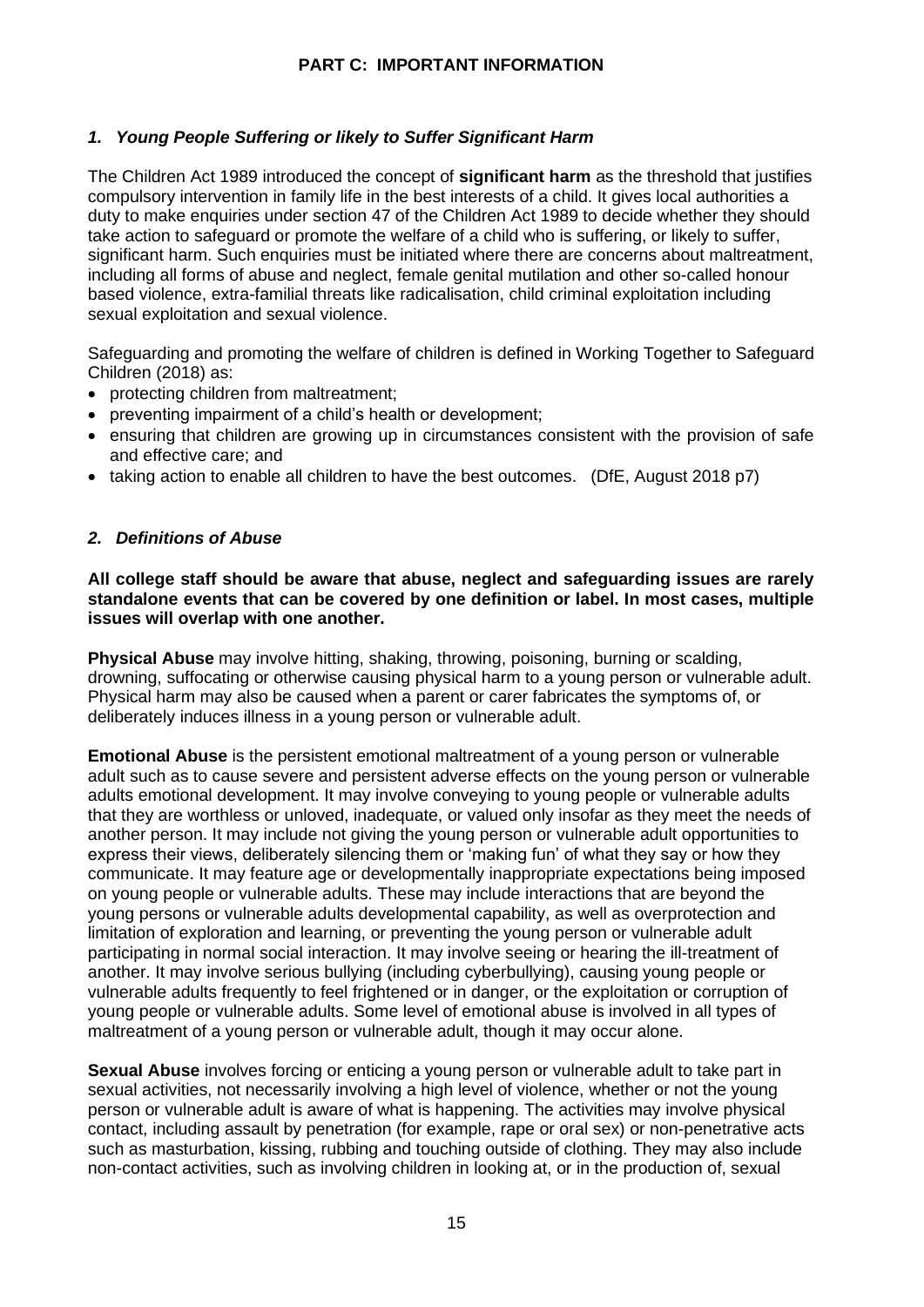images, watching sexual activities, encouraging children to behave in sexually inappropriate ways, or grooming a young person or vulnerable adult in preparation for abuse (including via the internet). Sexual abuse is not solely perpetrated by adult males. Women can also commit acts of sexual abuse, as can other young people or vulnerable adults.

**Neglect** is the persistent failure to meet a young person or vulnerable adults basic physical and/or psychological needs, likely to result in the serious impairment of the young person or vulnerable adults health and development.Neglect may occur during pregnancy as a result of maternal substance misuse. Once a young person or vulnerable adult is born, neglect may involve a parent or carer failing to:

- provide adequate food, clothing and shelter (including exclusion from home or abandonment);
- protect a young person or vulnerable adult from physical and emotional harm or danger;
- ensure adequate supervision (including the use of inadequate care-takers);
- ensure access to appropriate medical care or treatment.

It may also include neglect of, or unresponsiveness to, a young person or vulnerable adults basic emotional needs.

## **Additional Vulnerabilities for Pupils with Special Educational Needs and Disabilities (SEND)**

Additional barriers can exist when recognising abuse and neglect for young people and vulnerable adults with special educational needs and disabilities, including:

- assumptions that indicators of possible abuse (eg: behaviour, mood, injury) relate to the young person's or vulnerable adults disability without further exploration;
- Young people and vulnerable adults with SEND can be disproportionally impacted by things such as bullying – without outwardly presenting any signs;

communication barriers and difficulties (eg: not hearing, not listening, not seeing) in overcoming these.

## <span id="page-15-0"></span>*3. Young people who need a Social Worker*

Young people may need a social worker due to safeguarding or welfare needs. Young people may need this help due to abuse, neglect and complex family circumstances. A young person's experiences of adversity and trauma can leave them vulnerable to further harm, as well as educationally disadvantaged in facing barriers to attendance, learning, behaviour and mental health.

We will work with Local authorities who should share the fact a young person has a social worker, and the designated safeguarding lead should hold and use this information so that decisions can be made in the best interests of the young person's safety, welfare and educational outcomes.

Where young people need a social worker, this will inform decisions about safeguarding (for example, responding to unauthorised absence or missing education where there are known safeguarding risks) and about promoting welfare (for example, considering the provision of pastoral and/or academic support, alongside action by statutory services).

## <span id="page-15-1"></span>*4. The Impact of Abuse and Neglect*

The sustained abuse or neglect of young people and vulnerable adults physically, emotionally, or sexually can have long-term effects on the young person's or vulnerable adults health, development and well-being. It can impact significantly on a young person's or vulnerable adults self-esteem, self-image and on their perception of self and of others. The effects can also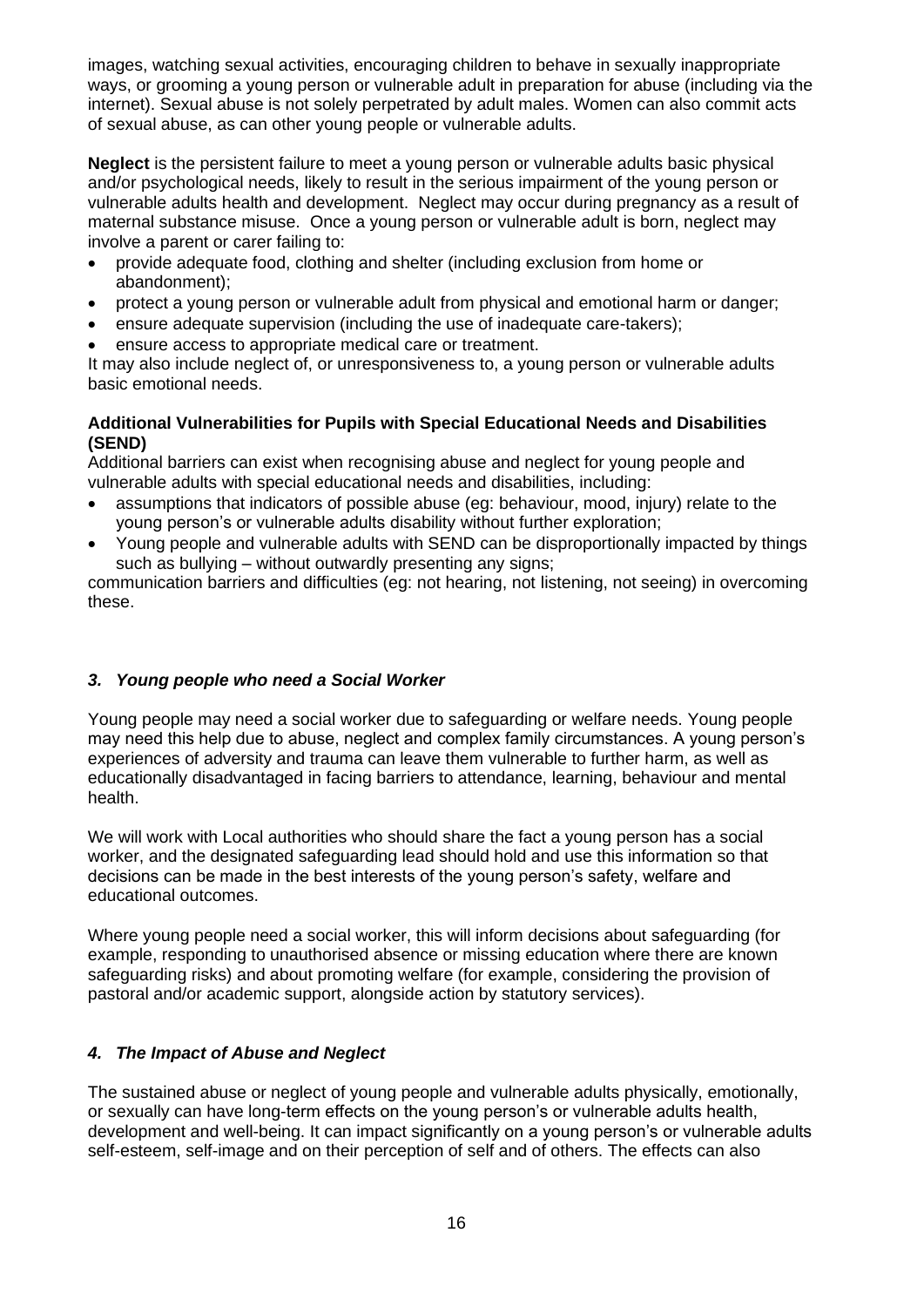extend into adult life and lead to difficulties in forming and sustaining positive and close relationships. In some situations it can affect parenting ability.

## <span id="page-16-0"></span>*5. Recognising Signs of Child Abuse*

The following signs may indicate something is wrong:

- significant change in behaviour
- extreme anger or sadness
- aggressive and attention seeking behaviour
- suspicious bruises with unsatisfactory explanations
- lack of self esteem
- self-injury or harm
- depression
- age inappropriate sexual behaviour

(For further guidance, "What to do if you are worried a child is being abused?" <https://www.gov.uk/government/publications/what-to-do-if-youre-worried-a-child-is-being-abused--2> ).

If abuse is suspected, presence of signs of abuse is not proof that the abuse has occurred, but:

- must be regarded as indicators of the possibility of significant harm
- justify the need for careful assessment and discussion with the designated member of staff for safeguarding / decision making conversation which is logged
- may require consultation with and / or referral to Children's Social Work Service

The absence of such risk indicators does not mean that abuse or neglect has not occurred.

In an abusive relationship the young person or vulnerable adult may:

- appear frightened of the parents
- act in a way that is inappropriate to her/his age and development (though full account needs to be taken of different patterns of development and different ethnic groups)

The parent or carer may:

- persistently avoid young persons or vulnerable adults health promotion services and treatment of the young persons or vulnerable adults episodes of illness
- have unrealistic expectations of the young person
- frequently complain about/to the young person and may fail to provide attention or praise (high criticism/low warmth environment)
- be absent or misusing substances
- persistently refuse to allow access to professionals on home visits
- be involved in domestic abuse

Staff should be aware of the potential risk to young people and vulnerable adults when individuals, previously known or suspected to have abused young people or vulnerable adults, move into the household.

## <span id="page-16-1"></span>*6. Early Help*

Early help means providing support as soon as a problem emerges at any point in a young person's life. If early help is appropriate, the designated safeguarding lead (or deputy) will generally lead on liaising with other agencies and setting up an inter-agency assessment as appropriate. Staff may be required to support other agencies and professionals in an early help assessment, in some cases acting as the lead practitioner. Any such cases will be kept under constant review and consideration given to a referral to children's social care for assessment for statutory services, if the young person's situation does not appear to be improving or is getting worse.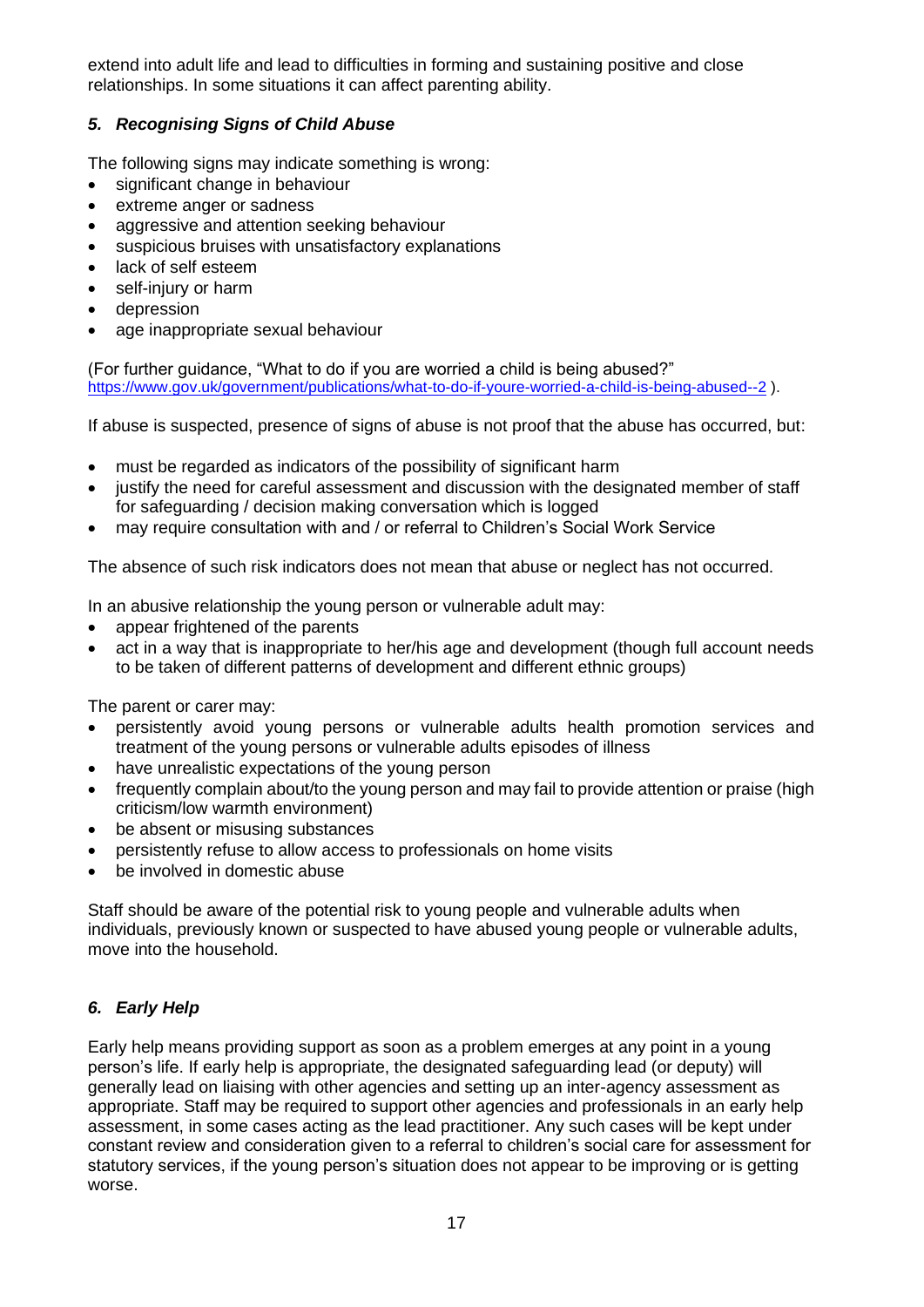## <span id="page-17-0"></span>*7. Specific Safeguarding Issues*

**All** staff should have an awareness of specific safeguarding issues that can put young people or vulnerable adults at risk of harm. Behaviours linked to issues such as drug taking, alcohol abuse, deliberately missing education, and inappropriate online activity put young people and vulnerable adults in danger.

#### <span id="page-17-1"></span>Peer on Peer Abuse

The college operates a zero-tolerance approach to bullying and peer on peer abuse.

The College uses opportunities for promoting anti-bullying messages and the College's zerotolerance approach to handling bullying issues through a variety of methods:

- PPD sessions
- The Student Handbook
- Student workshops
- College awareness events
- Promoting national events
- Through Student Voice

All staff should be aware that children can abuse other children (often referred to as peer on peer abuse). It is more likely that girls will be victims and boys perpetrators, but that all peer on peer abuse is unacceptable and will be taken seriously. It can happen both inside and outside of college and online. It is important that all staff recognise the indicators and signs of peer on peer abuse and know how to identify it and respond to reports.

Young people are vulnerable to abuse by their peers. Such abuse should be taken as seriously as abuse by adults and should be subject to the same child protection procedures. Staff should not dismiss abusive behaviour as normal between young people and should never be tolerated or passed off as 'banter', 'just having a laugh' or 'part of growing up'. Particular difficulties arise in responding to a young person who abuses another young person because:

- There is no clear boundary between incidents which should be regarded as abusive and incidents which are dealt with as bullying, sexual experimentation etc. Many adults who abuse children repeatedly established this pattern of behaviour in childhood or adolescence, but a single incident of abuse does not indicate that a young person is likely to abuse again; and
- Some young people who abuse have themselves been abused, but this cannot be assumed in any particular case

The needs of the victim and the needs of the alleged perpetrator must be considered separately. In addition to safeguarding the identified victim, consideration will be taken to whether the alleged perpetrator seems to pose a risk to any other young person or vulnerable adult. Young people who abuse others are responsible for their abusive behaviour, and safeguarding action must include addressing their behaviour and its causes. The alleged perpetrator is likely to have considerable unmet needs as well as posing a significant risk of harm to other young people.

If one young person causes harm to another, this should not necessarily be dealt with under these procedures. However, if may be appropriate to regard a young person's behaviour as abusive if:

- There is a large difference in power (eg age, size, ability, development) between the young people concerned; or
- The perpetrator has repeatedly tried to harm one or more other young people; or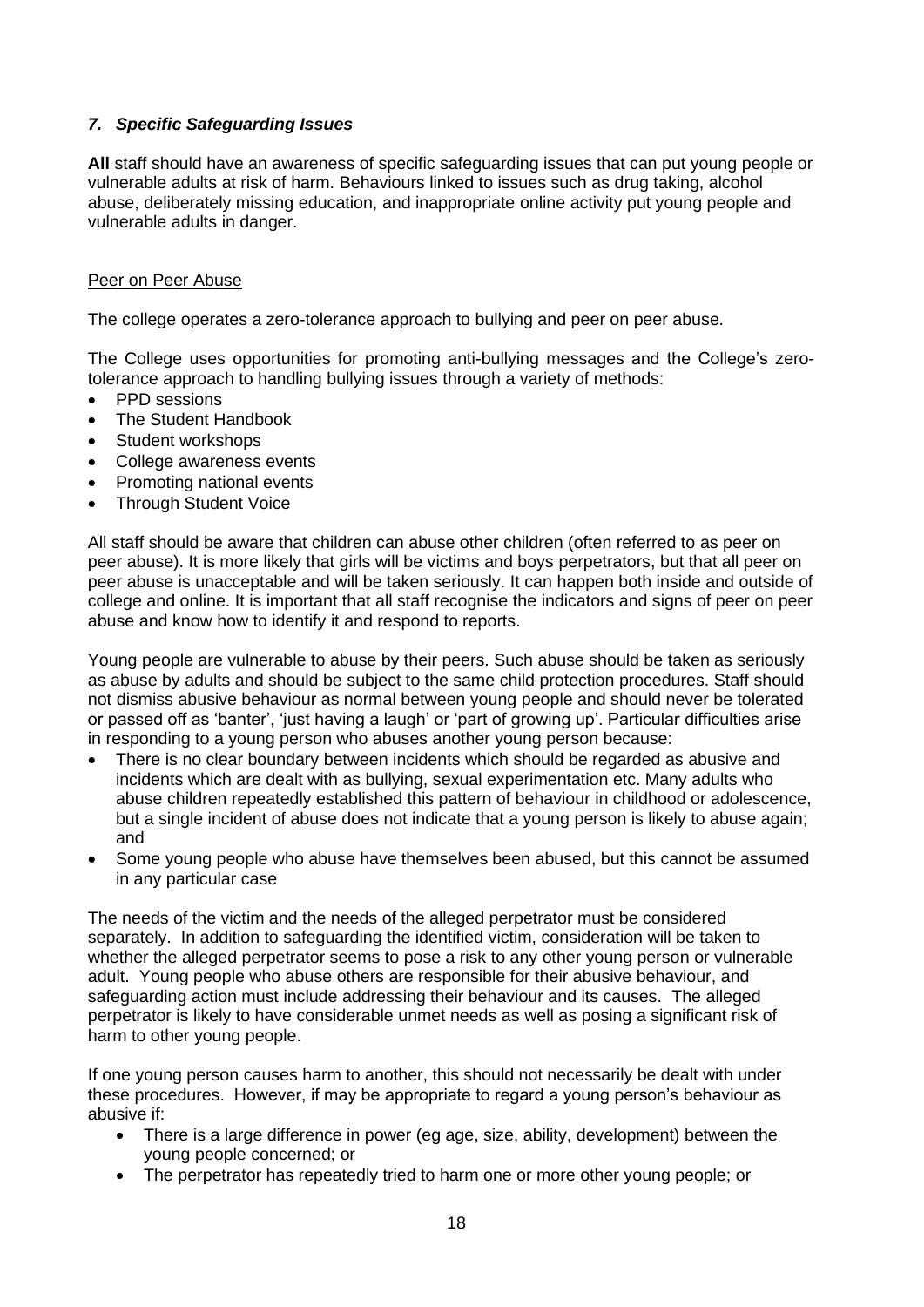• There are concerns about the intention of the alleged perpetrator.

**All** staff should be aware that safeguarding issues can manifest themselves via peer on peer abuse. This is most likely to include, but may not be limited to:

- bullying (including cyberbullying, prejudice-based and discriminatory bullying);
- abuse in intimate personal relationships between peers.
- physical abuse which can include hitting, kicking, shaking, biting, hair pulling, or otherwise causing physical harm.
- sexual violence and sexual harassment.
- Consensual and non-consensual sharing of nudes and semi-nude images and/or videos (also known as sexting or youth produced sexual imagery) – please refer to section D for further guidance on responding to an incident of nudes and semi-nudes being shared;
- causing someone to engage in sexual activity without consent, such as forcing someone to strip, touch themselves sexually, or to engage in sexual activity with a third party.
- upskirting (which is a criminal offence), which typically involves taking a picture under a person's clothing without their permission, with the intention of viewing their genitals or buttocks to obtain sexual gratification, or cause the victim humiliation, distress, or alarm. and
- initiation/hazing type violence and rituals.

All staff should understand, that even if there are no reports in college it does not mean it is not happening, it may be the case that it is just not being reported. As such it is important if staff have any concerns regarding peer on peer abuse **should refer to the procedures Part D for dealing with disclosures of peer on peer abuse.**

## <span id="page-18-0"></span>Sexual violence and sexual harassment

Sexual violence and sexual harassment can occur between two children of any age and gender from primary through to secondary stage and into colleges. It can occur through a group of children sexually assaulting or sexually harassing a single child or group of children. Sexual violence and sexual harassment exist on a continuum and may overlap; they can occur online and face to face (both physically and verbally) and are never acceptable. As set out in Part one of Keeping children safe in education (KCSIE), all staff working with children are advised to maintain an attitude of 'it could happen here'.

Addressing inappropriate behaviour (even if it appears to be relatively innocuous) can be an important intervention that helps prevent problematic, abusive and/or violent behaviour in the future.

Young people who are victims of sexual violence and sexual harassment, wherever it happens, will likely find the experience stressful and distressing. This will, in all likelihood, adversely affect their educational attainment and will be exacerbated if the alleged perpetrator(s) attends the same college. As set out in Part One of KCSIE, staff should be aware that safeguarding incidents and/or behaviours can be associated with factors outside the school or college, including intimate personal relationships.

#### **Staff should refer to the procedures Part D for dealing with disclosures of child on child sexual violence and sexual harassment.**

## <span id="page-18-1"></span>Child Criminal Exploitation (CCE)

CCE is a form of abuse that occur where an individual or group takes advantage of an **imbalance in power** to coerce, manipulate or deceive a child into taking part in criminal activity.

Some specific forms of CCE can include children being forced or manipulated into transporting drugs or money through county lines, working in cannabis factories, shoplifting or pickpocketing.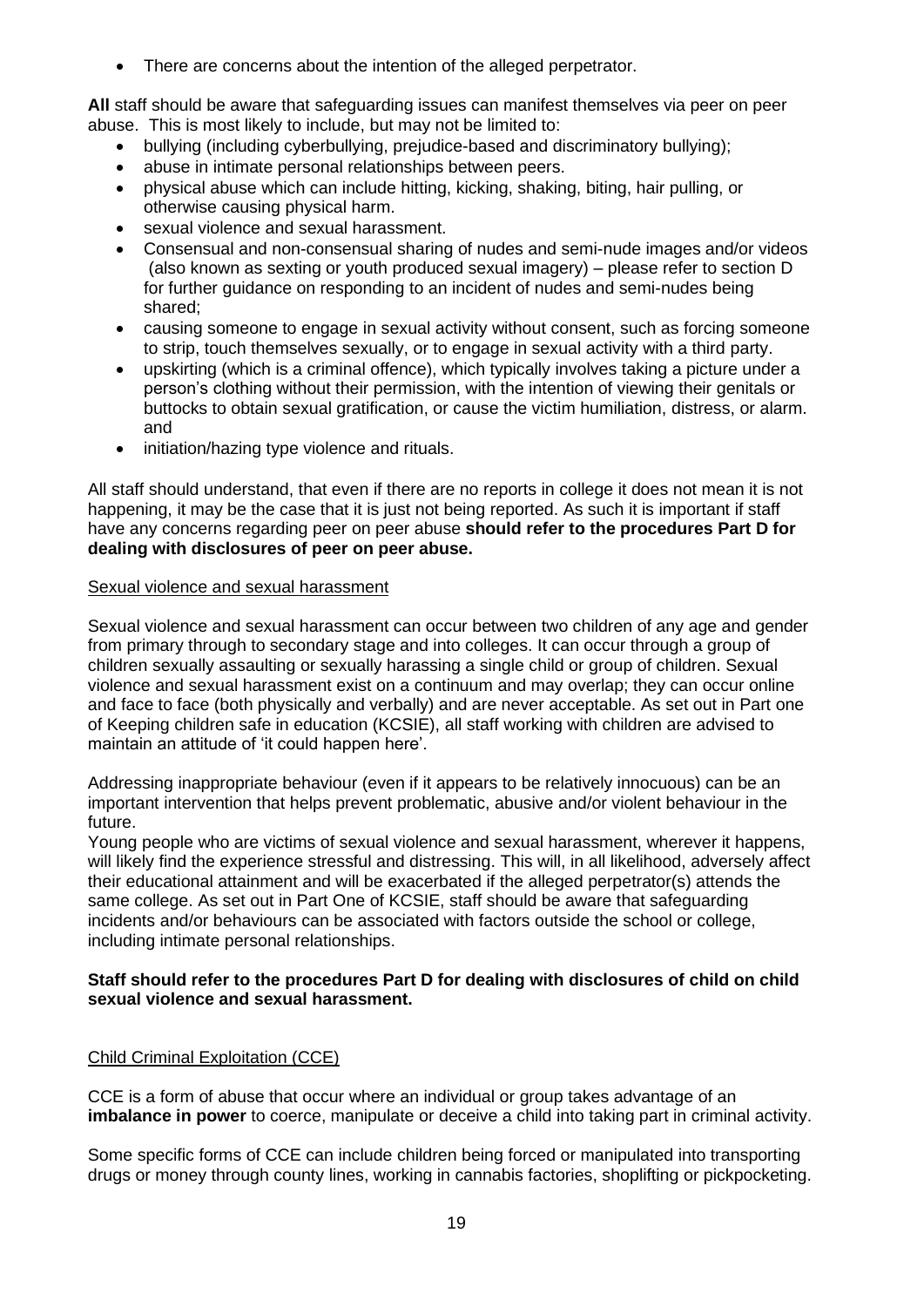They can also be forced or manipulated into committing vehicle crime or threatening/committing serious violence to others.

Children can become trapped by this type of exploitation as perpetrators can threaten victims (and their families) with violence, or entrap and coerce them into debt. They may be coerced into carrying weapons such as knives or begin to carry a knife for a sense of protection from harm from others. As children involved in criminal exploitation often commit crimes themselves, their vulnerability as victims is not always recognised by adults and professionals, (particularly older children), and they are not treated as victims despite the harm they have experienced. They may still have been criminally exploited even if the activity appears to be something they have agreed or consented to.

It is important to note that the experience of girls who are criminally exploited can be very different to that of boys. The indicators may not be the same, however professionals should be aware that girls are at risk of criminal exploitation too. It is also important to note that both boys and girls being criminally exploited may be at higher risk of sexual exploitation.

## <span id="page-19-0"></span>Child Sexual Exploitation (CSE)

CCE are forms of abuse that occur where an individual or group takes advantage of an **imbalance in power** to coerce, manipulate or deceive a child into taking part in sexual activity.

CSE is a form of child sexual abuse. Sexual abuse may involve physical contact, including assault by penetration (for example, rape or oral sex) or nonpenetrative acts such as masturbation, kissing, rubbing, and touching outside clothing. It may include non-contact activities, such as involving children in the production of sexual images, forcing children to look at sexual images or watch sexual activities, encouraging children to behave in sexually inappropriate ways or grooming a child in preparation for abuse including via the internet.

CSE can occur over time or be a one-off occurrence, and may happen without the child's immediate knowledge e.g. through others sharing videos or images of them on social media.

CSE can affect any child, who has been coerced into engaging in sexual activities. This includes 16 and 17 year olds who can legally consent to have sex. Some children may not realise they are being exploited e.g. they believe they are in a genuine romantic relationship.

## **Staff should refer to the procedures Part D for dealing with disclosures or concerns around exploitation (CCE or CSE).**

## <span id="page-19-1"></span>Serious violence

All staff should be aware of the indicators, which may signal children are at risk from, or are involved with serious violent crime. These may include increased absence from college, a change in friendships or relationships with older individuals or groups, a significant decline in performance, signs of self-harm or a significant change in wellbeing, or signs of assault or unexplained injuries. Unexplained gifts or new possessions could also indicate that children have been approached by, or are involved with, individuals associated with criminal networks or gangs and may be at risk of criminal exploitation.

All staff should be aware of the range of risk factors which increase the likelihood of involvement in serious violence, such as being male, having been frequently absent or permanently excluded from college, having experienced child maltreatment and having been involved in offending, such as theft or robbery.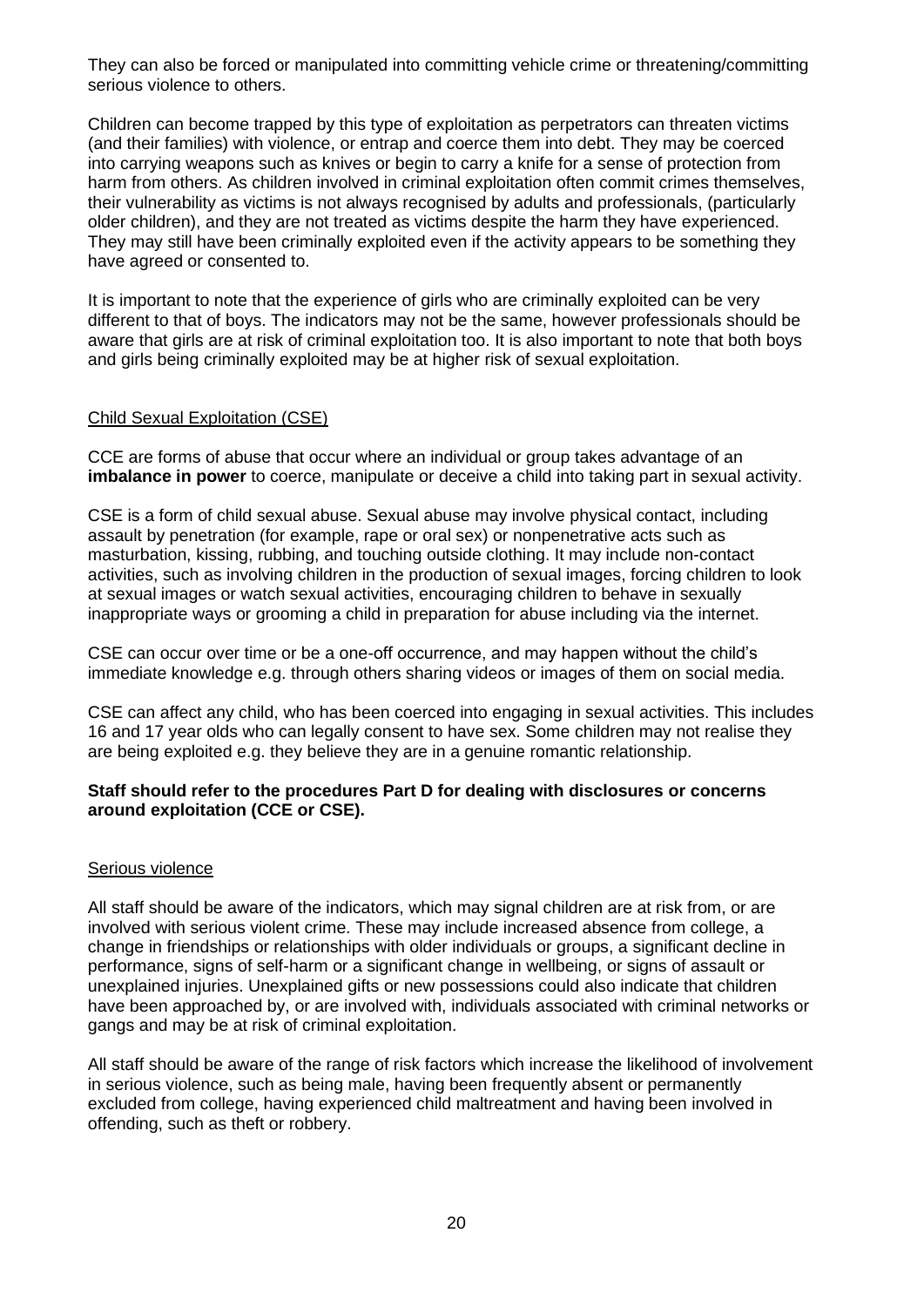## <span id="page-20-0"></span>Mental Health

Mental health problems can, in some cases, be an indicator that a young person has suffered or is at risk of suffering abuse, neglect or exploitation. Only appropriately trained professionals should attempt to make a diagnosis of a mental health problem. Staff however, are well placed to observe young people day-to-day and identify those whose behaviour suggests that they may be experiencing a mental health problem or be at risk of developing one. Where young people have suffered abuse and neglect, or other potentially traumatic adverse childhood experiences, this can have a lasting impact throughout childhood, adolescence and into adulthood. It is key that staff are aware of how these children's experiences, can impact on their mental health, behaviour and education.

### **If staff have a mental health concern about a young person that is also a safeguarding concern, immediate action should be taken, following the procedures set out in section D for Dealing with Disclosures or Concerns**

## <span id="page-20-1"></span>Contextual Safeguarding

Safeguarding incidents and/or behaviours can be associated with factors outside the college and/or can occur between young people and vulnerable adults outside the college. All staff, especially the designated safeguarding lead should be considering the contest within which such incidents and/or behaviours occur. This is known as contextual safeguarding, which simply means assessments of young people and vulnerable adults should consider whether wider environmental factors are present in a young person's life that are a threat to their safety and/or welfare.

## <span id="page-20-2"></span>Protection from Extremism and Radicalisation

The WRAP 3 workshops that had been developed by the Home Office have been replaced nationally by an on-line Prevent programme, which all staff are required to complete. The College works closely with Prevent Officers from the West Midlands Counter Terrorism Unit to ensure that:

- College staff are adequately trained to recognise and refer concerns with regard to student radicalisation using normal safeguarding procedures
- Managers are trained in incident management
- Staff and students are trained in Stay Safe
- Learners are able to discuss radicalisation and extremism in a safe environment and know who to refer to if they have concerns

The Vice Principal HR & Student Services (Deputy DSL) is a member of the local Prevent Partnership Group and attends the Prevent Protect and Prepare partnership meetings.

This should be read in conjunction with the College's Policy to Prevent Radicalisation and Violent Extremism.

## <span id="page-20-3"></span>Online Safety

Technology is an integral part of the lives of young people today. The internet and other digital and information technologies are powerful tools, which open new opportunities for everyone both socially and educationally. In College we recognise this and encourage our students to use digital resources both in College and at home responsibly.

As part of our on-going commitment to the safeguarding and protection of our students, the College actively monitors the use of internet activity on our college network, supports the annual Safer Internet Day and throughout our PPD and curriculum programmes students cover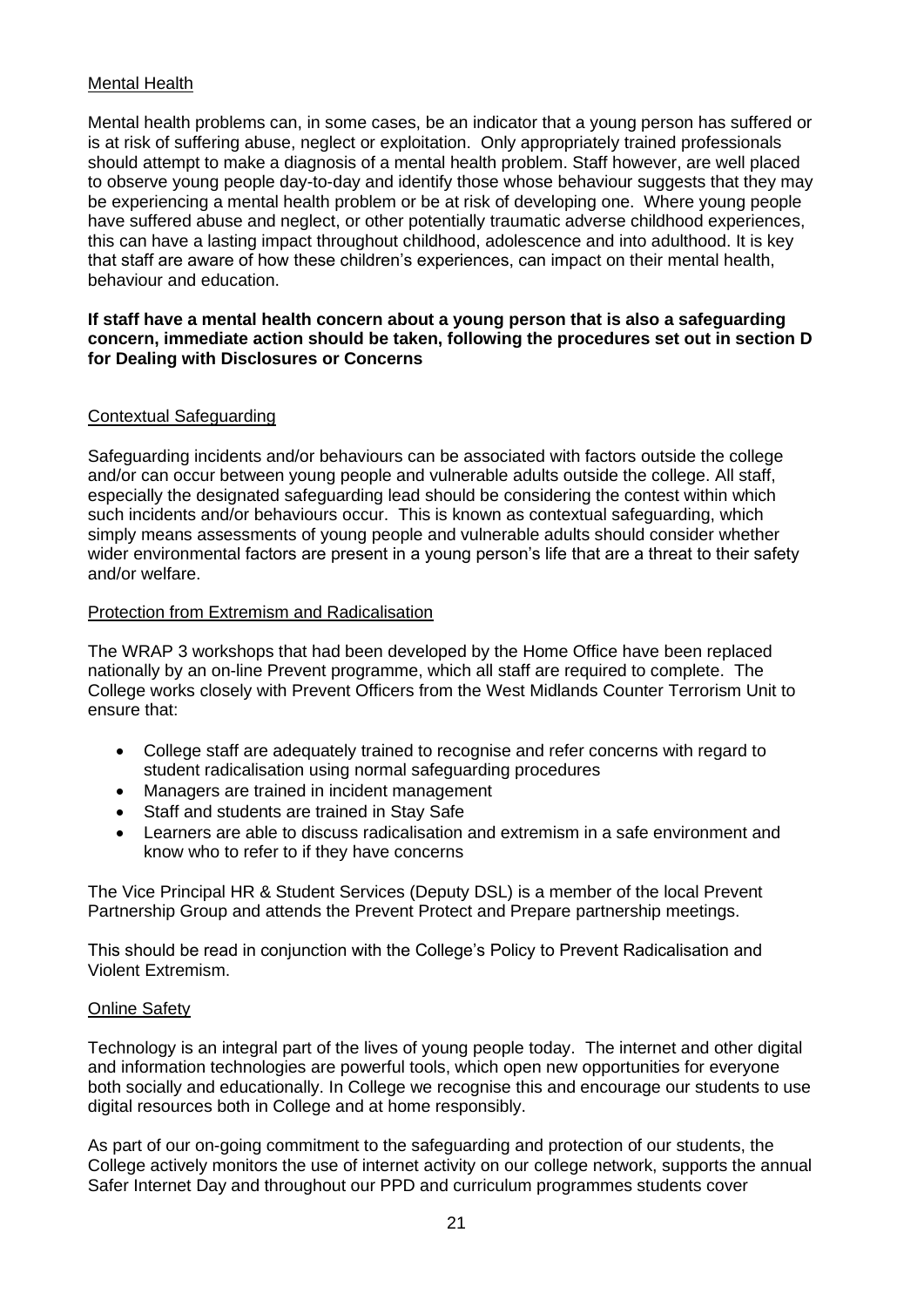different aspects of staying safe online and using technologies responsibly. Topics covered include protecting your online identity, the law relating to the sending and receiving of inappropriate images and the dangers of internet grooming.

The creation, downloading, distribution and copying of pornographic images of children are child abuse and are criminal offences. They are classed as gross misconduct and will lead to instant dismissal for staff and Behaviour Support process with possible exclusion for students. If you become aware of the creation, downloading, distribution or copying of pornographic images of children: contact the DSL Head of Student Support immediately, or a Deputy Designated Safeguarding Lead.

### **If you are concerned about any student with regard to online safety you must follow the college procedures set out in section D of this guidance.**

## <span id="page-21-0"></span>Other Safeguarding Issues

In addition to the four categories of abuse, Keeping Children Safe in Education (2021) identifies the following safeguarding issues:

- Children and the court system
- Children missing from education
- Children with family members in prison
- Child Exploitation
- Child sexual exploitation (CSE)
- County Lines Child (and vulnerable adult) criminal exploitation
- Trafficking and modern slavery
- Domestic abuse
- Homelessness
- So-called 'honour-based' violence
- Female Genital Mutilation
- Forced marriage
- Preventing radicalisation
- Peer on peer abuse
- Violence
- gender-based violence/violence against women and girls (VAWG)
- gangs and youth violence
- Sexual violence and sexual harassment between children in schools and colleges
- Upskirting
- bullying including cyber-bullying
- child missing from education, home or care
- drugs
- health and well-being
- fabricated or induced illness
- mental health and behaviour
- medical conditions
- Online safety and sharing of 'nudes'
- Private fostering
- Child abduction

National guidance is provided in **Keeping Children safe in Education (DfE 2021), Annex A.** This is included as an annex to these procedures.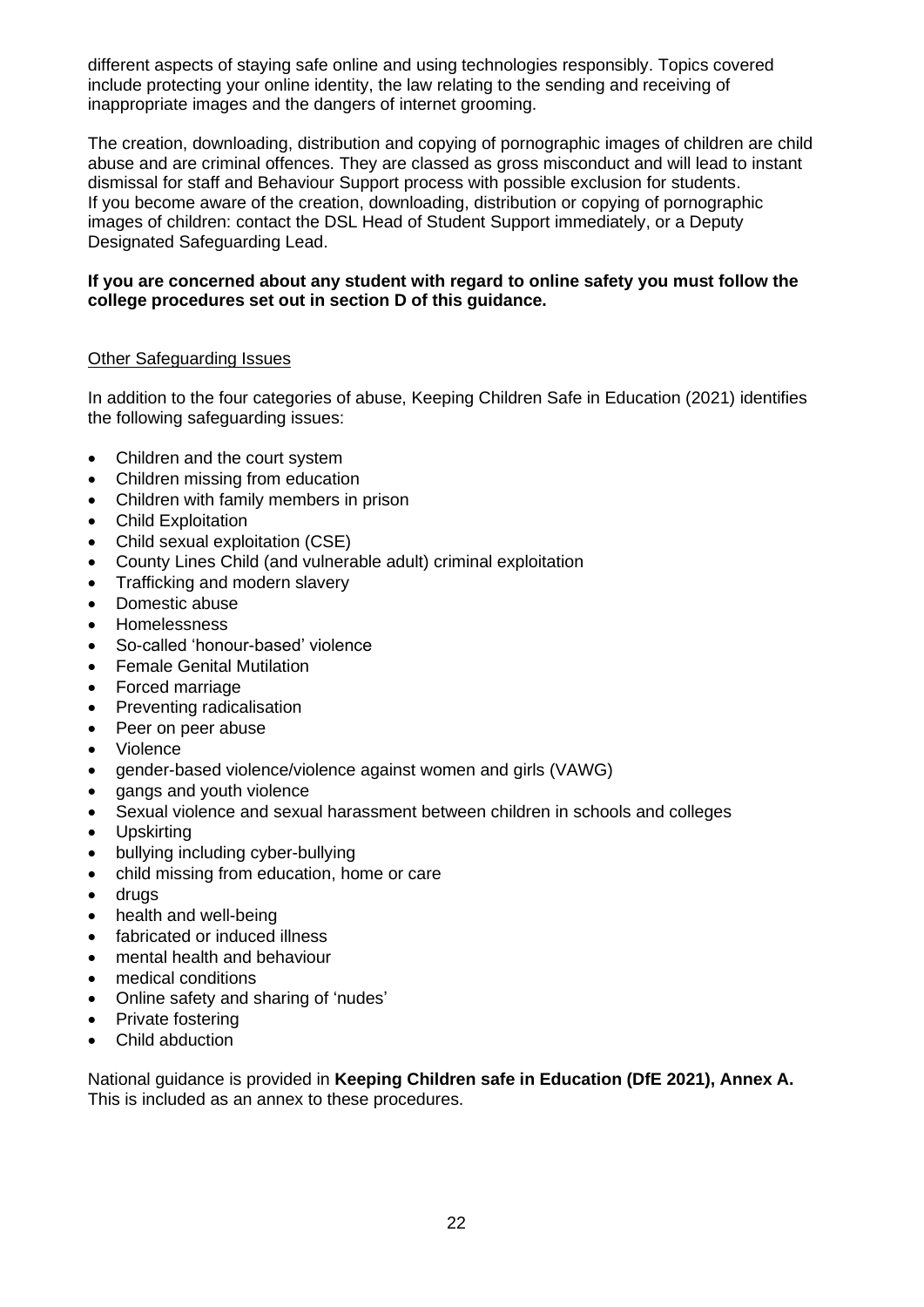## **PART D: SAFEGUARDING PROCEDURES**

## <span id="page-22-1"></span><span id="page-22-0"></span>*1. Triage Process*

The College's pastoral teams use a triage process to foster a safe and secure environment within the College and University Centre sites, where students can study, work and develop to their full potential and receive appropriate advice and support when needed.

A referral is made to Student Services and support is provided via Student Support Officers, Learning Coaches, Mental Health Support, the College Counsellor, Disabilities Officer and the College Nurse. The TRIAGE process is designed to respond to and manage referrals and also to deal with emergency situations that may arise. The Triage process ensures that the pastoral services and the designated safeguarding lead liaise to provide oversight of any other issues the young person is experiencing and ensures that these are included in any decision making.

## <span id="page-22-2"></span>*2. Dealing with Disclosures and concerns:*

The procedure will be determined primarily by the Local Safeguarding Partnership, which establish the locally agreed inter-agency procedures. However, all staff should observe the following guidelines.

If staff have a concern about a young person or vulnerable adult, they should report these concerns to the Safeguarding Team.

If a young person or vulnerable adult tells a member of staff about possible abuse:

- Listen carefully and stay calm;
- Do not interview the person, but question normally and without pressure, in order to be sure that you understand what the person is telling you;
- Do not put words into the person's mouth;
- Reassure the person that by telling you, s/he has done the right thing;
- Inform the person that you must pass the information on, but that only those who need to know about it will be told. Inform him/her of to whom you will report the matter;
- Note the main points carefully in the person's own words; and
- Make a detailed note of the date, time, place, what the person said, did and your questions.
- Pass on this information to the safeguarding team as soon as possible.

If a young person/ vulnerable adult is freely recalling events, the response should be to listen, rather than stop him/her; questioning of the information being given must be limited to confirming factual accuracy required to provide a quality referral, e.g. who are the people involved, what has actually happened and when and where did any incident occur.

If the young person/ vulnerable adult has an injury but no explanation is volunteered, it is acceptable to enquire how the injury was sustained.

However, the young person/vulnerable adult must not be pressed for information, led or crossexamined or given false assurances of absolute confidentiality. Such well-intentioned actions could prejudice Police investigations.

It is important that the young person/ vulnerable adult should not be asked to repeat the information to a colleague or write the information down. Making an accurate and verbatim record of what the young person/ vulnerable adult has said (disclosure), (or evidence that has led to the concerns) recording the young person/ vulnerable adult's own words, is the responsibility of the person to whom s/he has disclosed. **This should be recorded, in writing and sent directly to the Safeguarding Team via MyConcern (see section 3).** If a member of staff has a concern about a student and calls in a safeguarding officer then the safeguarding officer is responsible for the initial record as well as any follow on.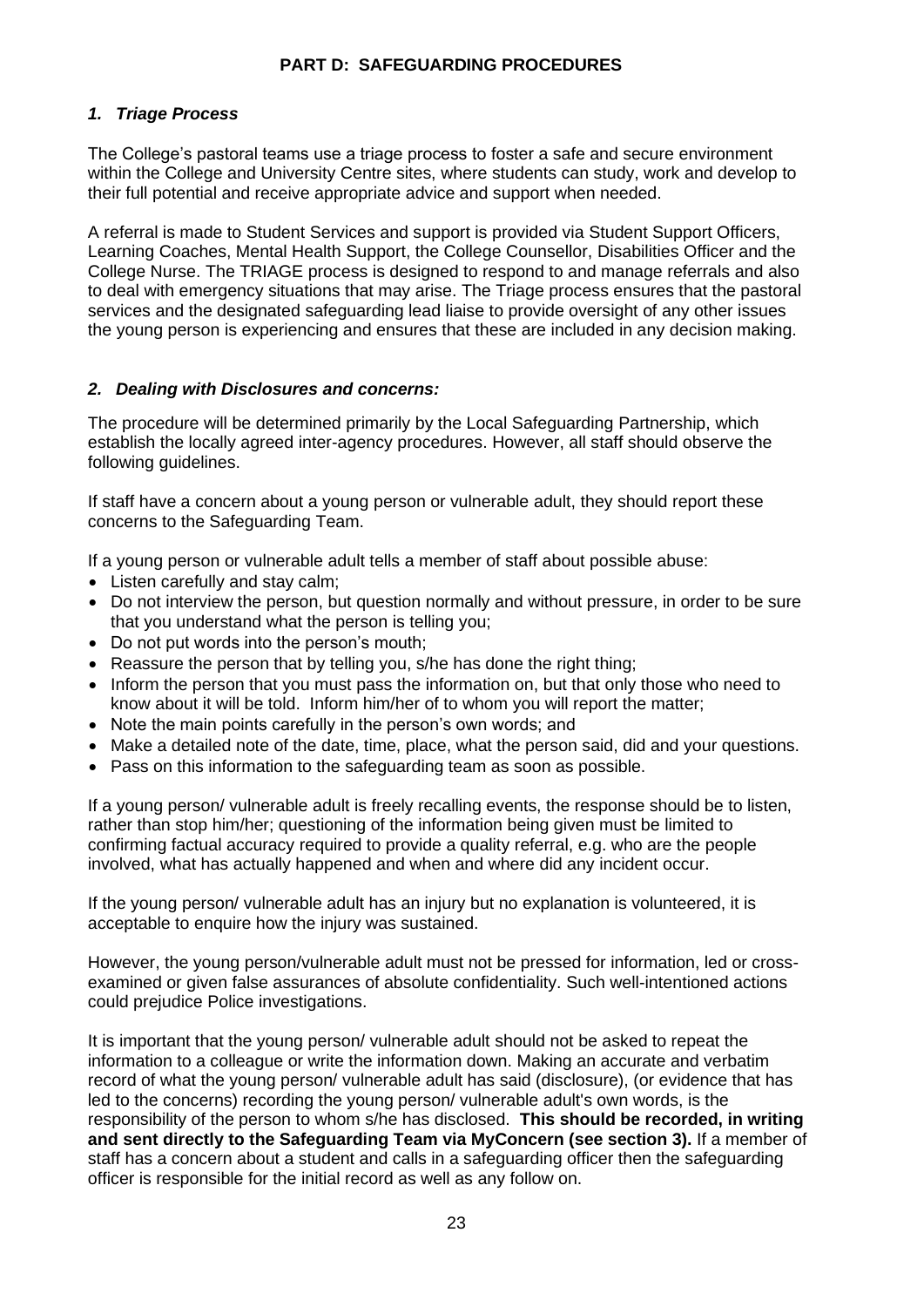### **Staff should not investigate concerns or allegations themselves but should report them immediately to the DSL (Designated Safeguarding Lead).**

In exceptional circumstances, when it is not possible to locate or contact the Designated Safeguarding Lead or any of the safeguarding team, the Principal, any other member of the Executive or Senior Management Teams or the Designated Governor, a member of staff may make a referral direct to the appropriate Social/Children's or Adult services department. This should be reported to the DSL or the Principal at the earliest opportunity.

## <span id="page-23-1"></span><span id="page-23-0"></span>*3. Reporting*

**MyConcern** 



The College uses the MyConcern safeguarding system which can be accessed via the 'AppsAnywhere' section of the staff hub. Safeguarding referrals can be made through this system but as always, **if the concern you have needs immediate attention you should also report this verbally to the safeguarding team as soon as possible and make them aware of the incident.** Please remember, they may not be able to receive or read the notification immediately.

The MyConcern user guide can be accessed via this link -

[https://studentssolihullac.sharepoint.com/:w:/s/StudentServicesAdmin/EZQWYQhbHlVIkPO4ZP](https://studentssolihullac.sharepoint.com/:w:/s/StudentServicesAdmin/EZQWYQhbHlVIkPO4ZPasH3UBANADLMUS7UbQ2pQNi0p3kA?e=XsaYwp) [asH3UBANADLMUS7UbQ2pQNi0p3kA?e=XsaYwp](https://studentssolihullac.sharepoint.com/:w:/s/StudentServicesAdmin/EZQWYQhbHlVIkPO4ZPasH3UBANADLMUS7UbQ2pQNi0p3kA?e=XsaYwp)

| Name                  | Campus              | Email                          | <b>Telephone</b> | Mobile |
|-----------------------|---------------------|--------------------------------|------------------|--------|
| Adam Thomas           | All                 | Adam.thomas@solihull.ac.uk     | 0121 678         | 07860  |
| (DSL)                 |                     |                                | 7138             | 720198 |
| <b>Kully Dhaliwal</b> | Woodlands           | Kully.dhaliwall@solihull.ac.uk | 0121 678         | 07904  |
| (DDSL)                | &                   |                                | 7033             | 645127 |
|                       | <b>Blossomfield</b> |                                |                  |        |
| Peter Stone           | Stratford           | Peter.stone@solihull.ac.uk     | 01789 266        | 07786  |
| (DDSL)                |                     |                                | 245 ext. 3080    | 468231 |
| Pete Haynes           | All                 | Pete.haynes@solihull.ac.uk     | 0121 678         |        |
| (DDSL)                |                     |                                | 7363             |        |

<span id="page-23-2"></span>Safeguarding Leads contact details

## <span id="page-23-3"></span>*4. Students who go missing from Education*

A student going missing from education is a potential indicator of abuse or neglect, including child criminal exploitation, sexual exploitation, FGM, forced marriage or travelling to conflict zones. The College Student Support Officers / Learning Coaches will be alert to these safeguarding concerns when a student goes missing for an extended period, or on repeat occasions. Such concerns will be reported immediately to the DSL.

## <span id="page-23-4"></span>*5. Safeguarding and Forced Marriages*

A forced marriage is a marriage in which one or both spouses do not (or, in the case of some adults with learning difficulties or disabilities, cannot) consent to the marriage and duress is involved. Duress can include physical, psychological, financial, sexual and emotional pressure.

The Forced Marriage (Civil Protection) Act 2007 provides for three types of applicant who may apply for a forced marriage protection order. They are the victim, anyone on their behalf with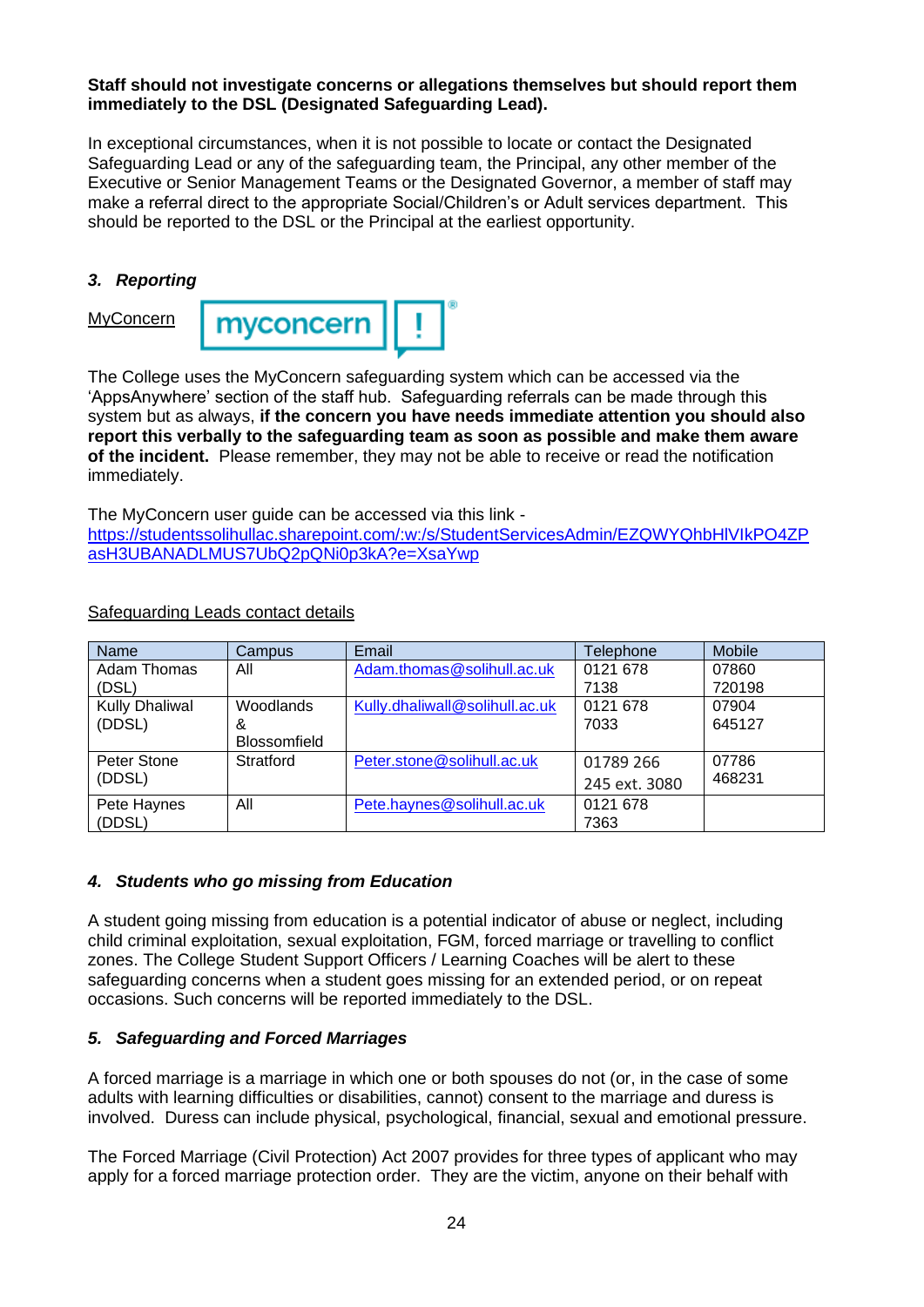the permission of the court and a relevant third party. A relevant third party such as a local authority may apply on behalf of a victim and does not require the leave of the court.

Following the Government's consultation, on 8 June 2012, the Prime Minister announced that the Government has decided to make Forced Marriage a criminal offence.

[The Anti-social Behaviour, Crime and Policing Act 2014](http://www.legislation.gov.uk/ukpga/2014/12/contents/enacted) makes it a criminal offence to force someone to marry. This includes:

- Taking someone overseas to force them to marry (whether or not the forced marriage takes place)
- Marrying someone who lacks the mental capacity to consent to the marriage (whether they're pressured to or not)
- Breaching a Forced Marriage Protection Order is also a criminal offence
- The civil remedy of obtaining a Forced Marriage Protection Order through the family courts will continue to exist alongside the new criminal offence, so victims can choose how they wish to be assisted

#### <span id="page-24-0"></span>First steps in all cases if a member of staff suspects or is approached by a student who is being forced into marriage

- See her/him immediately in a secure and private place where the conversation cannot be overheard;
- See the student on his/her own even if they attend with others;
- Listen carefully and stay calm;
- Do not interview the person, but question normally and without pressure, in order to be sure that you understand what the young person is telling you;
- Do not put words into the person's mouth;
- Reassure him/her about confidentiality i.e. family members will not be informed
- Inform the person that you must pass the information on, but that only those who need to know about it will be told. Inform him/her of to whom you will report the matter;
- Note the main points carefully:
- Make a detailed note of the date, time, place, what the person said, did and your questions etc.;
- Agree a discreet way of contacting him/her in the future; and
- Refer immediately to the DSL

## **Do Not:**

- Send him/her away;
- Approach members of their family or the community;
- Share information with anyone other than the designated members of staff with responsibility for Safeguarding; and
- Attempt to be a mediator.

## <span id="page-24-1"></span>What to Do When a Student Is Going Overseas Imminently

If a student tells you that s/he is travelling overseas within days, a second meeting may not be possible so you should try to get as much of the following information from the student as is possible before referring to the designated member(s) of staff with responsibility for Safeguarding.

The designated person will need to have as much information as possible to pass on to the Forced Marriage Unit to help them to locate the student and assist to repatriate him/her.

• Follow the first steps set out in section 2; and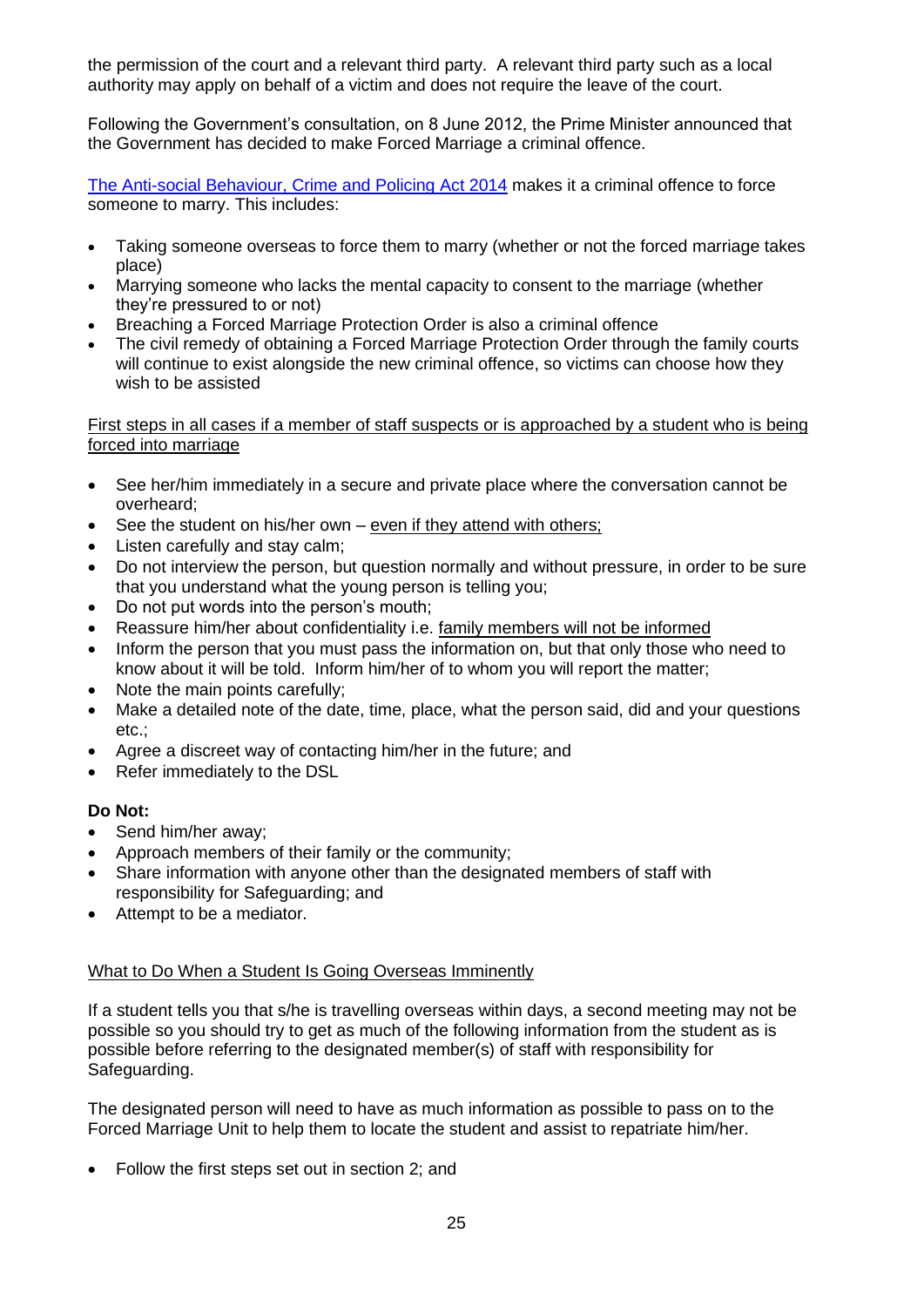- In addition collect as much as possible of the information set out below:
	- A photocopy of their passport for retention;
	- Encourage them to keep details of their passport number and the place and date of issue; and
	- As much information as possible about the family including:

Full name and date of birth of the person under threat, their father's name, any address where they may be staying overseas, potential spouse's name (if known), date of the proposed wedding (if known), the name of the potential spouse's father (if known), addresses of the extended family in the UK and overseas and any known phone numbers.

- Information that only they would be aware of (if the victim is a British national, this may assist any subsequent interview at an Embassy/British High Commission in case another person of the same age and gender is produced pretending to be him/her);
- Details of any travel plans and people likely to accompany him/her;
- A safe means by which to contact him/her e.g. a mobile telephone that will function overseas - record the number;
- Details of the third party in order to maintain contact in case the person contacts him/her whilst overseas or on his/her return;
- An estimated return date. Ask that they contact you without fail on their return; and
- A written statement by the person explaining that they want the police, adult or children's social care, a teacher or a third party to act on their behalf if they do not return by a certain date.

The designated member of staff with responsibility for safeguarding will report details of the case, with full family history, to the Forced Marriage Unit. Only in exceptional circumstances (absence of designated member(s) of staff for safeguarding and senior staff) should this be done directly. If in exceptional circumstances a direct report is made, the designated member of staff should be informed immediately.

## <span id="page-25-0"></span>*6. Female Genital Mutilation*

Female genital mutilation (FGM) is a collective term for all procedures involving the partial or total removal of external female genitalia for cultural or other non-therapeutic reasons. The procedure is typically performed on girls aged between four and 13 years, but in some cases FGM is performed on new born infants or on young women before marriage or pregnancy. The age at which girls undergo FGM varies according to the community. FGM is illegal in the UK. It is also illegal to take a child abroad to undergo FGM. FGM is considered child abuse in the UK and causes physical, psychological and sexual harm.

FGM is much more common than many realise and there are substantial populations from countries where FGM is endemic across the UK, the Birmingham area being one of these.

The College will follow the guidelines published on the DfE website and as with other forms of abuse staff are asked to be vigilant to the risk of it being practised and to report any concerns through MyConcern and inform a safeguarding officer (see section 3).

## <span id="page-25-1"></span>*7. Exploitation*

As with all forms of exploitation, staff are asked to be vigilant to the risk of it being practised and to report any concerns through the normal processes set out in sections 2 and 3 of Part D: Safeguarding Procedures.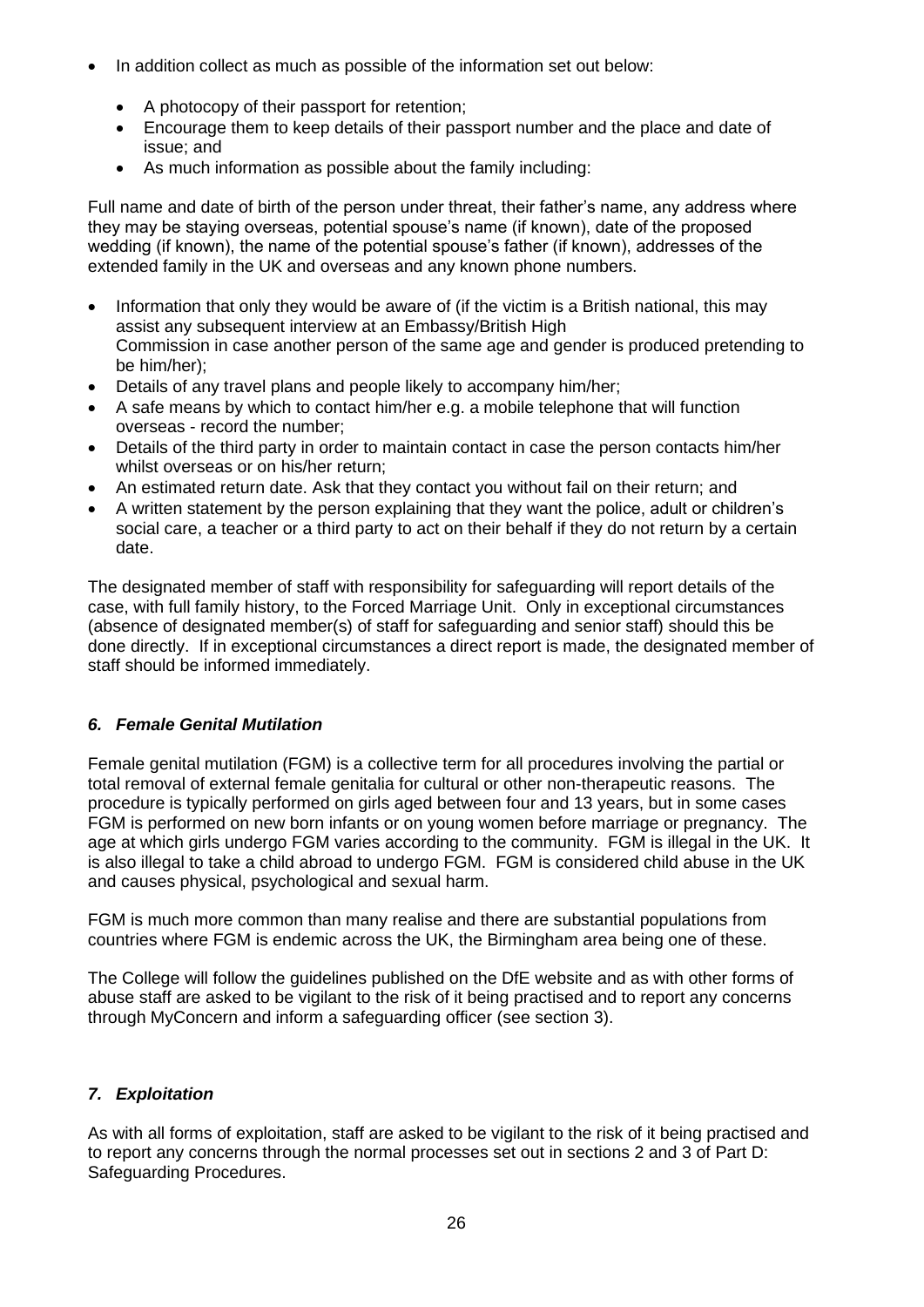The College's safeguarding team will then follow the guidelines published on the local safeguarding children's partnership website (All Age Exploitation Reduction Multi-Agency Safeguarding Procedures for Solihull **[Link to All Age Exploitation Procedures\)](https://westmidlands.procedures.org.uk/assets/clients/6/All%20Age%20Procedures%20v2.pdf)** 

## <span id="page-26-0"></span>*8. Peer on Peer Abuse*

If one young person causes harm to another, this should not necessarily be dealt with under these safeguarding procedures. However, if may be appropriate to regard a young person's behaviour as abusive if:

- There is a large difference in power (eg age, size, ability, development) between the young people concerned; or
- The perpetrator has repeatedly tried to harm one or more other young people; or
- There are concerns about the intention of the alleged perpetrator.

If the matter is assessed to be abusive and/or there is a serious safeguarding concern this needs to be reported through the normal processes set out in section 3 of Part D: Safeguarding Procedures.

## <span id="page-26-1"></span>Responding to incidents of bullying / peer on peer abuse

All complaints about bullying should be taken seriously and treated sensitively. It is important to discuss possible/desirable strategies with the victim in the first instance and proceed as appropriate.

- Reassure the student that they have done the right thing in reporting the incident of peer on peer abuse and it is important to portray a calm, non-judgmental and positive response to the student.
- Do not ask any leading questions. Instead, use restorative questions to ascertain what has happened and capture all the information including who is involved.
- It is important to be honest with the student do not promise confidentiality.
- Notes will need to be taken regarding the discussion and the staff member will need to ask the student to complete a statement which must be signed by the student, to declare a true reflection of events. It is important staff record facts and do not add their own interpretation.
- If a student decides not to take any further action after reporting the incident the College reserves the right to investigate the incident and pursue an outcome.
- In certain circumstances, if the student is under the age of 18, the College may make the decision to involve the parents or carers.
- If the student or staff member decides the matter is best resolved informally, an accurate record should be kept. In some cases, speaking directly with the person concerned can be enough to end the situation. For example, sometimes students do not realise that their conduct is causing offence and explaining this to them is enough to make them rethink their behaviour.
- If the matter needs to be addressed through a more formal process, then the student disciplinary procedure will be followed
- If there is a serious safeguarding concern this needs to be reported to the College's Safeguarding Team.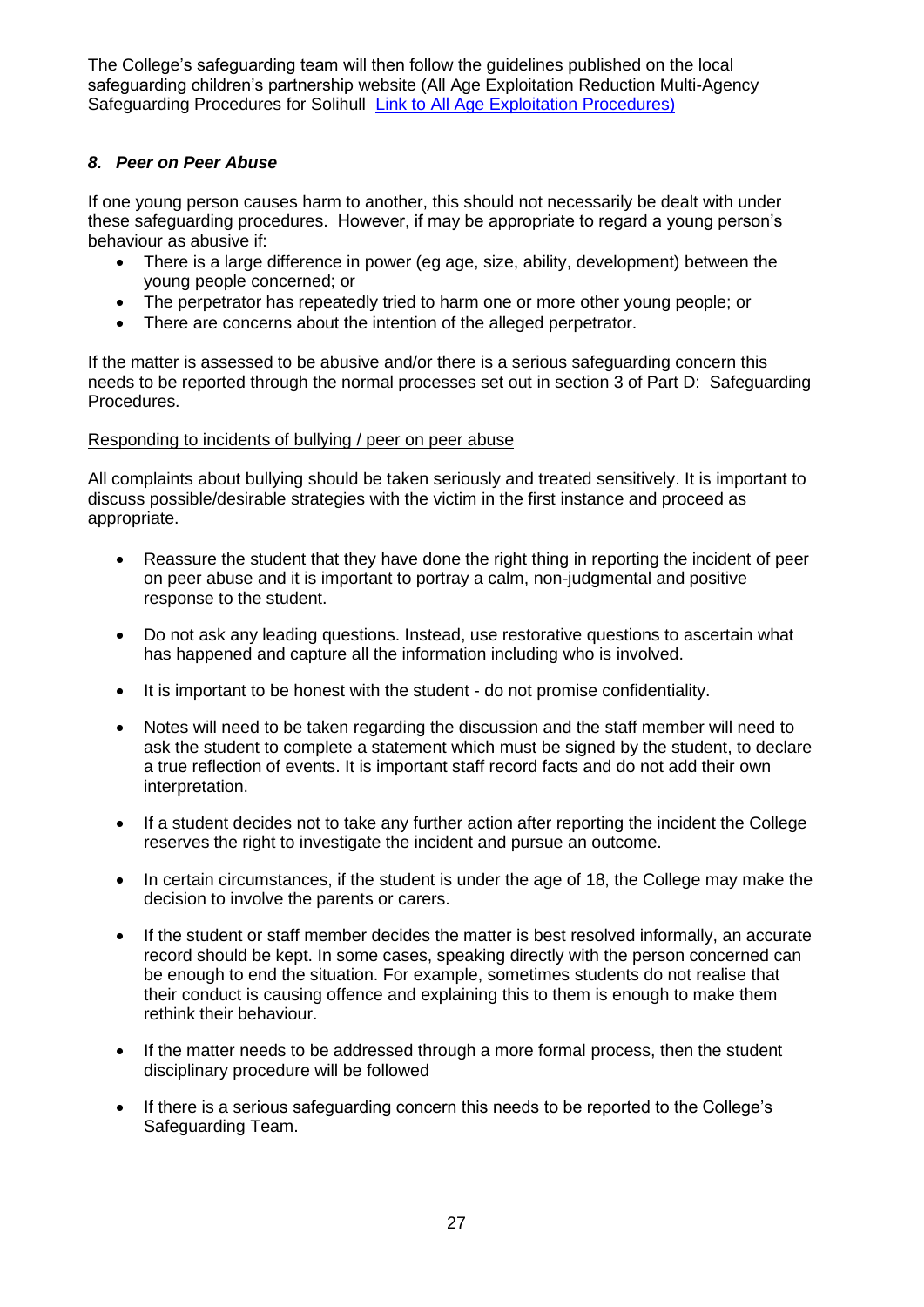### <span id="page-27-0"></span>Safeguarding and supporting the victim

The college recognises that victims may not disclose the whole picture immediately. They may be more comfortable providing information on a piecemeal basis. Dialogue will be kept open and encouraged.

Pastoral support will be provided to the victim of peer on peer abuse. When a referral is received the triage process will identify internal and/or external support services which can help support student(s) affected by this type of abuse.

The college will do everything reasonably it can to protect the victim from bullying and harassment as a result of any report they have made.

If the victim does move to another educational institution (for any reason), the new educational institution will be made aware of any ongoing support needs.

## <span id="page-27-1"></span>Safeguarding and supporting the alleged perpetrator

The following principles are based on effective safeguarding practice and will be used to help shape any decisions regarding safeguarding and supporting the alleged perpetrator.

The college recognises that it may be a difficult balancing act to consider. On one hand, the college has a duty to safeguard the victim (and the wider student body) and on the other hand provide the alleged perpetrator with an education, safeguarding support as appropriate and implement any disciplinary sanctions.

The college will consider the age and the developmental stage of the alleged perpetrator and nature of the allegations. Any young person will likely experience stress as a result of being the subject of allegations and/or negative reactions by their peers to the allegations against them.

- The college will consider the proportionality of the response. Support (and sanctions) will be considered on a case-by-case basis. An alleged perpetrator may potentially have unmet needs (in some cases these may be considerable) as well as potentially posing a risk of harm to other young people. Abusive behaviours in young children may be (and often are) a symptom of either their own abuse or exposure to abusive practices and or materials. Advice will be taken, as appropriate, from children's social care.
- if the alleged perpetrator does move to another educational institution (for any reason), the college will inform the new educational institution of any ongoing support needs and where appropriate, potential risks to other young people and staff.

## <span id="page-27-2"></span>**Monitoring**

After a complaint about bullying has been dealt with by the College, the situation must be monitored to ensure that bullying does not recur and the investigation should include a recommendation as to the person who will be responsible for monitoring the situation and the relevant timescale.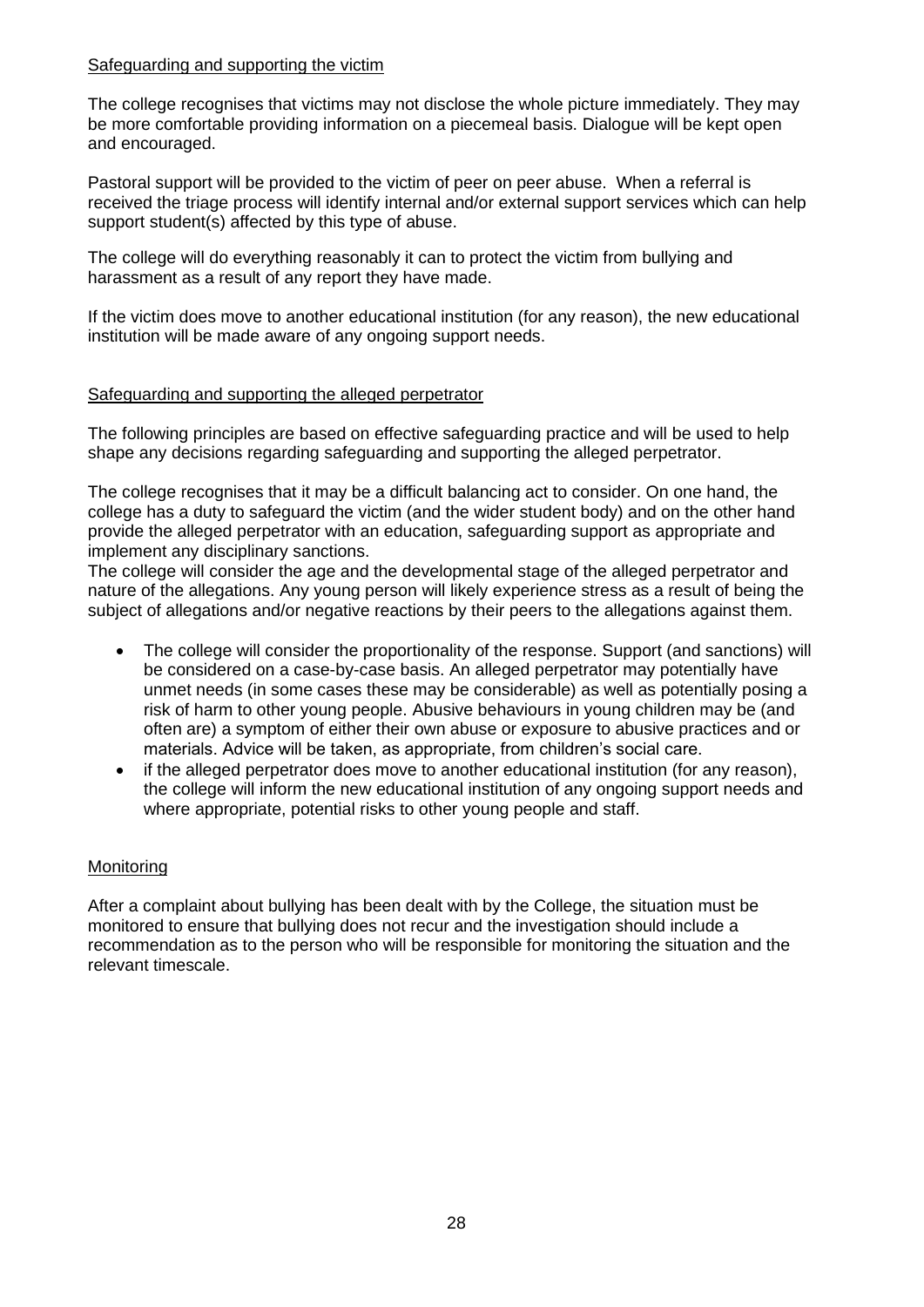## <span id="page-28-0"></span>*9. Sexual Violence and Sexual Harassment*

The College recognises that a whole college approach to preventing child on child sexual violence and sexual harassment is important. All staff should be aware that Sexual Violence and Sexual Harassment can happen between young people in college, what sexual violence and sexual harassment look like and how to report any concerns.

As always when concerned about the welfare of a young person, all staff should act in the best interests of the child. In all cases, staff should follow general safeguarding principles as set out throughout this guidance.

The starting point regarding any report should always be that sexual violence and sexual harassment is not acceptable and will not be tolerated. Especially important is not to pass off any sexual violence or sexual harassment as 'banter', 'part of growing up' or 'having a laugh'.

This section should be read in conjunction with Sexual violence and sexual harassment [between children in schools and colleges \(publishing.service.gov.uk\)](https://assets.publishing.service.gov.uk/government/uploads/system/uploads/attachment_data/file/999239/SVSH_2021.pdf)

#### <span id="page-28-1"></span>Responding to reports of sexual violence and sexual harassment from students

The initial response to a report from a young person/vulnerable adult is important. It is essential that all victims are reassured that they are being taken seriously and that they will be supported and kept safe. A victim should never be given the impression that they are creating a problem by reporting sexual violence or sexual harassment. Nor should a victim ever be made to feel ashamed for making a report.

When responding to a report from a young person/vulnerable adult staff should:

- not promise confidentiality at this initial stage as it is very likely a concern will have to be shared further.
- only share the report with those people who are necessary in order to progress it. It is important that the victim understands what the next steps will be and who the report will be passed to;
- listen carefully to the person, being non-judgmental, being clear about boundaries and how the report will be progressed, not asking leading questions and only prompting the child where necessary with open questions – where, when, what, etc;
- consider the best way to make a record of the report. Best practice is to wait until the end of the report and immediately write up a thorough summary. This allows the staff member to devote their full attention to the young person and to listen to what they are saying.
- only record the facts as the young person presents them. The notes should not reflect the personal opinion of the note taker.
- where the report includes an online element, be aware of UKCCIS sexting advice (for schools and colleges). The key consideration is for staff **not to** view or forward illegal images of a child / young person.
- if possible, have two members of staff present, (preferably one of them being the designated safeguarding lead or a deputy). However, this might not always be possible; and informing the designated safeguarding lead (or deputy), as soon as practically possible, if the designated safeguarding lead (or deputy) is not involved in the initial report.
- Follow the reporting procedure outlined in section 3.

## <span id="page-28-2"></span>Risk Assessment

When there has been a report of sexual violence, the designated safeguarding lead (or a deputy) will make an immediate risk and needs assessment. Where there has been a report of sexual harassment, the need for a risk assessment will be considered on a case-by-case basis. The risk and needs assessment will consider: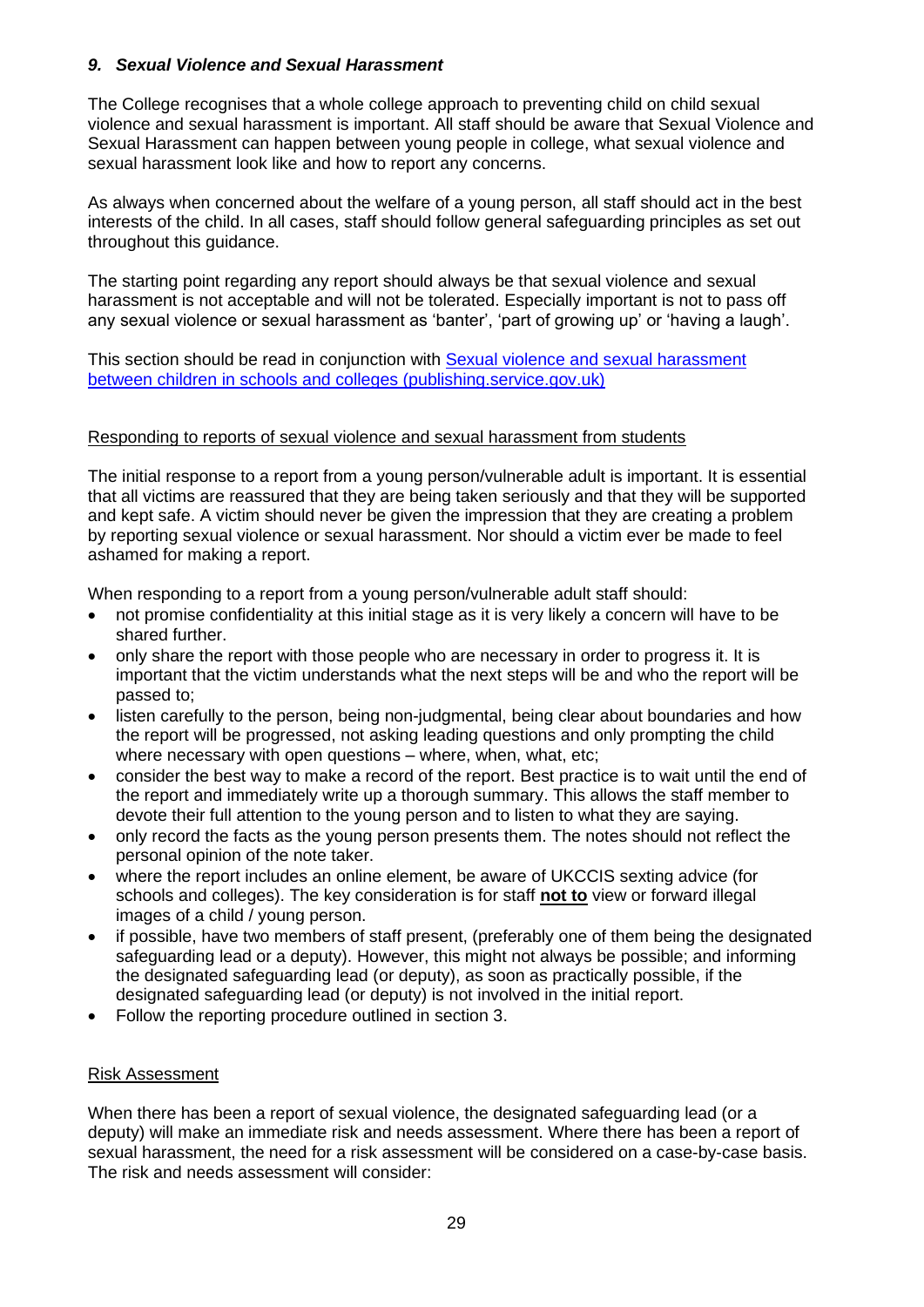- the victim, especially their protection and support;
- the alleged perpetrator; and
- all the other young people (and, if appropriate, adult students and staff) at the college, especially any actions that are appropriate to protect them.

Risk assessments will be recorded and kept under review. At all times, the college will actively considering the risks posed to all students and put adequate measures in place to protect them and keep them safe.

The designated safeguarding lead (or a deputy) will engage with children's social care and specialist services as required.

## <span id="page-29-0"></span>Action following a report of sexual violence and/or sexual harassment

The College will carefully consider any report of sexual violence and/or sexual harassment. Important considerations will include:

- the wishes of the victim in terms of how they want to proceed. This is especially important in the context of sexual violence and sexual harassment. Victims should be given as much control as is reasonably possible over decisions regarding how any investigation will be progressed and any support that they will be offered;
- the nature of the alleged incident(s), including: whether a crime may have been committed and consideration of harmful sexual behaviour;
- the ages of the young people involved:
- the developmental stages of the young people involved;
- any power imbalance between the children. For example, is the alleged perpetrator significantly older, more mature or more confident? Does the victim have a disability or learning difficulty?;
- if the alleged incident is a one-off or a sustained pattern of abuse;
- are there ongoing risks to the victim, other young people, adult students or college staff.

## <span id="page-29-1"></span>Options to manage the report

The College will consider every report on a case-by-case basis. Where a report is going to be made to children's social care and/or the police, then, as a general rule, the college will speak to the relevant agency and discuss next steps and how the alleged perpetrator will be informed of the allegations. However, this does not and will not stop the college taking immediate action to safeguard young people, where required.

There are four likely scenarios the college will consider when managing any reports of sexual violence and/or sexual harassment.

## **1. Manage internally**

In some cases of sexual harassment, for example, one-off incidents, the college may take the view that the young person concerned are not in need of early help or statutory intervention and that it would be appropriate to handle the incident internally, through the disciplinary process and by providing pastoral support.

## **2. Early help**

The college may decide that the young people involved do not require statutory interventions, but may benefit from early help.

## **3. Referrals to children's social care**

Where a young person has been harmed, is at risk of harm, or is in immediate danger, the college will make a referral to local children's social care. At the referral to children's social care stage, the college will generally inform parents or carers, unless there are compelling reasons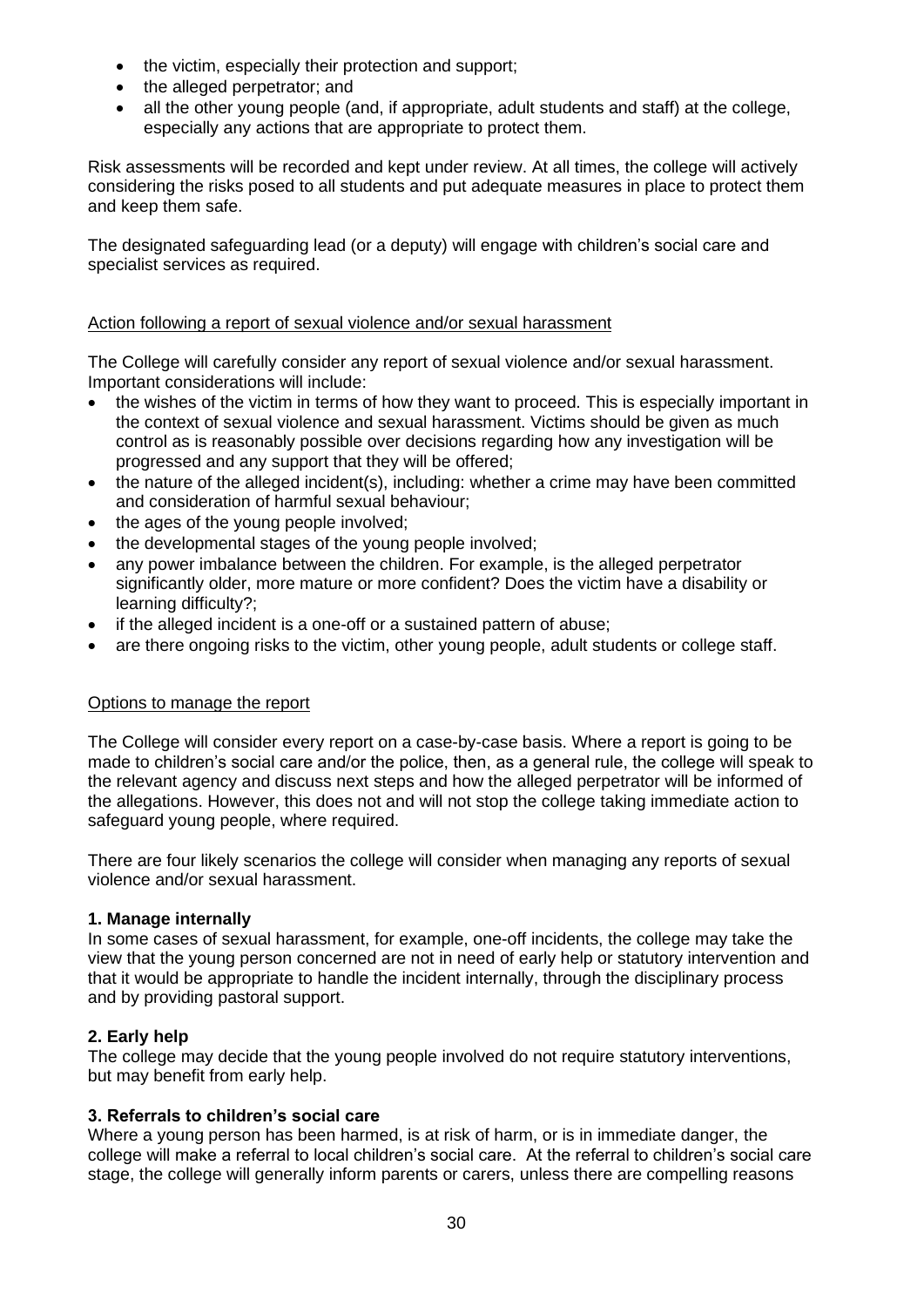not to (if informing a parent or carer is going to put the young person at additional risk). Any such decision will be made with the support of children's social care. The colleges will not wait for the outcome of a children's social care investigation before putting measures in place to protect the victim and other young people in college.

## **4. Reporting to the Police**

Any report to the police will be in parallel with a referral to children's social care (as above). Where a report of rape, assault by penetration or sexual assault is made, the starting point is this should be passed on to the police. At this stage, the colleges will generally inform parents or carers unless there are compelling reasons not to, for example, if informing a parent or carer is likely to put a young person at additional risk.

From April 2017, the use of police bail has been dramatically reduced and will only be used when deemed necessary and proportionate in exceptional circumstances. Consideration will be given to less invasive options to safeguard victims and witnesses and the administration of justice. Therefore, it is less likely that a young person attending college will be on police bail with conditions attached if there are alternative measures to mitigate any risk. In the absence of bail conditions, when there is a criminal investigation, early engagement and joined up working between the college, children's social care and the police will be critical to support the victim, alleged perpetrator and other young people involved (especially potential witnesses). Where required, advice from the police will be sought in order to help the college manage their safeguarding responsibilities.

There may be delays in any case that is being progressed through the criminal justice system. The colleges will not wait for the outcome (or even the start) of a police investigation before protecting the victim, alleged perpetrator and other young people in college.

## <span id="page-30-0"></span>The end of the criminal process

If a young person is convicted or receives a caution for a sexual offence, the college will update its risk assessment, ensure relevant protections are in place for all the young people at the college and consider any suitable action in light of the student disciplinary policy.

If the perpetrator remains in college along with the victim, the college will set out clear expectations regarding the perpetrator now they have been convicted or cautioned. This could include expectations regarding behaviour and certain reasonable and proportionate restrictions.

Any conviction (even with legal anonymity reporting restrictions) is potentially going to generate interest among other students. The college will support and protect both the victim and alleged perpetrator, especially from any bullying or harassment (including online).

Where cases are classified as "no further action" (NFA'd) by the police or Crown Prosecution Service, or where there is a not guilty verdict, the college will continue to offer support to the victim and the alleged perpetrator for as long as is necessary.

A not guilty verdict or a decision not to progress with their case will likely be traumatic for the victim. The fact that an allegation cannot be substantiated does not necessarily mean that it was unfounded. The college will discuss any decisions with the victim in this light and continue to offer support. The alleged perpetrator is also likely to require ongoing support for what will have likely been a difficult experience.

## <span id="page-30-1"></span>Ongoing response Safeguarding and supporting the victim

The college recognises that victims may not disclose the whole picture immediately. They may be more comfortable providing information on a piecemeal basis. Dialogue will be kept open and encouraged.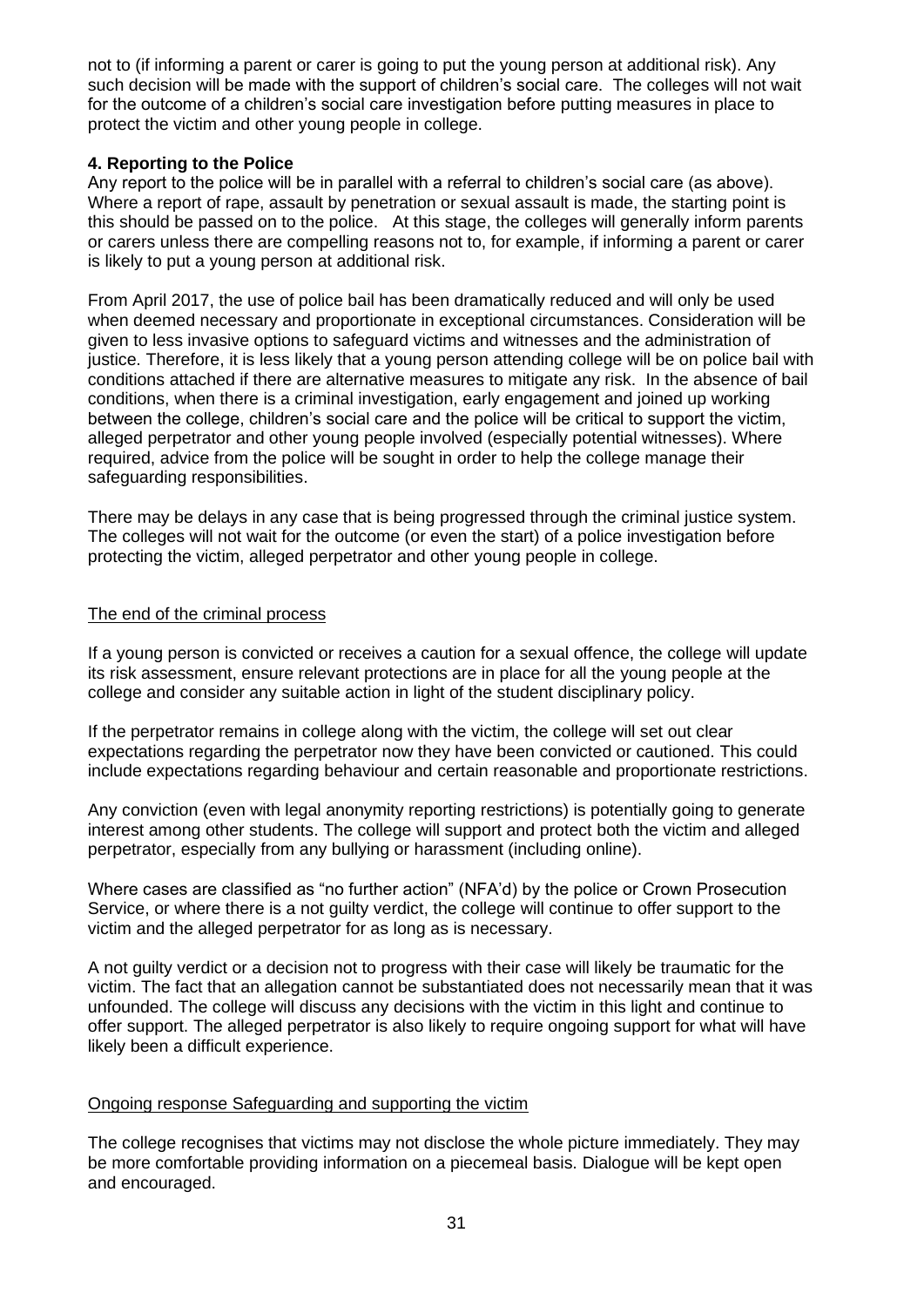A victim of sexual violence is likely to be traumatised and, in some cases, may struggle in a normal classroom environment. The college will work with the victim and recognise that there may be times when the victim finds it difficult to maintain a full-time timetable and may express a wish to withdraw from lessons and activities.

The college will do everything reasonably it can to protect the victim from bullying and harassment as a result of any report they have made.

If the victim does move to another educational institution (for any reason), the new educational institution will be made aware of any ongoing support needs.

## <span id="page-31-0"></span>Safeguarding and supporting the alleged perpetrator

The following principles are based on effective safeguarding practice and will be used to help shape any decisions regarding safeguarding and supporting the alleged perpetrator.

The college recognises that it may be a difficult balancing act to consider. On one hand, the college has a duty to safeguard the victim (and the wider student body) and on the other hand provide the alleged perpetrator with an education, safeguarding support as appropriate and implement any disciplinary sanctions.

The college will consider the age and the developmental stage of the alleged perpetrator and nature of the allegations. Any young person will likely experience stress as a result of being the subject of allegations and/or negative reactions by their peers to the allegations against them.

- The college will consider the proportionality of the response. Support (and sanctions) will be considered on a case-by-case basis. An alleged perpetrator may potentially have unmet needs (in some cases these may be considerable) as well as potentially posing a risk of harm to other young people. Harmful sexual behaviours in young children may be (and often are) a symptom of either their own abuse or exposure to abusive practices and or materials. Advice will be taken, as appropriate, from children's social care, specialist sexual violence services and the police.
- if the alleged perpetrator does move to another educational institution (for any reason), the college will inform the new educational institution of any ongoing support needs and where appropriate, potential risks to other young people and staff.

## <span id="page-31-1"></span>*10. Sharing nudes and semi-nudes: how to respond to an incident*

## <span id="page-31-2"></span>What do we mean by sharing nudes and semi-nudes?

In the latest advice for schools and colleges (UKCIS, 2020), this is defined as the sending or posting of nude or semi-nude images, videos or live streams online by young people under the age of 18. This could be via social media, gaming platforms, chat apps or forums. It could also involve sharing between devices via services like Apple's AirDrop which works offline.

Alternative terms used by children and young people may include 'dick pics' or 'pics'. The motivations for taking and sharing nude and semi-nude images, videos and live streams are not always sexually or criminally motivated.

This advice does not apply to adults sharing nudes or semi-nudes of under 18-year olds. This is a form of child sexual abuse and must be referred to the police as a matter of urgency.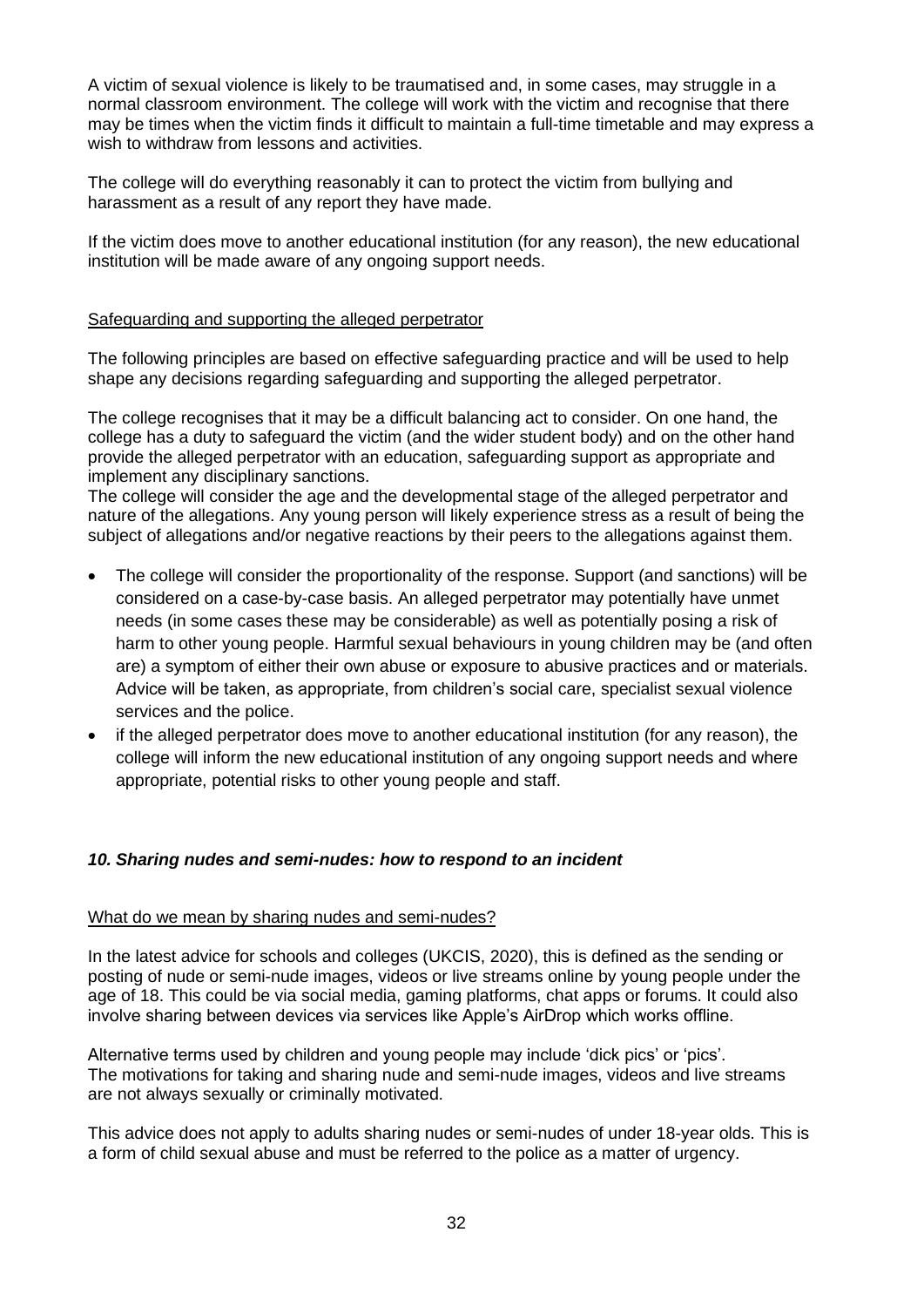## <span id="page-32-0"></span>What to do if an incident comes to your attention

•Having regard to the points below, staff should respond following the process outlined in section 2 and 3.

•**Never** view, copy, print, share, store or save the imagery yourself**,** or ask a child to share or download – **this is illegal**.

•If you have already viewed the imagery by accident (e.g. if a young person has showed it to you before you could ask them not to), report this to the DSL (or equivalent) and seek support.

•**Do not** delete the imagery or ask the young person to delete it.

•**Do not** ask the child/children or young person(s) who are involved in the incident to disclose information regarding the imagery. This is the responsibility of the DSL (or equivalent).

•**Do not** share information about the incident with other members of staff, the young person(s) it involves or their, or other, parents and/or carers.

•**Do not** say or do anything to blame or shame any young people involved.

•**Do** explain to them that you need to report it and reassure them that they will receive support and help from the DSL (or equivalent).

For further information Download the full guidance, *Sharing nudes and semi-nudes: advice for education settings working with children and young people* (UKCIS, 2020) at [www.gov.uk/government/publications/sharing-nudes-and-semi-nudes-advice-for-education](http://www.gov.uk/government/publications/sharing-nudes-and-semi-nudes-advice-for-education-settings-working-with-children-and-young-people)[settings-working-with-children-and-young-people.](http://www.gov.uk/government/publications/sharing-nudes-and-semi-nudes-advice-for-education-settings-working-with-children-and-young-people)

## <span id="page-32-1"></span>*11. Private fostering*

We recognise that private fostering occurs when a child under the age of 16 (or under 18, if the person has a disability) is provided with care and accommodation by a person who is not a parent, person with parental responsibility for them or a relative in their own home. A child is not privately fostered if the person caring for and accommodating them has done so for less than 28 days and does not intend to do so for longer.

Such arrangements may come to the attention of college staff through the normal course of their interaction, and promotion of learning activities, with young people. If a member of staff becomes aware that this is the case regarding a young person under 18 who has a disability disabled they should notify the safeguarding via MyConcern.

The college will notify the local authority to allow the local authority to check the arrangement is suitable and safe for the child.

## <span id="page-32-2"></span>*12. Physical Contact with Students/Restraint*

It is not realistic to suggest that staff should never touch students, and they and other staff in College have the right to use reasonable force to control or restrain students in certain circumstances. **Use of reasonable force, Advice for head teachers, staff and governing bodies DfE 2013** outlines what types of incidents may require the use of force and what constitutes reasonable force in the following terms:

- 1. The term 'reasonable force' covers the broad range of actions used by most teachers at some point in their career that involve a degree of physical contact with students.
- 2. Force is usually used either to control or restrain. This can range from guiding a student to safety by the arm through to more extreme circumstances such as breaking up a fight or where a student needs to be restrained to prevent violence or injury.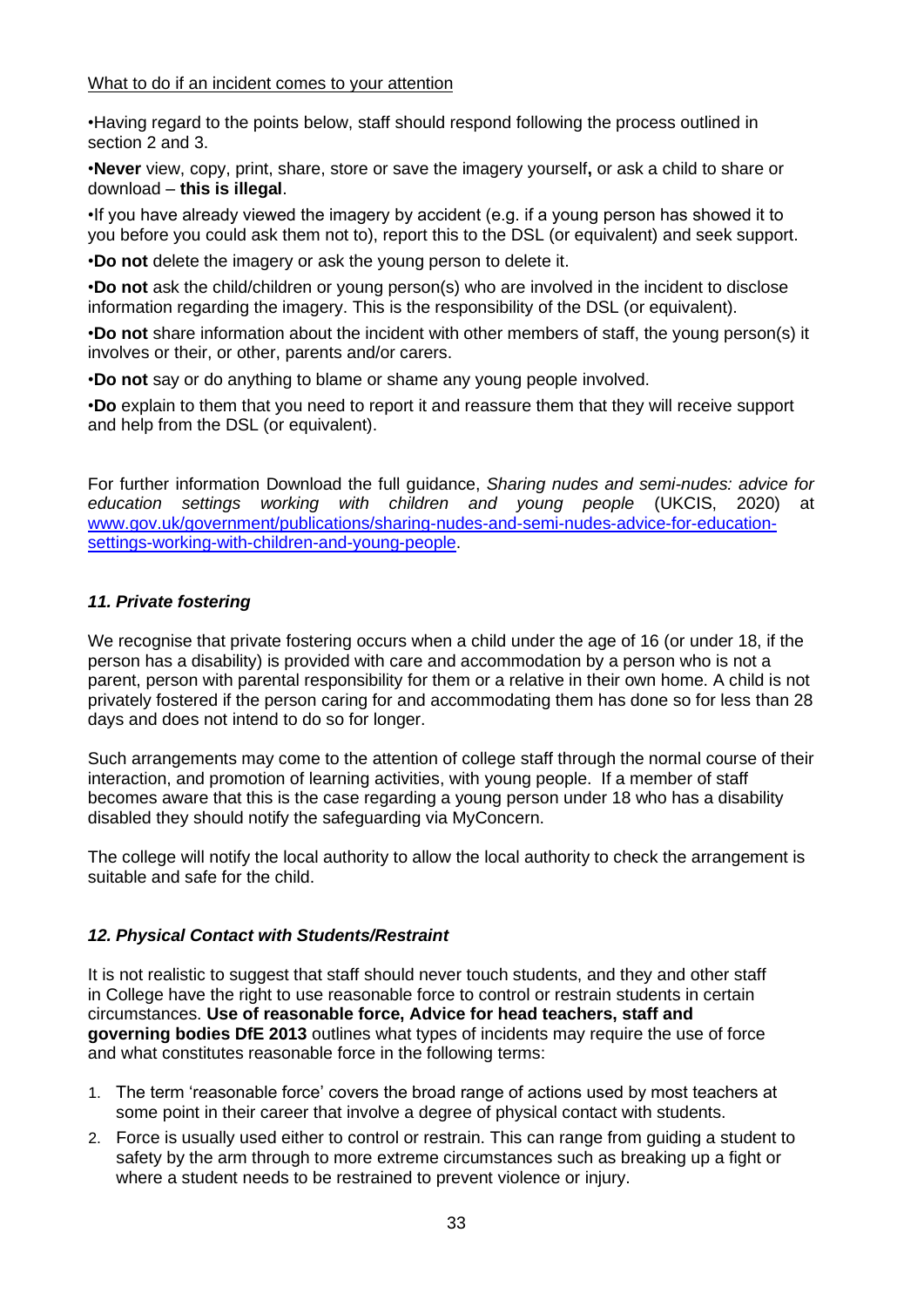- 3. 'Reasonable in the circumstances' means using no more force than is needed.
- 4. As mentioned above, schools/colleges generally use force to control students and to restrain them. Control means either passive physical contact, such as standing between students or blocking a student's path, or active physical contact such as leading a student by the arm out of a classroom.
- 5. Restraint means to hold back physically or to bring a student under control. It is typically used in more extreme circumstances, for example when two students are fighting and refuse to separate without physical intervention.
- 6. College staff should always try to avoid acting in a way that might cause injury, but in extreme cases it may not always be possible to avoid injuring the student.

### <span id="page-33-0"></span>Who can use reasonable force?

All members of College staff have a legal power to use reasonable force. This power applies to any member of staff at the College. It can also apply to people who have temporarily been put in charge of students such as unpaid volunteers or parents accompanying students on a school/ college organised visit.

## <span id="page-33-1"></span>Using Force

A panel of experts identified that certain restraint techniques presented an unacceptable risk when used on children and young people. The techniques in question are:

- the 'seated double embrace' which involves two members of staff forcing a person into a sitting position and leaning them forward, while a third monitors breathing;
- the 'double basket-hold' which involves holding a person's arms across their chest; and
- the 'nose distraction technique' which involves a sharp upward jab under the nose.

#### **Reporting Incidents of Restraint/ Physical Contact with Students**

All incidents must be reported on the incident reporting form.

#### **Staff Training**

The college will train security staff in the proper use of restraint.

#### <span id="page-33-2"></span>When can reasonable force be used?

Reasonable force can be used to prevent pupils/students from hurting themselves or others, from damaging property, or from causing disorder; and

In a school or college, force is used for two main purposes – to control students or to restrain them.

The decision on whether or not to physically intervene is down to the professional judgement of the staff member concerned and should always depend on the individual circumstances.

The following list is not exhaustive but provides some examples of situations where reasonable force can and cannot be used:

#### **Schools/ Colleges can use reasonable force to:**

• remove disruptive students from the classroom where they have refused to follow an instruction to do so;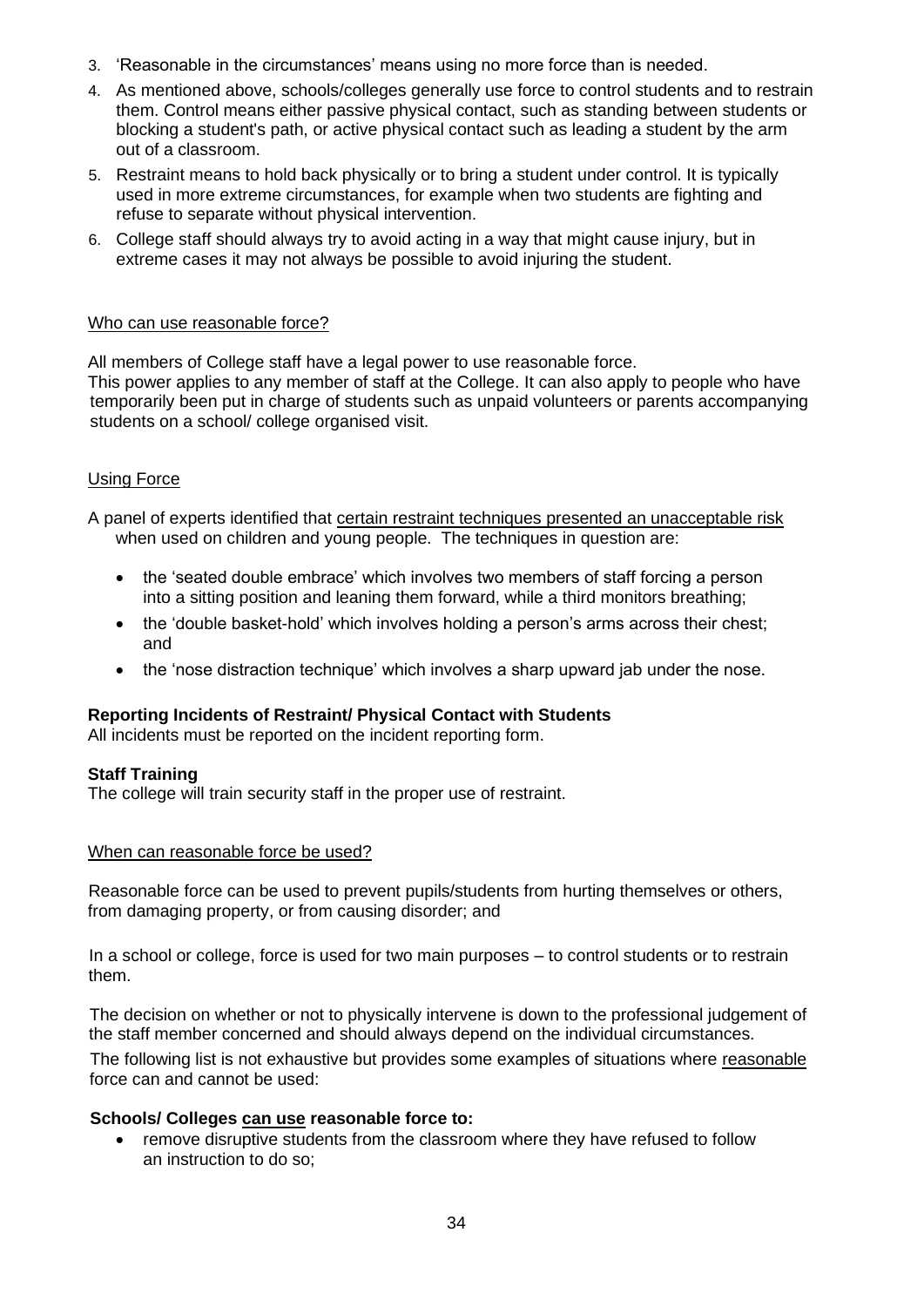- prevent a student behaving in a way that disrupts a College event or a College trip or visit;
- prevent a student leaving the classroom where allowing the student to leave would risk their safety or lead to behaviour that disrupts the behaviour of others;
- prevent a student from attacking a member of staff or another student, or to stop a fight in the college grounds; and
- restrain a student at risk of harming themselves through physical outbursts.

## **Schools/colleges cannot:**

• use force as a punishment – it is always unlawful to use force as a punishment.

## <span id="page-34-0"></span>*13. Incidents involving children with SEN or disabilities*

When using reasonable force in response to risks presented by incidents involving young people with SEN or disabilities or with medical conditions, the college will in consider the risks carefully recognise the additional vulnerability of these groups. We recognise our duties under the Equality Act 2010 in relation to making reasonable adjustments, non-discrimination and their Public Sector Equality Duty. By planning positive and proactive behaviour support, through drawing up individual behaviour plans for more vulnerable young people, and agreeing them with parents and carers, the colleges aims to reduce the occurrence of challenging behaviour and the need to use reasonable force.

## <span id="page-34-1"></span>*14. Power to search students without consent*

In addition to the general power to use reasonable force described above, **authorised** staff can use such force as is reasonable given the circumstances to conduct a search for the following "prohibited items" **Searching, screening and confiscation, Advice for headteachers, school staff and governing bodies, DfE January 2018**:

- knives or weapons
- alcohol
- illegal drugs
- stolen items
- fireworks
- pornographic images
- any article that the member of staff reasonably suspects has been, or is likely to be, used: to
- commit an offence, or to cause personal injury to, or damage to the property of, any person
- (including the pupil).

**Staff should note that if this is deemed necessary the DSL should be informed and will, with the Head of Security, be present at the search. If the DSL is not available the search must be attended by a senior member of staff. The Head of Security may delegate search responsibility to search trained security officers only. If the student refuses to volunteer to a search and the situation warrants it the DSL will contact the police.**

## <span id="page-34-2"></span>*15. Safeguarding and Work Placements*

Safeguarding should be given equal prominence to health and safety and should be considered as part of the initial assessment of the general suitability of any placement.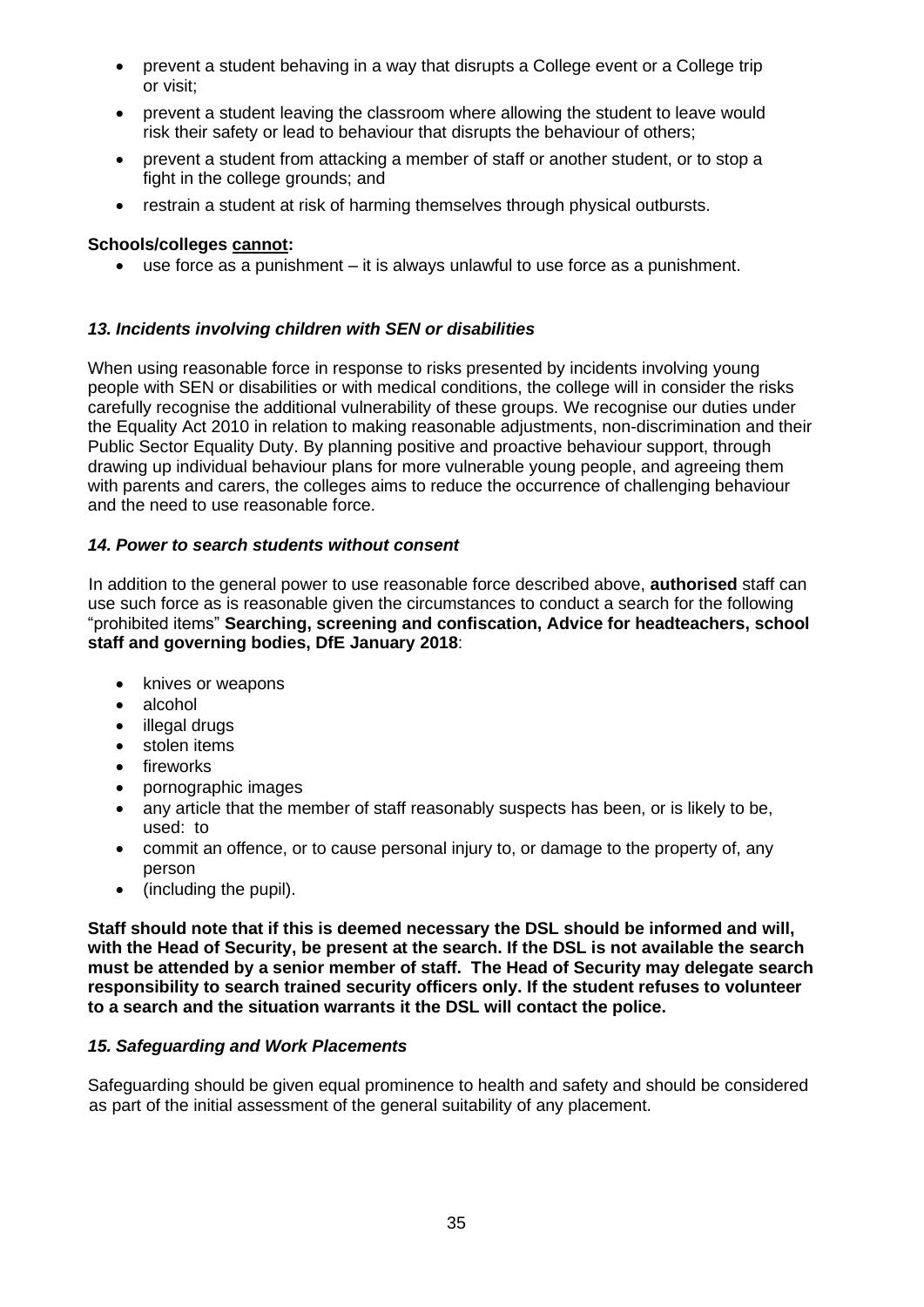## <span id="page-35-0"></span>Long Term Placements

This guidance refers primarily to long term work placements. Long term work placements refer to activity that takes place regularly (eg. a day a week) over several months (i.e. more than two).

The measures that have to be in place for such activities are as follows:

- The placement will be given a copy of the College's Safeguarding Young People and Vulnerable Adults policy and the **Quick Guide** to Safeguarding Learners which they are expected to endorse. Where a placement has their own designated member of staff (DSL) for safeguarding any safeguarding issues arising at the placement should be dealt with by them in the first instance;
- Where the placement does not have a DSL the placement staff should follow College procedures and contact the College DSL or if the allegation refers to a member of staff the College Principal;
- All staff arranging work placements will have safeguarding briefing / training:
- The person who has prime responsibility for overseeing the student during the placement will be briefed by the placement organiser to ensure they understand the procedures outlined in the Quick Guide to Safeguarding Learners; and
- The person who has prime responsibility for overseeing the student during the placement will ensure that a risk assessment of the placement is carried out.

## <span id="page-35-1"></span>Short Term Placements

The measures outlined above should relate to short term placements in the following circumstances:

- Where the young person or adult may be vulnerable due to special needs, immaturity, abuse or neglect, substance misuse etc.;
- Where the work placement has a residential component.

## <span id="page-35-2"></span>*16. Services or Activities provided by another Body on College Premises*

Where services or activities are provided by another body on College premises the College will seek assurance that the body concerned has appropriate policies and procedures in place in regard to safeguarding young people and there are arrangements to liaise with the College on these matters where appropriate.

Young people should not be allowed in areas where builders are working. However, arrangements should be in place via the contract where possible to make sure that any of the contractor's staff who come into contact with young people undergo appropriate checks

## <span id="page-35-3"></span>*17. Confidentiality and Information Sharing*

We recognise that all matters relating to child protection are confidential. We maintain that all matters relating to child protection are to be treated as confidential and only shared in line with Working Together to Safeguard Children guidance.

The Principal or Designated Safeguarding Lead will disclose any information about a young person or vulnerable adult to other members of staff on a need to know basis only. Information will only be shared with agencies who we have a statutory duty to share with or individuals within the college who 'need to know'.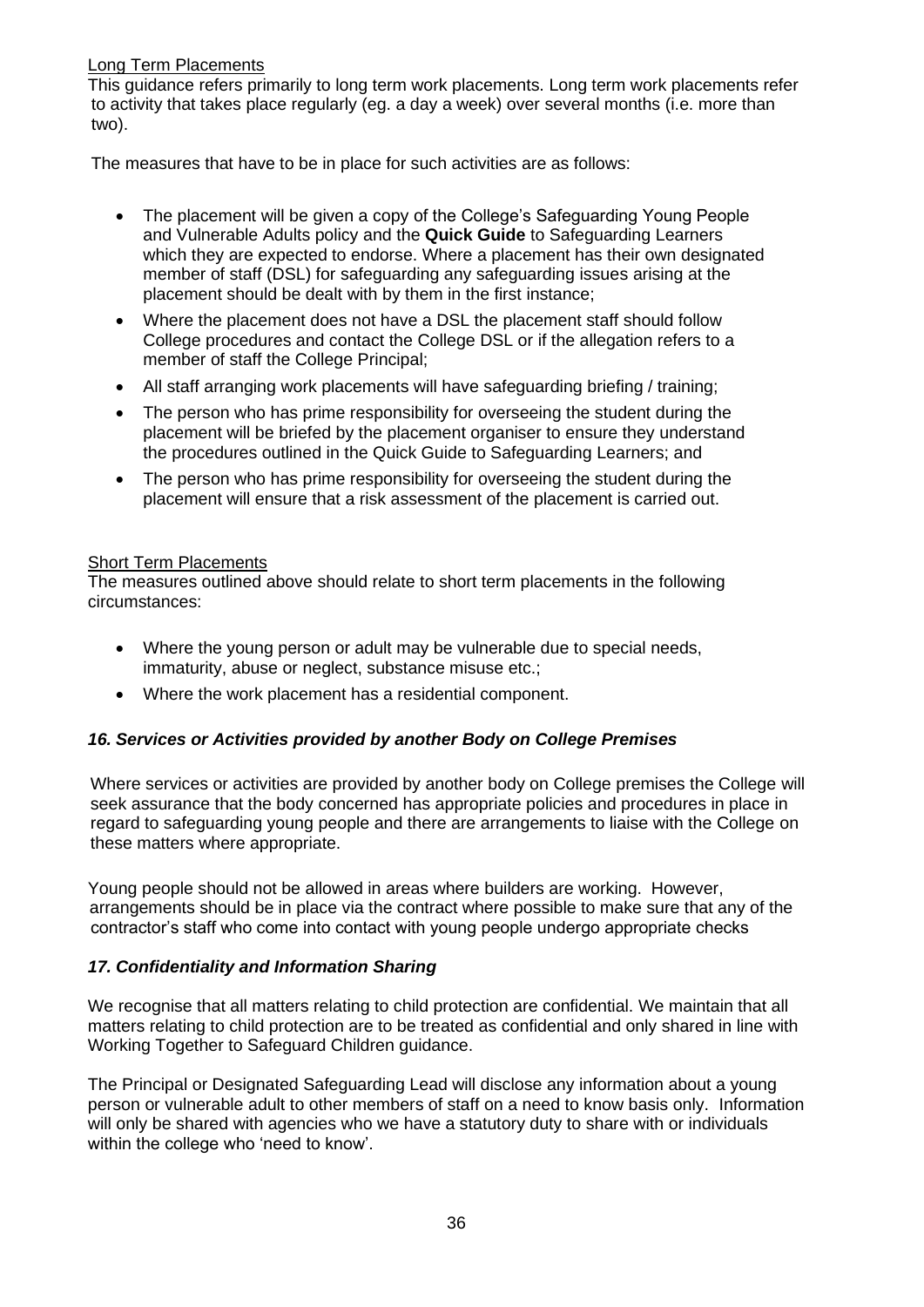All staff must be aware that the Data Protection Act 2018 and UK GDPR do not prevent the sharing of information for the purposes of keeping children safe. All staff have a professional responsibility to share information with other agencies in order to safeguard young people and vulnerable adults.

All staff must be aware that they cannot promise a young person or vulnerable adult to keep secrets which might compromise the young person or vulnerable adult's safety or wellbeing.

We will always undertake to share our intention to refer a young person or vulnerable adult to Social Care with their parents/carers unless to do so could put the child at greater risk of harm, or impede a criminal investigation. If in doubt, we will consult Children's Social Work for advice.

When there is a concern that a young person or vulnerable adult is at risk of significant harm, all information held by the education provision must be shared with Children's Social Care, police and health professionals. Section 47 of the Children Act 1989 and sections 10 and 11 of the Children Act 2004 empower all agencies to share information in these circumstances. In the event of any doubt, the DSL should liaise with MASH.

## <span id="page-36-0"></span>*18. Students Consent to the referral*

"If the young person or vulnerable adult can understand the significance and consequences of making a referral, his or her views regarding a referral to Children Social Work Services should be obtained and taken into consideration by the referring professional. Whilst the young person or vulnerable adult's views should be sought, it remains the responsibility of the professional to take whatever action is required to ensure the safety of that child and any other children.

It is important to explain to the child in an age appropriate way how the information will be passed to Children's Social Work Services and/or the Police as the agencies with lead responsibility for the welfare and protection of children.

Where the young person or vulnerable adult does not wish his or her parent to know that they or someone else has made a referral about them, those receiving the referral must consider the wishes and best interests of the young person or vulnerable adult. If the young person or vulnerable adult can be considered as "Fraser Competent", then direct work can be undertaken with the young person or vulnerable adult without parental knowledge or consent; however it is always important to encourage a young person or vulnerable adult to be open and to engage parents unless to do so would increase a risk of harm to the child or young person.

## <span id="page-36-1"></span>*19. Record Keeping*

The importance of good clear child welfare and child protection record keeping has been highlighted in the learning from serious case reviews.

- Child protection records must be securely held, separate from the main students file, and in a secure place.
- Access to any records and details of a case will be on a 'need to know 'basis decided on a case by case basis, to enable those people to take appropriate steps to safeguard the students or to carry out their own duties.
- Any contact with other agencies must be recorded as should the rationale for sharing or not sharing information.

## <span id="page-36-2"></span>*20. Supervision of Child Protection Work*

We recognise that staff working in the college who have become involved with a young person or vulnerable adult who has suffered harm, or appears to be likely to suffer harm may find the situation stressful and upsetting.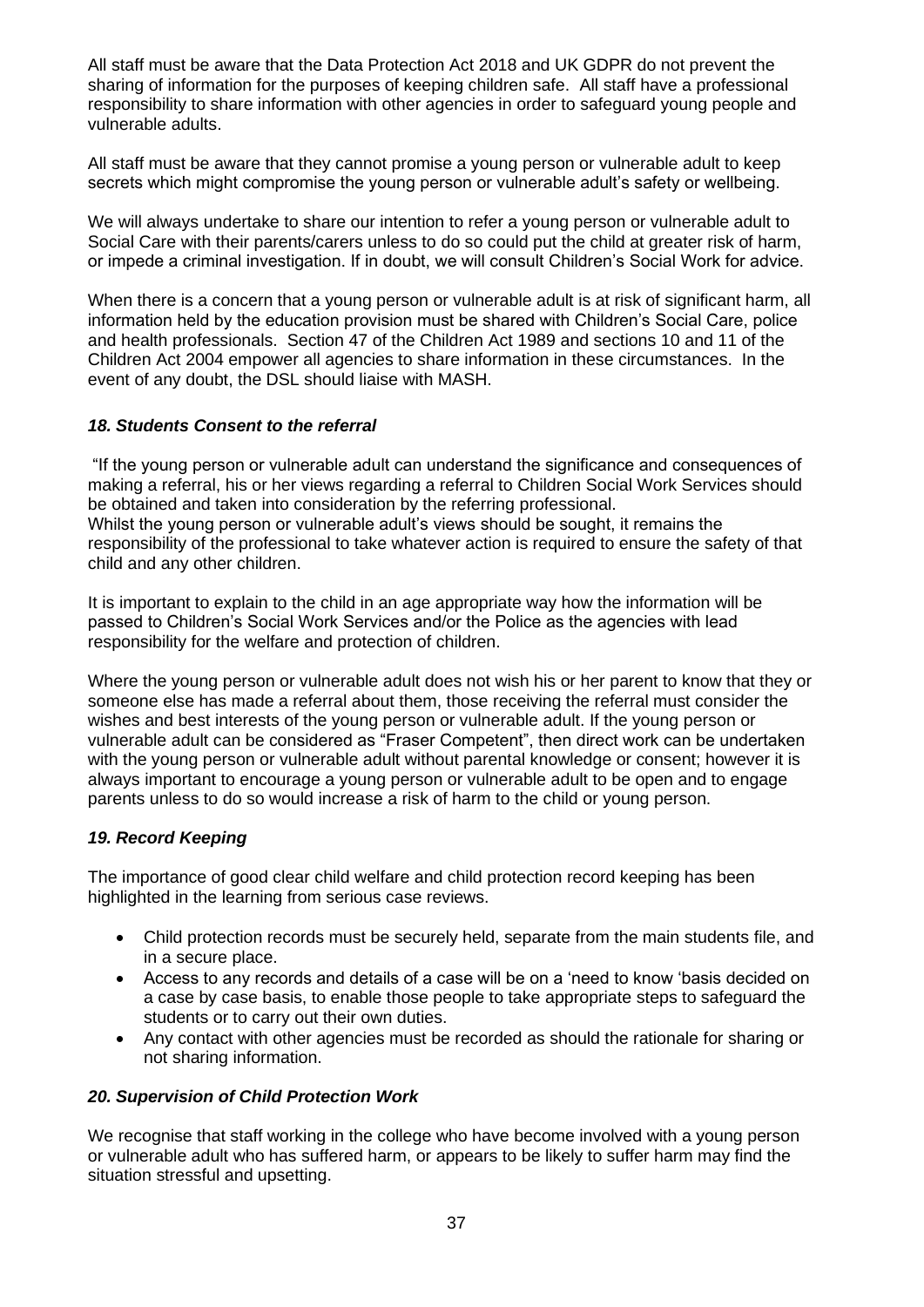There are clear and effective arrangements for staff development and training in respect of the protection and care of students. Staff and other adults receive regular supervision and support if they are working directly and regularly with students whose safety and welfare are at risk, in line with our supervision policy.

We further support staff as necessary, by providing an opportunity to talk through their anxieties with the Designated Safeguarding Lead and their line manager, and to seek further support as appropriate. This could include:

- Stress Risk Assessment undertaken by the line manager
- Access to the Employee Assistance Programme CIC 0800 085 1376, [assist@cic-eap.co.uk,](mailto:assist@cic-eap.co.uk) well-online.co.uk - username: sbclogin Password: wellbeing
- Referral to Occupational Health for one-to-one counselling

## <span id="page-37-0"></span>*21. Professional Disagreement Procedures (Dispute Resolution)*

At no time must professional dissent detract from ensuring that the young person or vulnerable adult is safeguarded. The young person or vulnerable adult's welfare and safety must remain paramount throughout.

**In the event that a referring professional does not agree with the proposed response to the referral, the referrer should discuss their concerns directly with the duty Assistant Team Manager or Team Manager in the first instance to seek resolution. Professional disagreements should be dealt with in line with LSCP procedures** 

## <span id="page-37-1"></span>*22. Transfer*

Information about students should follow the young person throughout their education, therefore, for the most part the Child Protection information will go to the young person's next school along with their pupil file (also retained until 25<sup>th</sup> birthday) and CTF from SIMS. The final school, usually the secondary, retains all the information until the young person's 25<sup>th</sup> birthday. It is essential that this is adhered to:

It is good practice for the DSL of the previous setting and the DSL of the new setting to make the transfer of child protection information directly, allowing them to also verbally discuss any pertinent issues if relevant.

The transfer of all information between settings should be tracked and a record of the transfer kept. If sending in the post, information should be sent as securely as possible (special delivery or secure courier at least) and the new setting informed that the information has been sent and for them to confirm its arrival. If transferring the information electronically please use secure/encrypted email to do so.

## <span id="page-37-2"></span>*23. Retention*

Child Protection information about a young person and held by an Educational setting should be retained for the young person's date of birth plus 25 years then reviewed; this ties in with the Limitation Act. At review, if there is no on-going need to retain (such as open claims/legal case) at that point then the information can be securely deleted or destroyed. *This retention period is recommended on the understanding that the principal copy of the Child Protection record is held with the Solihull Local Authority Social Services team which is kept until the child's 75th birthday.*

Please note there is a temporary hold on the destruction of information relating to pupils/children. This legal hold is in place due to the 'Independent Inquiry into Child Sexual Abuse' (previously called 'Goddard Inquiry'). This hold on destruction is likely to continue until 2021.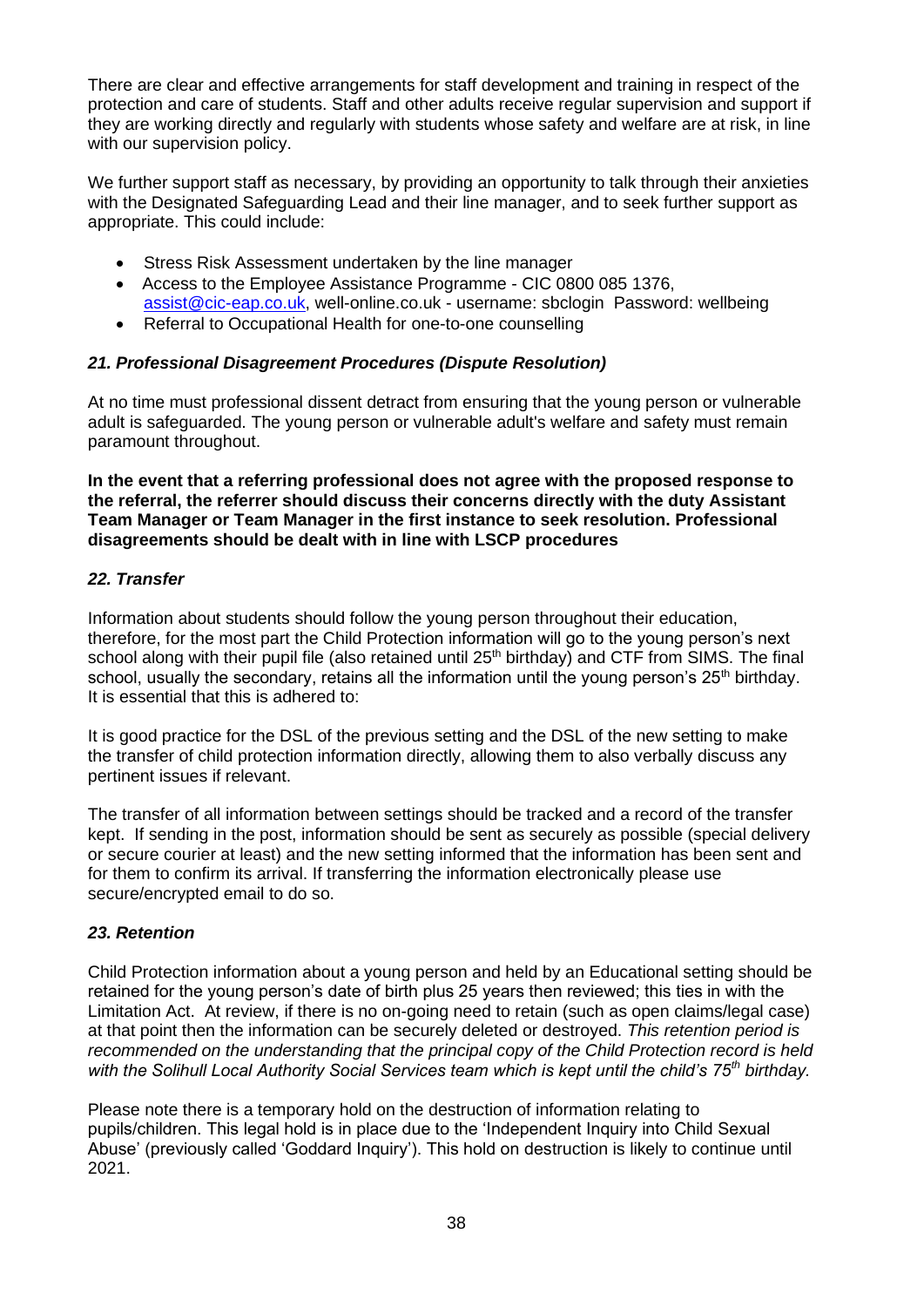The reverse process should be in place when receiving a young person, ensuring the school or college is in receipt of all required information.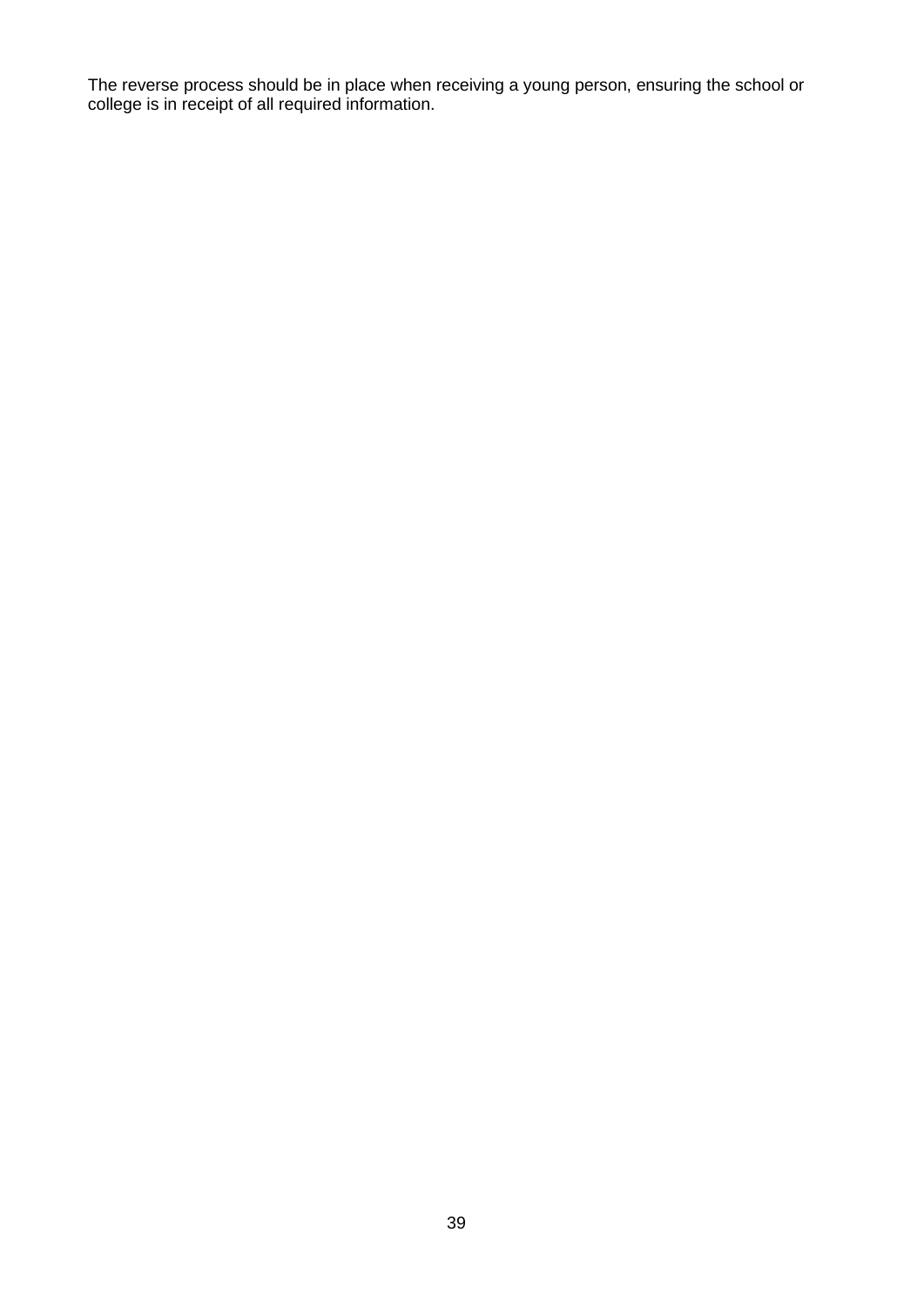## <span id="page-39-0"></span>**PART E: Reporting and Dealing with Allegations of Abuse against Members of Staff**

The procedures apply to all staff, whether teaching, administrative, management or support, as well as to volunteers. The word "staff" is used for ease of description.

## <span id="page-39-1"></span>*1. Introduction*

The College recognises that as part of its approach to whole college safeguarding it must ensure that it promotes an open and transparent culture in which all concerns about all adults working in or on behalf of the college (including supply teachers, volunteers and contractors) are dealt with promptly and appropriately. By creating a culture in which all concerns about adults (including allegations that do not meet the harms threshold) are shared responsibly and with the right person, recorded and dealt with appropriately, is critical in encourage an open and transparent culture enabling the college to identify concerning, problematic or inappropriate behaviour early and therefore minimise the risk of abuse and ensure that adults working in or on behalf of the college are clear about professional boundaries and act within these boundaries.

In rare instances, staff in educational institutions have been found responsible for abuse of a young person or vulnerable adult. Because of their frequent contact with young people, staff may have allegations of abuse made against them. The College recognises that an allegation of abuse made against a member of staff may be made for a variety of reasons and that the facts of the allegation may or may not be true. It is imperative that those dealing with an allegation maintain an open mind and those investigations are thorough and not subject to delay.

The College recognises that the Children Act 1989 states that the welfare of the young person is the paramount concern. It is also recognised that hasty or ill-informed decisions in connection with a member of staff can irreparably damage an individual's reputation, confidence and career. Therefore, those dealing with such allegations within the College will do so with sensitivity and will act in a careful, measured way.

The College also recognises that the Sexual Offences (amendment) Act 2000 established a criminal offence of the abuse of trust affecting teachers and others who are in a relationship of trust with 16-18 year olds; a relationship of trust being one where a member of staff or volunteer is in a position of power or influence over a pupil or student by virtue of the work or nature of the activity being undertaken.

The legislation is intended to protect young people in education who are over the age of consent but under 18 years of age.

The principle of equality embedded in the legislation applies irrespective of sexual orientation: neither homosexual nor heterosexual relationships are acceptable within a position of trust.

## <span id="page-39-2"></span>*2. Receiving an Allegation from a Young Person or Vulnerable Adult*

A member of staff who receives an allegation about another member of staff from a young person or vulnerable adult, or becomes aware of a concern regarding the actions/behaviours of a member of staff, should report this immediately to the Principal and/or Designated Safeguarding Lead or Deputy DSL, following the guidelines in section 2 Part D for dealing with disclosure. If the allegations are against the Principal or any other senior post holder, the report should be made to the Designated Safeguarding Lead and the Designated Governor, who will inform the Clerk and the Chair/Vice Chair of Governors.

## <span id="page-39-3"></span>*3. Initial Assessment and the role of Case manager*

A 'case manager' will lead the investigation. This will be the Principal, or, where the Principal is the subject of an allegation, the Chair of Governors.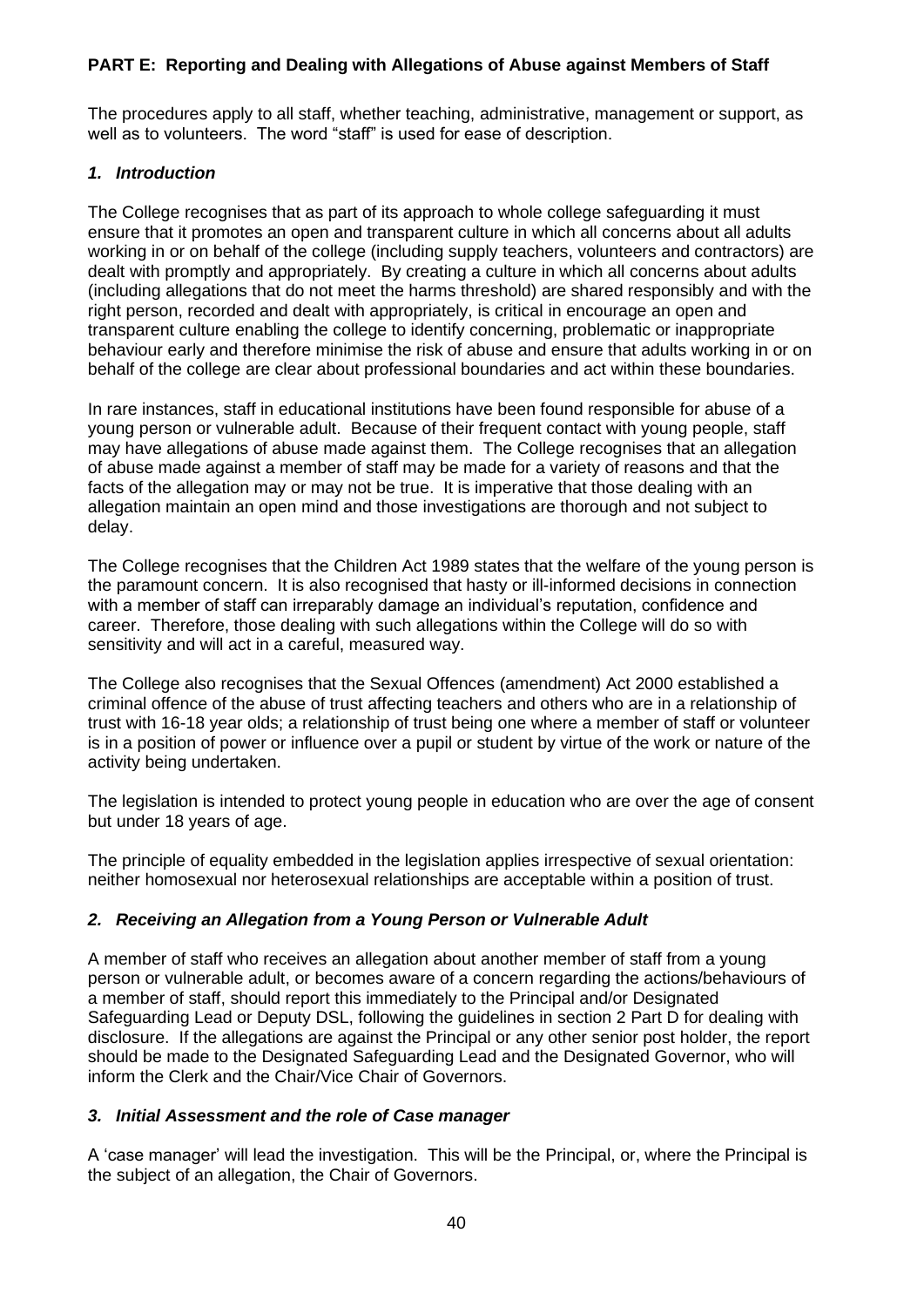The Case Manager will liaise with the Safeguarding Panel (ie the Designated Safeguarding Lead and the Vice Principal HR & Student Services) to undertake initial investigations into any allegation against a member of staff. They will make an initial assessment of the allegation/concerns, consulting with the LADO (Local Authority Designated Officer) and, if appropriate, the Designated Governor and Chair of Governors.

## <span id="page-40-0"></span>The 'harms threshold'

In assessing the level of concern, an assessment will be made on whether the member of staff/contractor has:

- **behaved in a way that has harmed a child, or may have harmed a child and/or;**
- **possibly committed a criminal offence against or related to a child and/or;**
- **behaved towards a child or children in a way that indicates he or she may pose a risk of harm to children; and/or**
- **behaved or may have behaved in a way that indicates they may not be suitable to work with children.**

The initial assessment should be on the basis of the information received and is a decision whether or not the allegation/concerns meets one of the below levels of allegation/concern:

- Allegation/concerns that do not meet the harms threshold referred to as 'low level concerns'.
- Allegations that may meet the harms threshold.
- The allegation can be shown to be false because the facts alleged could not possibly be true.

Having conducted this initial assessment, a decision will be made as to whether a disciplinary investigation needs to carried out or, if the allegations meet the harms threshold, other action action needs to be taken, as outlined below.

## <span id="page-40-1"></span>*4. Low Level Concerns*

The term 'low-level' concern does not mean that it is insignificant, it means that the behaviour towards a young person or vulnerable adult does not suggest a member of staff or contractor has met the harms threshold:

A low-level concern is any concern – no matter how small, and even if no more than causing a sense of unease or a 'nagging doubt' - that an adult working in or on behalf of the college may have acted in a way that:

- is inconsistent with the staff code of conduct, including inappropriate conduct outside of work, and
- does not meet the allegations threshold or is otherwise not considered serious enough to consider a referral to the LADO.

Examples of such behaviour could include, but are not limited to:

- being over friendly with young people or vulnerable adults;
- having favourites;
- taking photographs of young people or vulnerable adults on their mobile phone; or,
- using inappropriate sexualised, intimidating or offensive language
- use of personal phone to contact a student.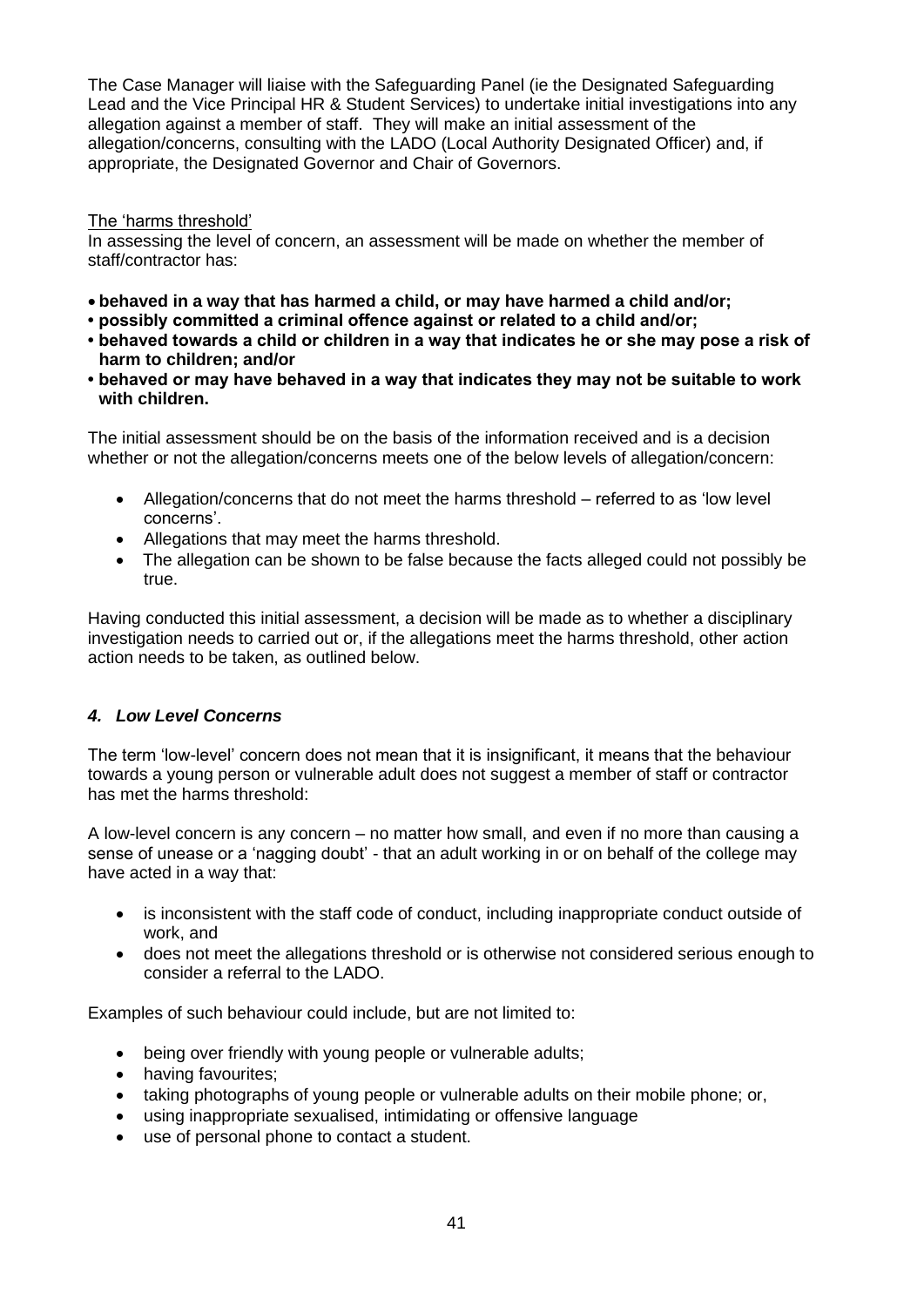### <span id="page-41-0"></span>Responding to low-level concerns

The designated safeguarding lead (or deputy) shall keep a written record of the action taken in connection with the allegation.

Potential outcomes are:

- The allegation represents a training need (which falls short of behaviour or practice which warrants a disciplinary investigation).
- The allegation represents inappropriate behaviour or poor practice by the member of staff and is neither potentially a crime nor a cause of significant harm to the young person or vulnerable adult. The matter should be addressed in accordance with the College disciplinary procedures.
- The allegation can be shown to be false because the facts alleged could not possibly be true.
- There is sufficient evidence to disprove the allegation and there has been a deliberate act to deceive or cause harm to the person subject of the allegation. The College will consider whether any disciplinary action is appropriate against the individual who made it.

## <span id="page-41-1"></span>*5. Allegations that may meet the harms threshold.*

Where the allegation is considered to be either a potential criminal act or indicates that the young person or vulnerable adult has suffered, is suffering, is likely to suffer significant harm or the allegation indicates the person may not be suitable to work with young people or vulnerable adults, the following procedure should be followed.

## <span id="page-41-2"></span>Initial response

Where the initial assessments identifies that a young person or vulnerable adult has been harmed, that there may be an immediate risk of harm to the young person or vulnerable adult or the situation or assessed as an emergency, children's social care and as appropriate the Police will be contacted.

## <span id="page-41-3"></span>Looking after the welfare of the young person/vulnerable adult

The Designated Safeguarding Lead (or Deputy) will be responsible for ensuring that the young person or vulnerable adult is not at risk and will refer cases of suspected abuse to the local authority children's social care.

Subject to agreement from the LADO, police or other investigating agency, the Designated Safeguarding Lead (or Deputy) shall:

- inform the young person/vulnerable adult or parent/guardian/carer making the allegation that the investigation is taking place and what the likely process will involve.
- ensure that the parents/quardians/carers of the young person/vulnerable adult making the allegation have been informed that the allegation has been made and what the likely process will involve.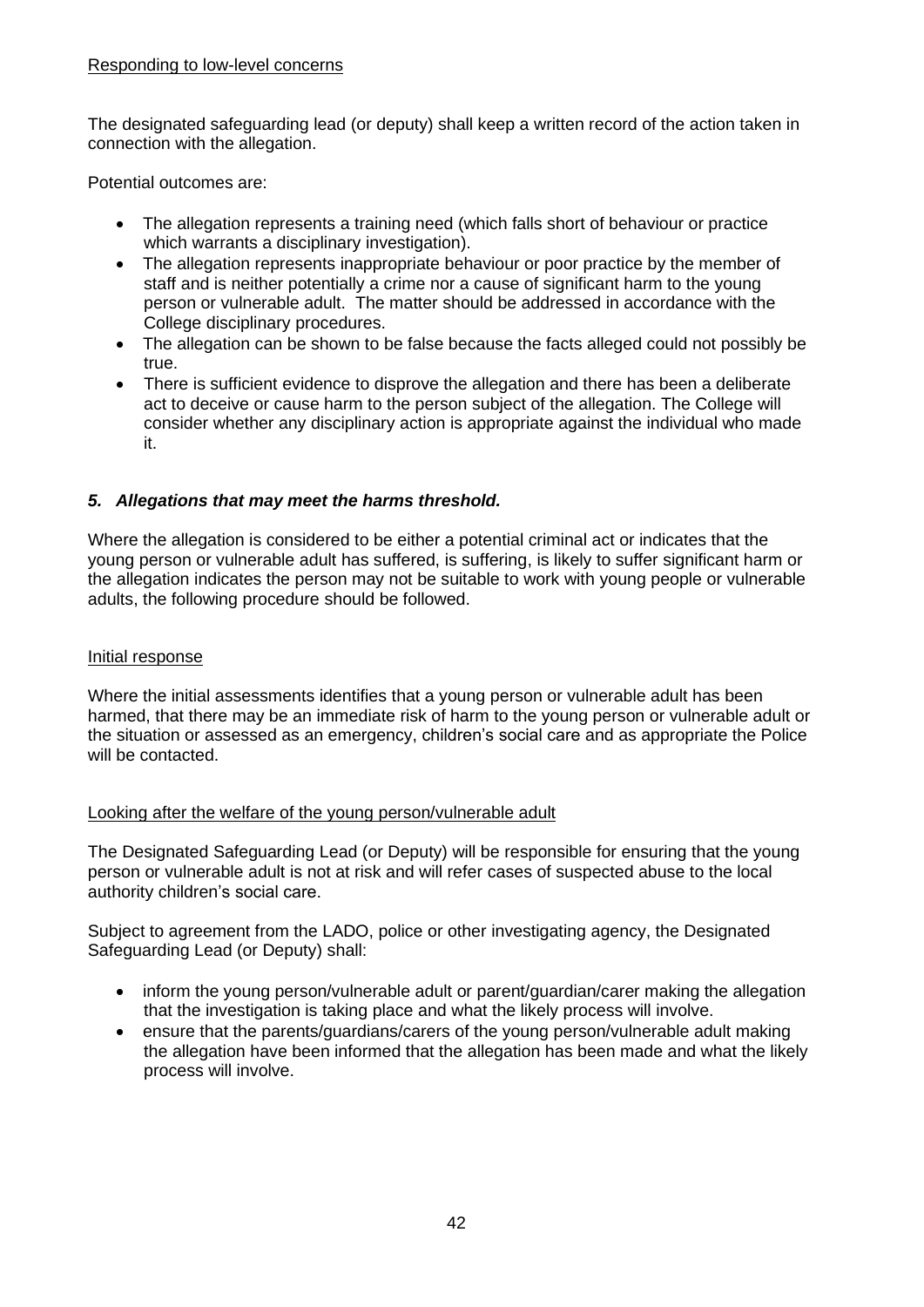### <span id="page-42-0"></span>Investigating and supporting the person subject to the allegation

The Case Manager will discuss with the LADO, the nature, content and context of the allegation, and agree a course of action.

Subject to agreement with the LADO, and if appropriate children's social care and the police, the Case Manager shall:

- inform the member of staff against whom the allegation was made of the fact that the investigation is taking place and what the likely process will involve.
- inform the Chair of the Corporation and the designated governor of the allegation and the investigation.

Safeguarding/Child protection enquiries by Social/Children's services or the police are not to be confused with internal, disciplinary enquiries by the College. The College may be able to use the outcome of external agency enquiries as part of its own procedures. The safeguarding agencies, including the police, have no power to direct the College to act in a particular way; however, the College should assist the agencies with their enquiries.

The College shall hold in abeyance its own internal enquiries while the formal police or Social/Children's services investigations proceed; to do otherwise may prejudice the investigation. Any internal enquiries shall conform to the existing staff disciplinary procedure or the disciplinary procedure for senior post holders.

If there is an investigation by an external agency, for example the police, the Principal (or designated person) should normally be involved in, and contribute to, the inter-agency strategy discussions. The Principal (or DSL) is responsible for ensuring that the College gives every assistance with the agency's enquiries. S/he will ensure that appropriate confidentiality is maintained in connection with the enquiries, in the interests of the member of staff about whom the allegation is made. The Principal (or DSL) shall advise the member of staff that s/he should consult with a representative, for example, a trade union officer.

The Principal (or DSL) shall keep a written record of the action taken in connection with the allegation.

## <span id="page-42-1"></span>Internal Investigations

Where it necessary to undertake an internal investigation, this should be done through the College's disciplinary procedure and a Senior Manager appointed by the case manager (in consultation with the LADO) to undertake the investigation. Investigations regarding the Principal or any other Senior postholder should be undertaken by the Chair of Governors or Designated Safeguarding Governor.

#### <span id="page-42-2"></span>Potential outcomes

The below definitions will be used when determining the outcome of an allegation.

•**Substantiated:** there is sufficient evidence to prove the allegation;

•**Malicious:** there is sufficient evidence to disprove the allegation and there has been a deliberate act to deceive or cause harm to the person subject of the allegation;

**•False:** there is sufficient evidence to disprove the allegation;

**•Unsubstantiated:** there is insufficient evidence to either prove or disprove the allegation. The term, therefore, does not imply guilt or innocence; or,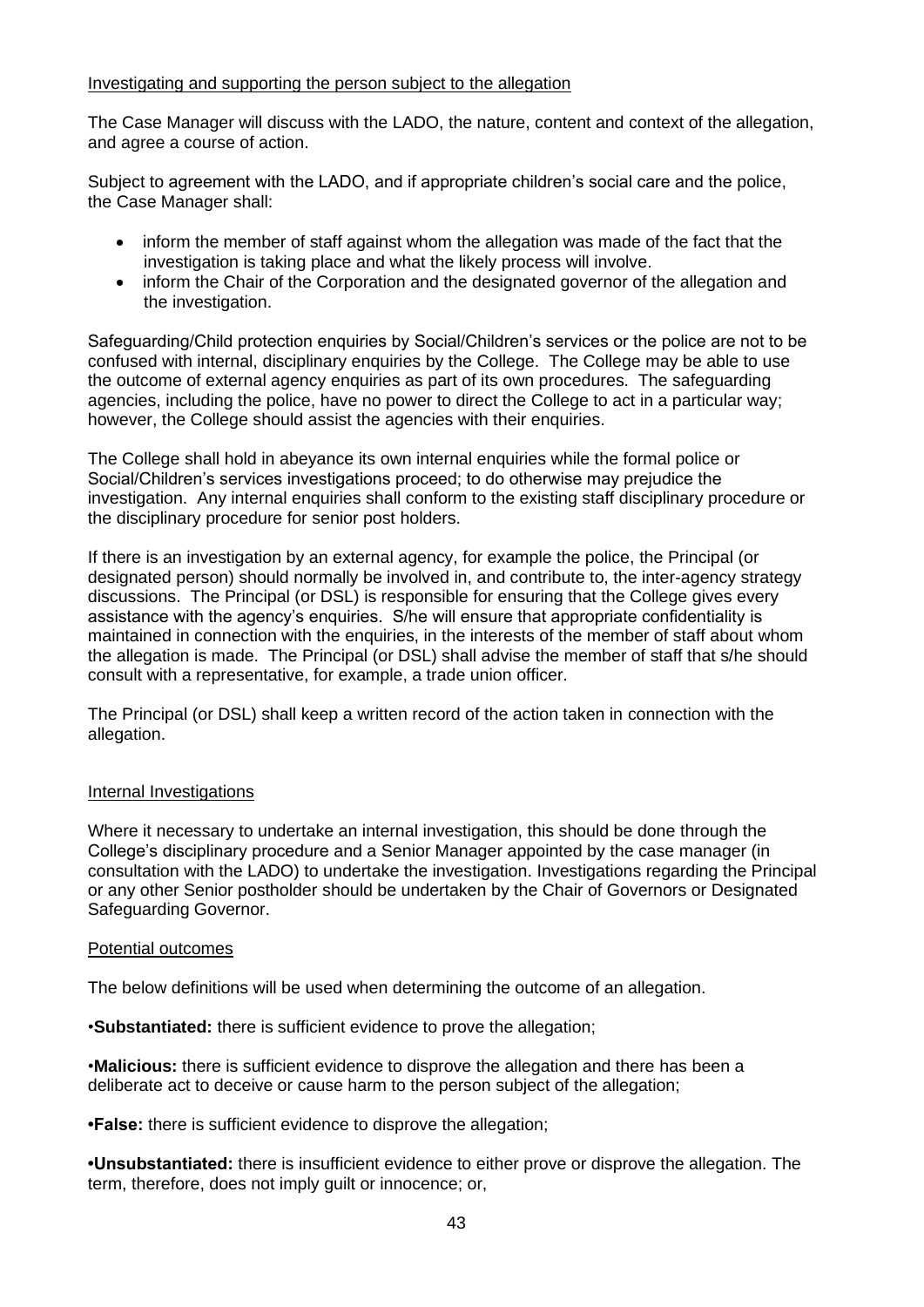**•Unfounded**: to reflect cases where there is no evidence or proper basis which supports the allegation being made.

If the allegation is substantiated and

- the person is dismissed, resigns, or otherwise ceases to provide his or her services or
- the College ceases to use the persons services.

The College has a legal duty to make a referral to the DBS for consideration of whether inclusion on the barred lists is required.

## <span id="page-43-0"></span>Following a criminal investigation or a prosecution

The police should inform the LADO and the College immediately when:

•a criminal investigation and any subsequent trial is complete,

•it is decided to close an investigation without charge, or

•it is decided not to continue to prosecute after the person has been charged.

In those circumstances, during the joint assessment meeting the LADO should discuss with the case manager whether any further action, including disciplinary action, is appropriate and, if so, how to proceed. The information provided by the police and/or children's social care will also inform that decision. The options will depend on the circumstances of the case and the consideration should take into account the result of the police investigation or the trial, as well as the different standard of proof required in disciplinary and criminal proceedings.

## <span id="page-43-1"></span>Unsubstantiated, unfounded, false or malicious allegations

If an allegation is determined to be unsubstantiated, unfounded, false or malicious, the LADO and the case manager will consider whether the young person or vulnerable adult and/or the person who has made the allegation is in need of help or may have been abused by someone else and this is a cry for help. In such circumstances, a referral to children's social care may be appropriate.

If a report is shown to be deliberately invented or malicious, the College will consider whether any disciplinary action is appropriate against the individual who made it.

If the allegation represents inappropriate behaviour or poor practice by the member of staff and is neither potentially a crime nor does it meet the harm threshold set out above. The matter should be addressed in accordance with the Low Level Concern procedure, set out below.

In consultation with the designated senior member of staff and the designated Governor, the Principal or in the case of a senior post holder, the Chair/Vice Chair of Governors shall:

- inform the member of staff against whom the allegation is made orally and in writing that no further disciplinary or safeguarding action will be taken. Consideration should be given to offering counselling/support.
- inform the parents/guardians/carers of the alleged victim that the allegation has been made and of the outcome.
- where the allegation was made by a young person or vulnerable adult other than the alleged victim, consideration to be given to informing the parents/guardians/carers of that person also.
- prepare a report outlining the allegation and giving reasons for the conclusion that it had no foundation and confirming that the above action had been taken.
- the outcome of any investigation will be reported to the Corporation.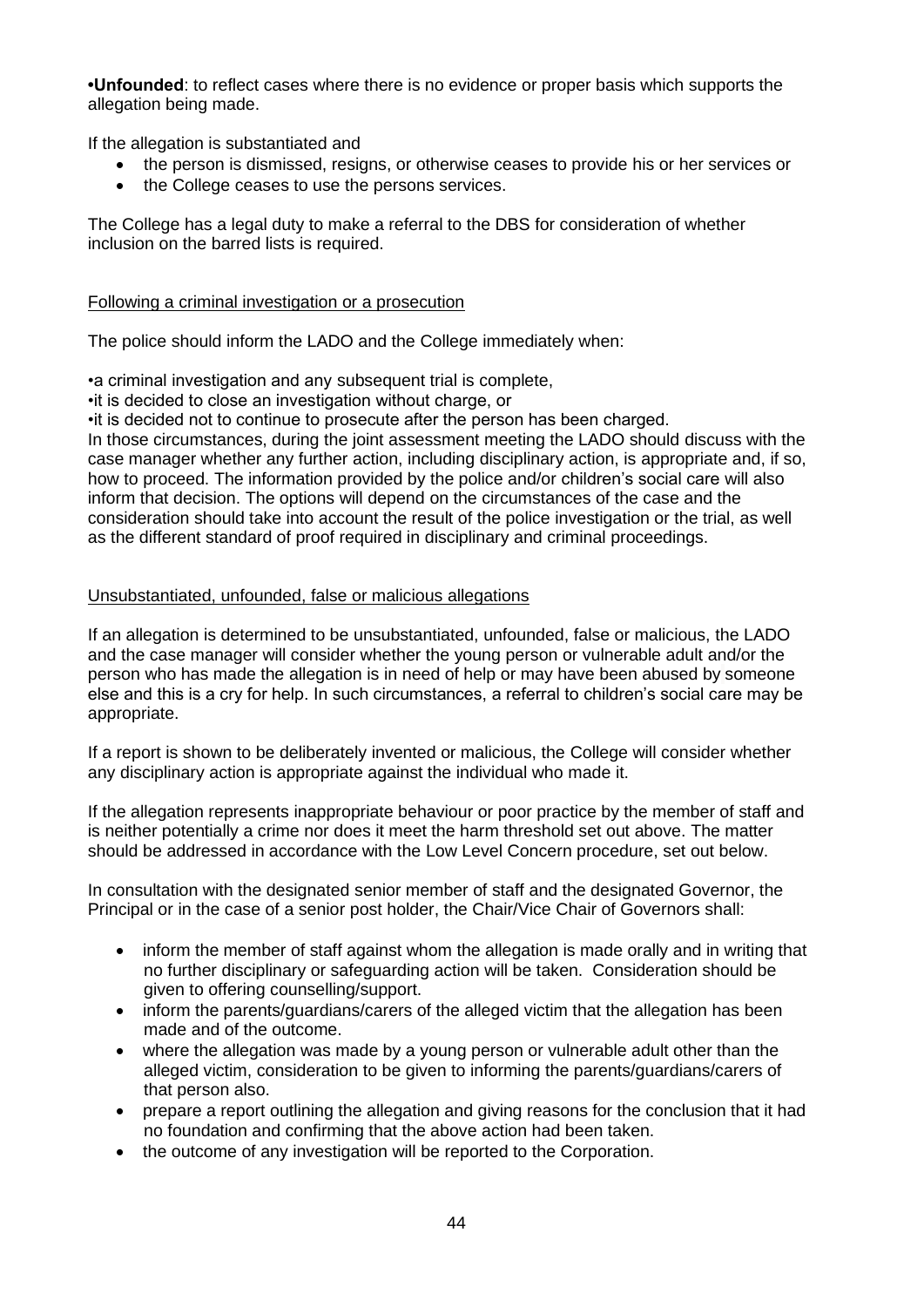## <span id="page-44-0"></span>The Disciplinary Investigation

The disciplinary investigation should be conducted in accordance with the existing staff disciplinary procedures or the disciplinary procedure for senior post holders.

The member of staff should be informed of:

- the disciplinary charge against him/her.
- his/her entitlement to be accompanied or represented by a trade union representative or friend.
- Where the member of staff has been suspended and no disciplinary action is to be taken, the suspension should be lifted immediately and arrangements made for the member of staff to return to work. It may be appropriate to offer counselling.
- The young person or vulnerable adult making the allegation and/or their parents should be informed of the outcome of the investigation and proceedings. This should occur prior to the return to College of the member of staff (if suspended).
- The Principal and the Chair/Vice Chair of Governors (or designated person) should give consideration to what information should be made available to the general population of the College.

## <span id="page-44-1"></span>*6. Suspension of Staff*

Suspension should not be automatic. In respect of staff, other than senior post holders, suspension can only be carried out by the Principal or a designated senior post holder where the Principal has delegated responsibility (as in the disciplinary procedure). In respect of the Principal and other senior post holders, suspension can only be carried out by the Chair of the Corporation (or in his/her absence, the Vice Chair).

Suspension may be considered at any stage of the investigation. It is a neutral, not a disciplinary act and shall be on full pay. Consideration should be given to alternatives: e.g. paid leave of absence; agreement to refrain from attending work; change of, or withdrawal from, specified duties. Any suspension should remain under review in accordance with the College's disciplinary procedure for staff or the disciplinary procedure for senior post holders.

Suspension should only occur for a good reason. For example:

- where a young person/vulnerable adult is at risk.
- where the allegations are potentially sufficiently serious to justify dismissal on the grounds of gross misconduct.
- where necessary for the good and efficient conduct of the investigation.

If suspension is being considered, the member of staff should be encouraged to seek advice, for example from a trade union.

Prior to making the decision to suspend, the Principal or the designated senior post holder (or Chair or Vice Chair of the Corporation) should meet with the member of staff. This should occur with the approval of the appropriate agency from the Local Safeguarding Children's Partnership or Vulnerable Adult Board. In particular, if the police are engaged in an investigation the officer in charge of the case should be consulted.

The member of staff should be advised to seek the advice and/or assistance of his/her trade union and should be informed that s/he has the right to be accompanied by a friend. The member of staff should be informed that an allegation has been made and that consideration is being given to suspension. It should be made clear that the meeting is not a formal disciplinary hearing, but solely for raising a serious matter which may lead to suspension and further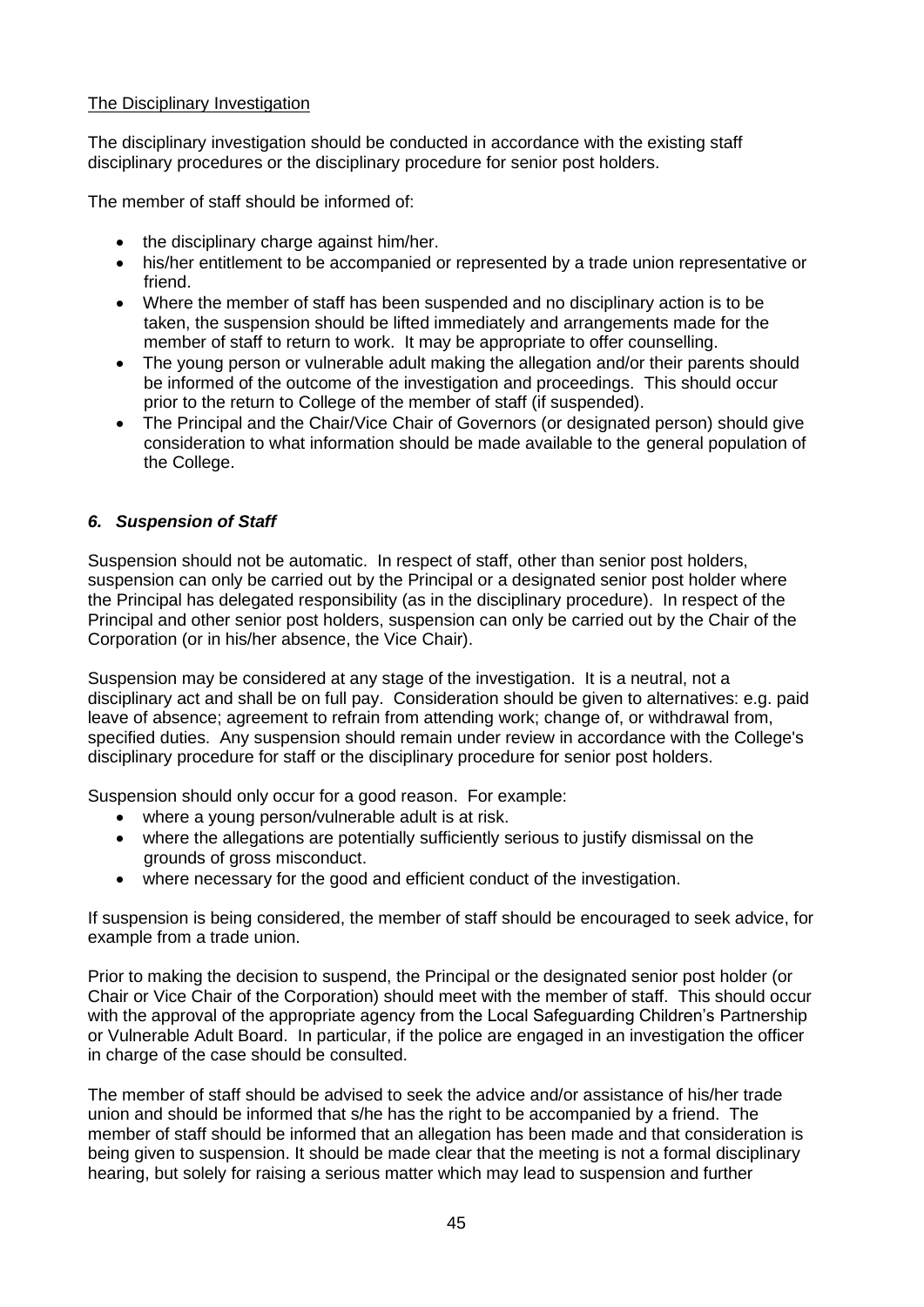investigation. Care should be taken that any such meeting is carried out in accordance with the provisions in the College's disciplinary procedure for staff or senior post holders.

During the meeting, the member of staff should be given, as much information as possible, provided that doing so would not interfere with the investigation into the allegation. In particular the reasons for any proposed suspension should be set out. The meeting is not intended to establish the member of staff's innocence or guilt, but give opportunity for the member of staff to make representations about possible suspension. The member of staff should be given the opportunity to consider any information given to him/her at the meeting and prepare a response, although that adjournment may be brief.

If the Principal (or Chair/Vice Chair of the Corporation) considers that suspension is necessary, the member of staff shall be informed that s/he is suspended from duty. Written confirmation of the suspension, with reasons, shall be despatched as soon as possible and ideally within one working day. In the event that the Principal or other senior post holder has been suspended, the Chair/Vice Chair of the Corporation will report the suspension in writing to the Corporation and to the Local Authority Designated Officer (LADO) within 2 working days.

Where there is a suspension, the Principal (or Chair/ Vice Chair of the Corporation) should address the following issues:

- the Chair of the Corporation and the Designated Governor should be informed of the suspension in writing and kept informed of the progress of any investigation.
- the Designated Governor will advise the Corporation that a member of staff has been suspended pending investigation. The detail given to the Committee should be minimal.
- where the Principal or another senior post holder has been suspended, the Principal and/ or the Chair or Vice Chair of Governors will need to take action to address the management of the College.
- the parents/carers of the young person/vulnerable adult making the allegation should be informed of the suspension. They should be asked to treat the information as confidential. Consideration should be given to informing the young person/vulnerable adult making the allegation of the suspension.
- senior staff who need to know of the reason for the suspension should be informed.
- depending on the nature of the allegation, the Principal should consider with the Chair/Vice Chair of the Corporation and the designated Governor whether a statement to the students of the College and/or parents/carers should be made, taking due regard of the need to avoid unwelcome publicity.

The Principal and Chair/Vice Chair of Governors shall consider carefully and review the decisions as to who is informed of the suspension and investigation. The Local Safeguarding Children's Partnership or the Safeguarding Adults Board and external investigating authorities should be consulted.

The suspended member of staff should be given appropriate support during the period of suspension. S/he should also be provided with information on progress and developments in the investigation at regular intervals.

The suspension should remain under review in accordance with the College disciplinary procedures.

## <span id="page-45-0"></span>*7. Records*

It is important that documents relating to an investigation are retained in a secure place, together with a written record of the outcome and, if disciplinary action is taken, details retained on the member of staff's personal and confidential file.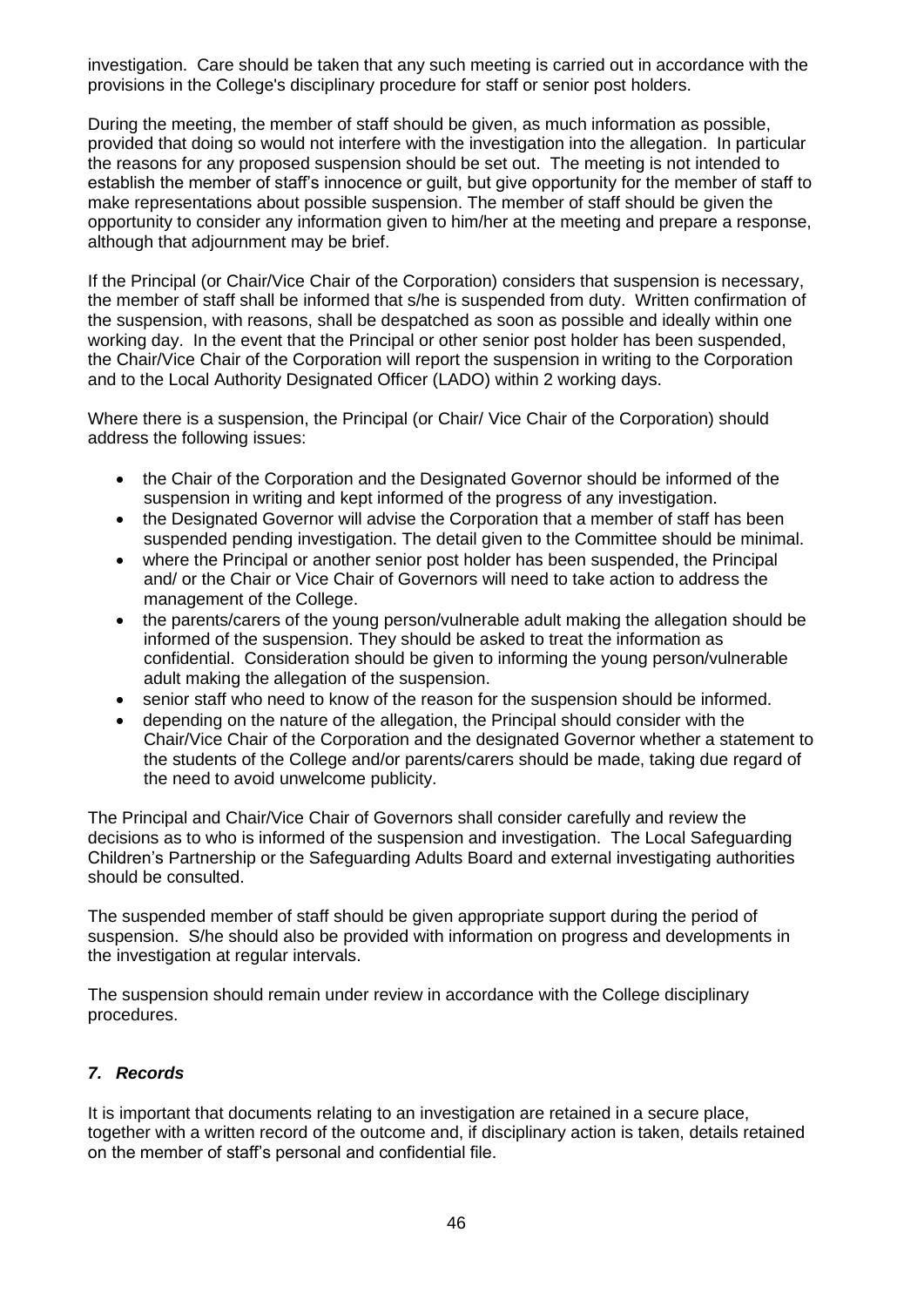If a member of staff is dismissed, or resigns before the disciplinary process is completed, he/she should be informed about the College's statutory duty to inform the DBS.

Child protection records are to be kept for a minimum of 25 years.

## <span id="page-46-0"></span>*8. Monitoring Effectiveness*

Where an allegation has been made against a member of staff, the designated Governor, together with the senior staff member with lead responsibility should, at the conclusion of the investigation and any disciplinary procedures, consider whether there are any matters arising from it that could lead to the improvement of the College's procedures and/or policies and/or which should be drawn to the attention of the Local Safeguarding Children's Partnership and the Safeguarding Adults Board. Consideration should also be given to the training needs of staff. A report will be made to the Corporation setting out any recommendations.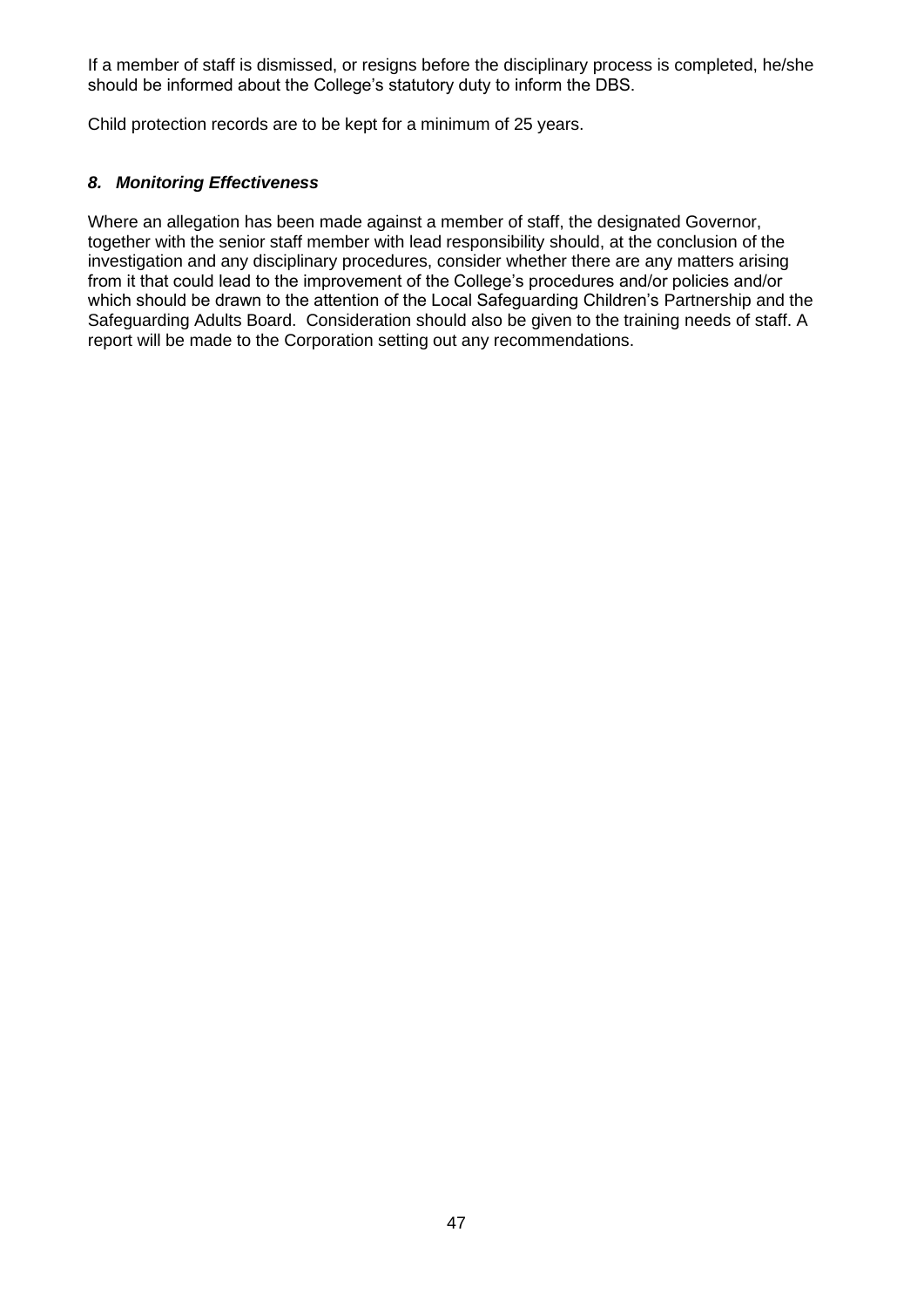## **PART F: SAFER RECRUITMENT**

## <span id="page-47-1"></span><span id="page-47-0"></span>*1. Introduction*

Safer recruitment is central to the safeguarding of young people, vulnerable adults and in creating a culture that safeguards and promotes the welfare of young people and vulnerable adults. The aim of this policy and procedure is to ensure that staff and volunteers are suitable to work with young people and vulnerable adults and to deter and prevent people who are unsuitable to work with young people and vulnerable adults from applying for or securing employment, or volunteering opportunities in colleges.

## <span id="page-47-2"></span>*2. Recruitment and selection procedures*

## <span id="page-47-3"></span>Advert

The College advertises all of its vacancies on line and all adverts consist of:

- The advert text giving a brief description of the role and a summary of the key requirements for the post
- Job description and person specification
- On-line application form
- Guidance notes for applicants

The College will include the following information when defining the role (through the job or role description and person specification):

- the skills, abilities, experience, attitude, and behaviours required for the post; and
- the safeguarding requirements, i.e. to what extent will the role involve contact with children and will they be engaging in regulated activity relevant to young people and vulnerable adults.

The advert/information for applicants will include:

- the college's commitment to safeguarding and promoting the welfare of young people and vulnerable adults and will make it clear that safeguarding checks will be undertaken;
- the safeguarding responsibilities of the post as per the job description and personal specification; and
- whether the post is exempt from the Rehabilitation of Offenders Act 1974 and the amendments to the Exceptions Order 1975, 2013 and 2020.

## <span id="page-47-4"></span>Application Forms

Where a role involves engaging in regulated activity relevant to young people and vulnerable adults children the College will include a statement in the application form or elsewhere in the information provided to applicants that it is an offence to apply for the role if the applicant is barred from engaging in regulated activity relevant to children.

The College will provide a copy of its Safeguarding Young People and Vulnerable Adults policy and policy on employment of ex-offenders in the application pack or refer to a link on its website.

The College will require applicants to provide:

- personal details, current and former names, current address and national insurance number;
- details of their present (or last) employment and reason for leaving;
- full employment history, (since leaving school, including education, employment and voluntary work) including reasons for any gaps in employment;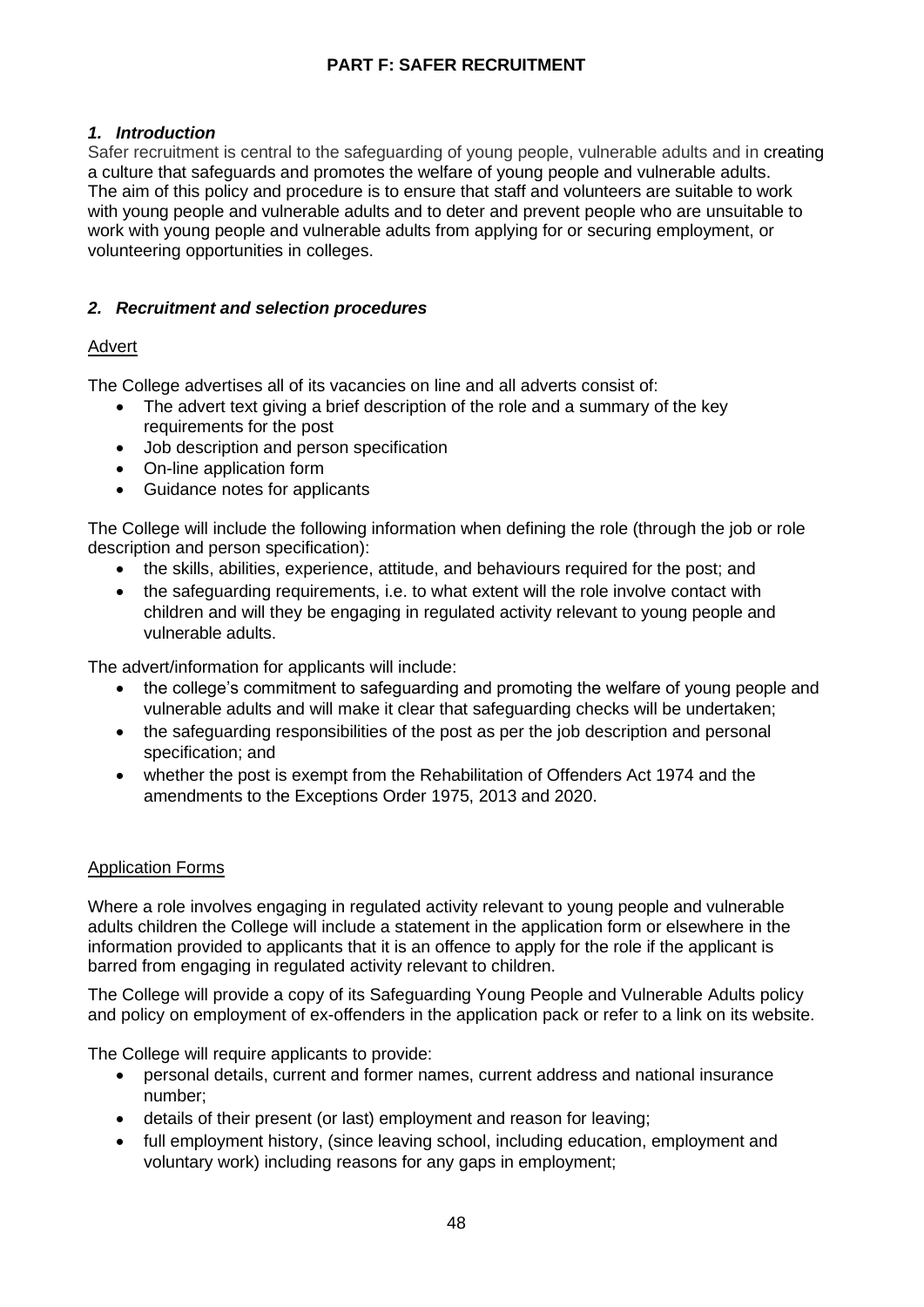- qualifications. NB the awarding body and date of award will be checked as a condition of employment;
- details of referees/references and
- a statement of the personal qualities and experience that the applicant believes are relevant to their suitability for the post advertised and how they meet the person specification.

The College will not accept copies of curriculum vitae in place of an application form.

## <span id="page-48-0"></span>**Shortlisting**

Shortlisted candidates will be asked to complete a self-declaration of their criminal record or information that would make them unsuitable to work with Young People or Vulnerable Adults. Self-declaration will include:

- if they have a criminal history;
- whether they are included on the barred list:
- whether they are prohibited from teaching;
- information about any criminal offences committed in any country in line with the law as applicable in England and Wales, not the law in their country of origin or where they were convicted;
- if they are known to the police and children's social care:
- any relevant overseas information.

This information will only be requested from applicants who have been shortlisted. The College will:

- ensure that at least two people carry out the shortlisting exercise
- consider any inconsistencies and look for gaps in employment and reasons given for them; and
- explore all potential concerns

## <span id="page-48-1"></span>Employment History and References

Where possible, the College will obtain references before interview, this allows any concerns raised to be explored further with the referee and taken up with the candidate at interview. The College will:

- not accept open references e.g. to whom it may concern;
- not rely on applicants to obtain their reference;
- ensure any references are from the candidate's current employer and have been completed by a senior person with appropriate authority;
- obtain verification of the individual's most recent relevant period of employment where the applicant is not currently employed;
- secure a reference from the relevant employer from the last time the applicant worked with children (if not currently working with children), if the applicant has never worked with children, then ensure a reference from their current employer;
- always verify any information with the person who provided the reference;
- ensure electronic references originate from a legitimate source.

## <span id="page-48-2"></span>**Selection**

The Colleges will use a range of selection techniques to identify the most suitable person for the post. Structure interview questions will be agreed before by those interviewing. These will include:

• finding out what attracted the candidate to the post being applied for and their motivation for working with children;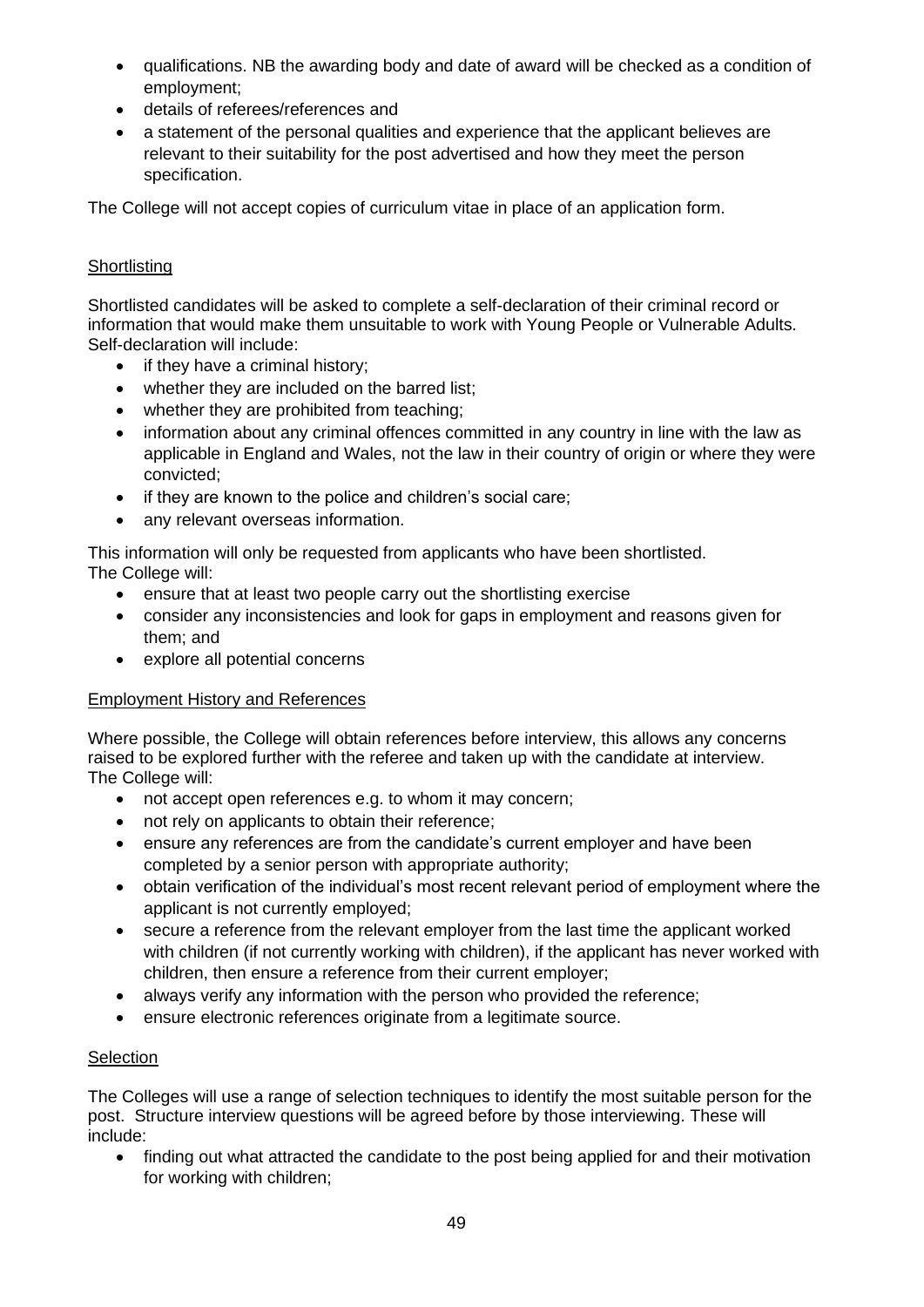- exploring their skills and asking for examples of experience of working with children which are relevant to the role; and
- probing any gaps in employment or where the candidate has changed employment or location frequently, asking about the reasons for this.

Any information about past disciplinary action or allegations will be considered in the circumstances of the individual case.

All information considered in decision making will be clearly recorded along with decisions made.

## <span id="page-49-0"></span>Pre-appointment vetting checks, regulated activity and Recording Information

All offers of appointment will be conditional until satisfactory completion of the mandatory preemployment checks. These checks include:

- verification of a candidate's identity.
- obtaining (via the applicant) an enhanced DBS check (including children's barred list information, for those who will be engaging in regulated activity with children).
- verification of the candidate's mental and physical fitness to carry out their work responsibilities.
- verification of the person's right to work in the UK, including EU nationals.
- verification of professional qualifications, as appropriate.
- before employing a person to carry out teaching work in relation to children, the college will take reasonable steps to establish whether that person is subject to a prohibition order issued by the Secretary of State.

## <span id="page-49-1"></span>*3. Policy and Procedure for DBS and the Barred Lists checks and Registration*

### <span id="page-49-2"></span>Introduction

The aim of this policy and procedure is to ensure that appropriate DBS and Barred List checks are in place for staff, governors and volunteers across the College.

Under government legislation, the College is obliged to ensure that all staff apply for and receive an enhanced DBS disclosure. The College operates its DBS policy in line with the DBS Code of Practice (available on the College Intranet).

## <span id="page-49-3"></span>General Principles

The College application form contains a section concerning Rehabilitation of Offenders Act 1974 where applicants are requested to disclose pending criminal convictions, criminal charges or summonses whether or not the conviction is regarded as "spent". The College as an employer is exempt from the provisions of the Rehabilitation of Offenders Act. All successful applicants are informed that the offer of employment is subject to a satisfactory DBS disclosure.

All staff are subject to an enhanced DBS disclosure as the College deems itself to be a "specified place" \*.

Disclosure information is treated as confidential and only handled by authorised signatories and the HR team.

Disclosures and information pertaining to these are securely stored in a central file, which is kept locked away except when in use by an authorised signatory.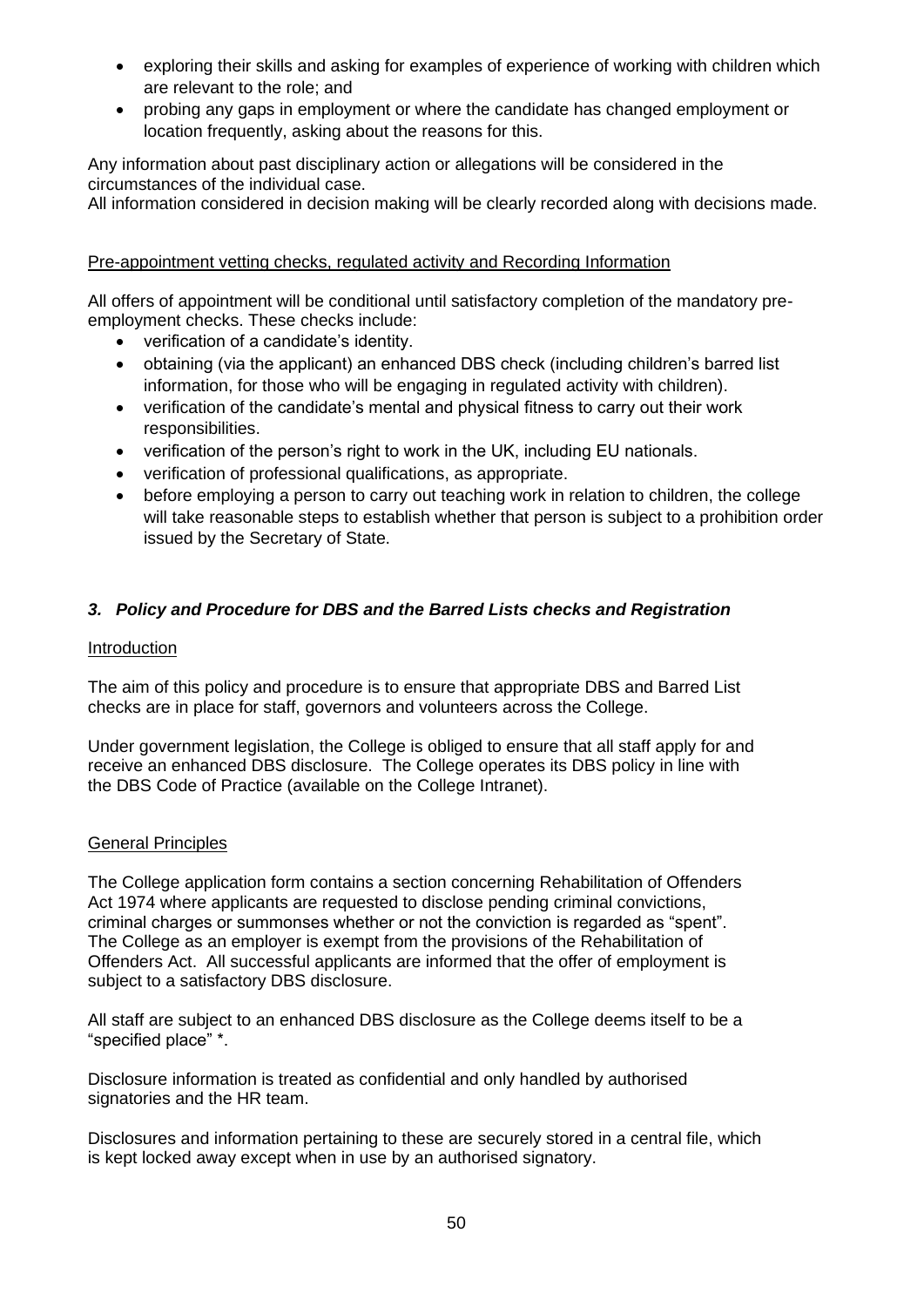Copies of disclosure application forms will be destroyed upon receipt of the disclosure. Members of staff only have to show a DBS disclosure, they may refuse to provide the College with a copy. However, disclosure numbers and records of convictions highlighted will be noted, if present and followed up.

Disclosures and records relating to these are not kept for lengthy periods of time, with disclosures being safely destroyed after 6 months of being issued by the DBS. This is in line with DBS requirements.

The College's computerised HR system will hold the following information:

- the date the clearance is issued;
- the disclosure number: and
- the date of the Barred List check.

The College will fund all disclosures for staff.

\*Specified place – "paid workers remain in regulated activity even if supervised" ref: Keeping children safe in education Statutory guidance for schools and colleges

HR will request and verify evidence as outlined in DBS guidance when completing disclosure applications.

The College will ensure it does not contract staff from an external teaching staffing agency unless the agency confirm they undertake DBS clearance checks for their staff, in accordance with DBS and legislative requirements.

Where there has been a breach of Child Protection Policies and action under the disciplinary procedure has been taken, the College may refer names to the relevant external Government authorities e.g. Local Children's Safeguarding Board and ISA.

## <span id="page-50-0"></span>Roles and Responsibilities

The Lead Counter-Signatory for the College is the Vice Principal HR and Student Services.

The College uses the online service provided by *e-Safeguarding* to process DBS checks for staff, volunteers and Governors.

The Clerk to the Corporation needs to ensure HR are advised when new governors are appointed in order that DBS checks are undertaken.

It is the responsibility of the HR team to operate the process described within the policy.

Line managers are responsible for checking that members of their team have followed the appropriate process.

Staff are responsible for applying for disclosure and for declaring any offences, on the College application form.

## <span id="page-50-1"></span>Reporting and Review

The Vice Principal HR and Student Services and the HR team will review this procedure regularly, taking account of legislative changes and the DBS Code of Practice. The Corporation will review the policy annually.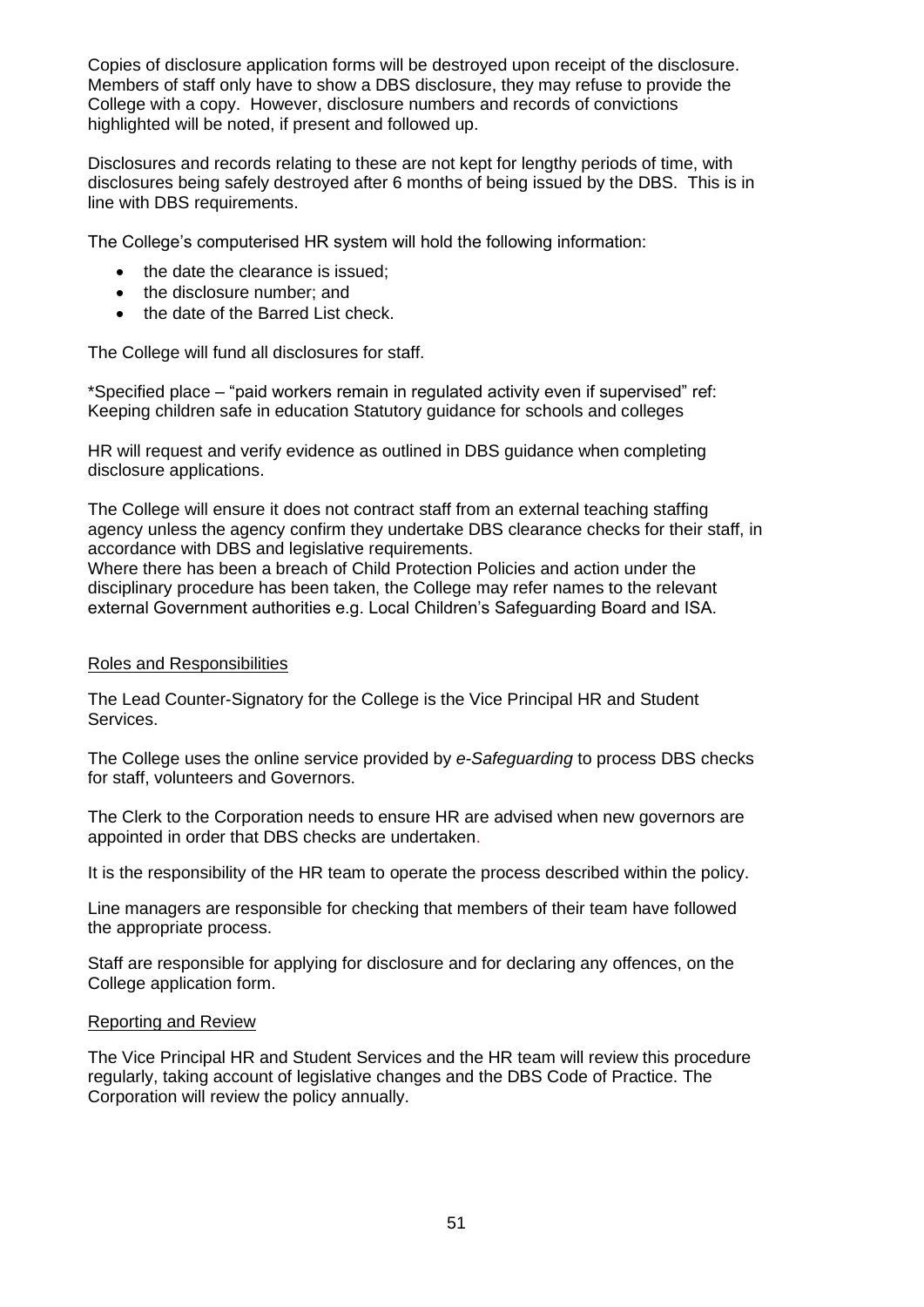## <span id="page-51-0"></span>**Procedures**

### **New Starters**

#### The Enhanced Check

All new staff joining the College will be required to complete an enhanced DBS check with Childrens Barred List information and all appointments are subject to a satisfactory DBS and Barred list check.

All new staff are required to have a Barred List check in place before they start work. A completed DBS form and supporting evidence will also need to be provided. HR will advise Line Managers when this is complete and also when full clearance is received. However, the College accepts that due to operational reasons members of staff may be required to start before DBS clearance is received. In these circumstances a risk assessment needs to be in place and actions taken to ensure no one to one contact is required and the individual is appropriately supervised.

HR must make sure that every effort is made to ensure a quick turnaround on the application and receipt of the DBS disclosure certificate.

#### **Existing Members of Staff**

Existing members of staff must declare any criminal offences or cautions that they receive during their employment with the College.

The DBS will be formally notified of individual staff details where disciplinary action has led to dismissal and the College deems that the individual's behaviour is such as to put young and vulnerable people at risk. The DBS will decide whether to take further action.

#### **Governors**

Governors will be required to agree to a DBS enhanced disclosure. They will also be issued with a visitors' badge when attending the College premises and must wear this at all times whilst on College premises.

In the event of a disclosure being made concerning a member of the Governing body a decision will be made as to the suitability of their appointment by the Chair of Governors, the Governor with responsibility for Safeguarding and the Principal.

#### **Volunteers**

It is the responsibility of the area manager to ensure that details of volunteers are passed to HR in order that appropriate checks are in place. A DBS disclosure certificate is required before a volunteer can start at the College.

#### **Such volunteers must be issued with a staff ID card. Authorisation will be given by the HR manager in order that an ID card can be issued.**

Volunteers must also complete a volunteer checklist which will be kept in HR as a central register of Volunteers. It is the responsibility of the employing Manager to advise HR when Volunteers leave in order that an accurate record of current volunteers can be maintained.

#### **Consultants**

In the case where consultants are likely to work for the College on a regular or for a sustained period, the College should ensure appropriate checks have taken place either through the College or with the supplying agency.

## **Visitors**

It is not necessary or practical for the College to require a DBS disclosure for visitors who may have not or only have incidental contact with children and vulnerable adults and will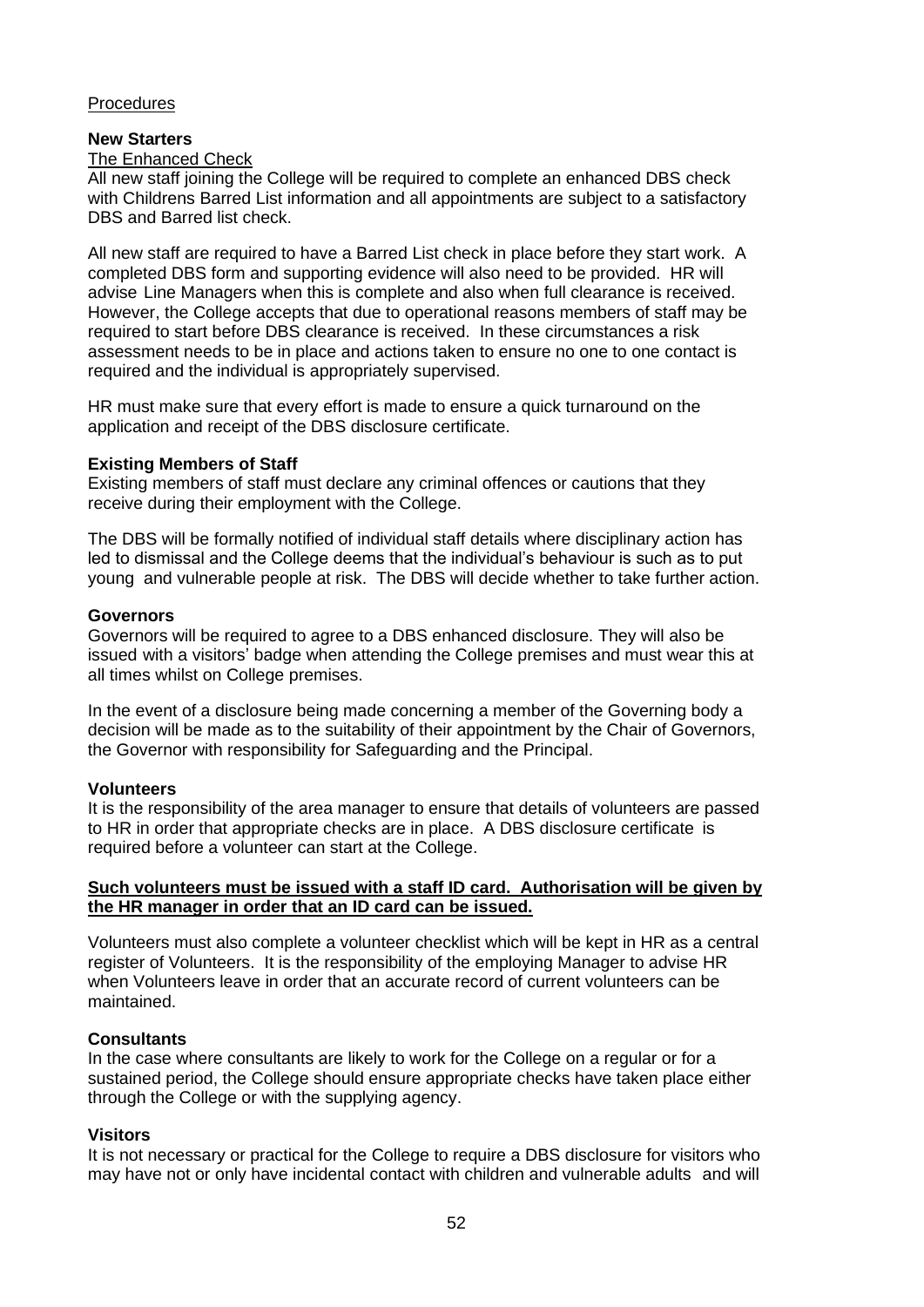only be in the College for a short period of time. In all cases such individuals must sign in and out via reception and will be issued with a visitor's card by Reception staff. The relevant member of College staff will be required to meet the visitor in reception.

Responsibility for supervision of these visitors will lie with the employee they are meeting or working for.

### <span id="page-52-0"></span>Criminal Convictions

Where an applicant discloses a criminal conviction on their application form this should be discussed with the candidate if selected for interview.

When a DBS disclosure indicates conviction or caution the HR Manager will arrange to meet them to discuss the nature of their conviction. Each case will be dealt with on an individual basis, depending upon the nature of the conviction and the job role of the member of staff. This information will be forwarded for consideration by the Safeguarding Panel which comprises:

- Vice Principal HR and Student Services (Deputy DMS);
- Designated member of staff for Safeguarding (Director of Student Services) and / or Designated Deputy

In the absence of one of the above, the HR Manager

If it is deemed that the conviction(s) do not pose a safeguarding risk the matter will be taken no further and the member of staff will be advised accordingly.

If the panel feels that the nature of the conviction(s) are such that the offer of employment should not be made or withdrawn the panel will refer the matter to the Principal for a final decision. If it is deemed that the convictions are not acceptable the offer of employment will be withdrawn.

In the case of existing staff, if a caution/conviction is disclosed and following an assessment of risk to Children and Vulnerable Adults the College decides that the employee is unable to continue in their current role, the College will consider options of alternative employment within the College. However, if it is felt that the caution / conviction is sufficiently serious dismissal would take place in accordance with the Instrument and Articles of Government.

## <span id="page-52-1"></span>Recording Information

The college maintains a **single central record** of pre-appointment checks. The single central record covers the following people details of staff, including agency and supply staff providing education to young people under the age of 18.

The single central record will indicate whether the following checks have been carried out or certificates obtained, and the date on which each check was completed or certificate obtained:

- an identity check:
- a barred list check;
- an enhanced DBS check requested/certificate provided;
- a prohibition from teaching check:
- further checks on people who have lived or worked outside the UK
- a check of professional qualifications, where required; and
- a check to establish the person's right to work in the United Kingdom.
- whether the person's position involves 'relevant activity', i.e. regularly caring for, training, supervising or being solely in charge of persons aged under 18.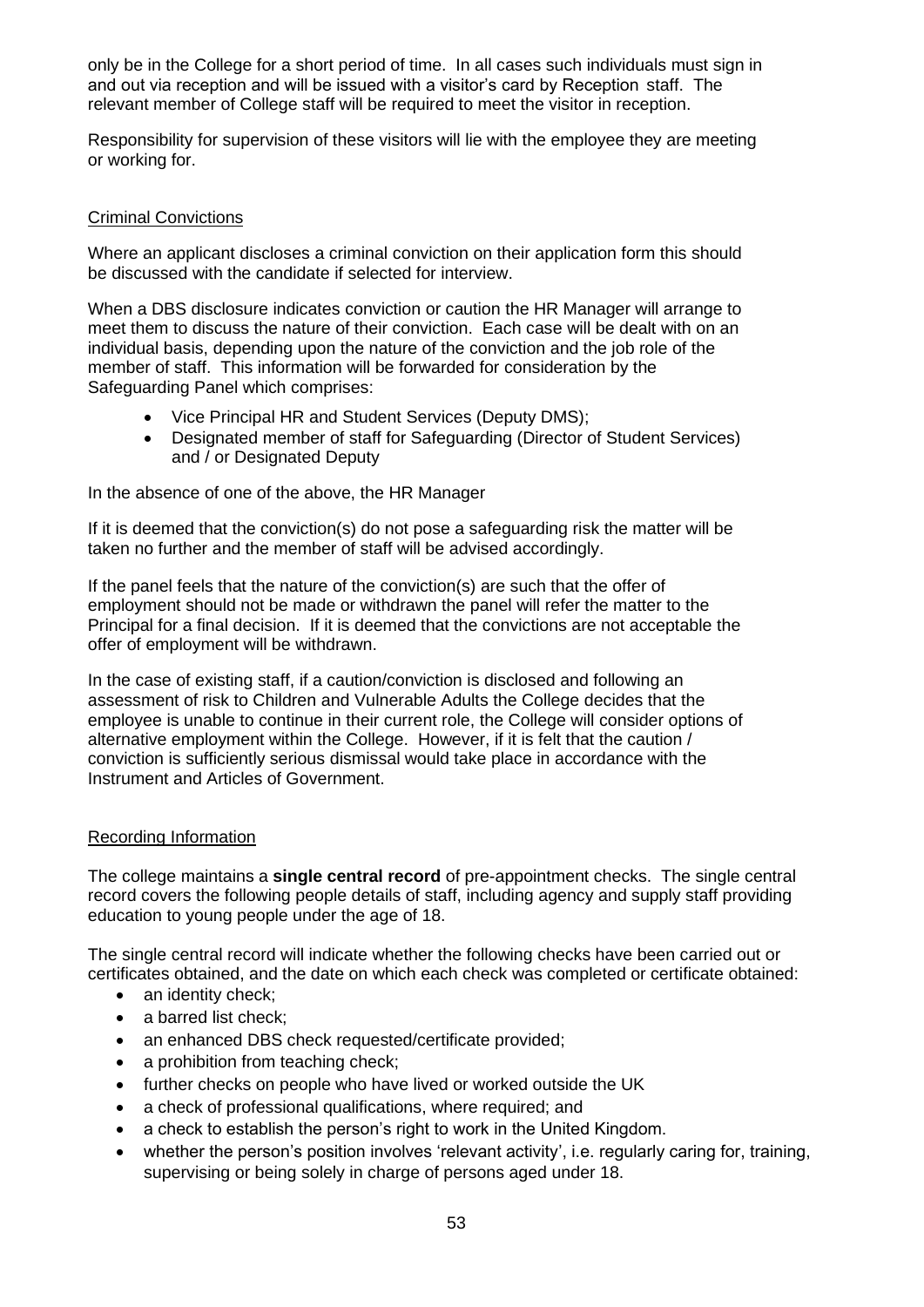The details of an individual will be removed from the single central record once they no longer work at the College.

Whilst they are not employees of the College, the single central record will also contain the following information about contractors and agency staff:

- Name
- Role
- DBS check clearance date and number